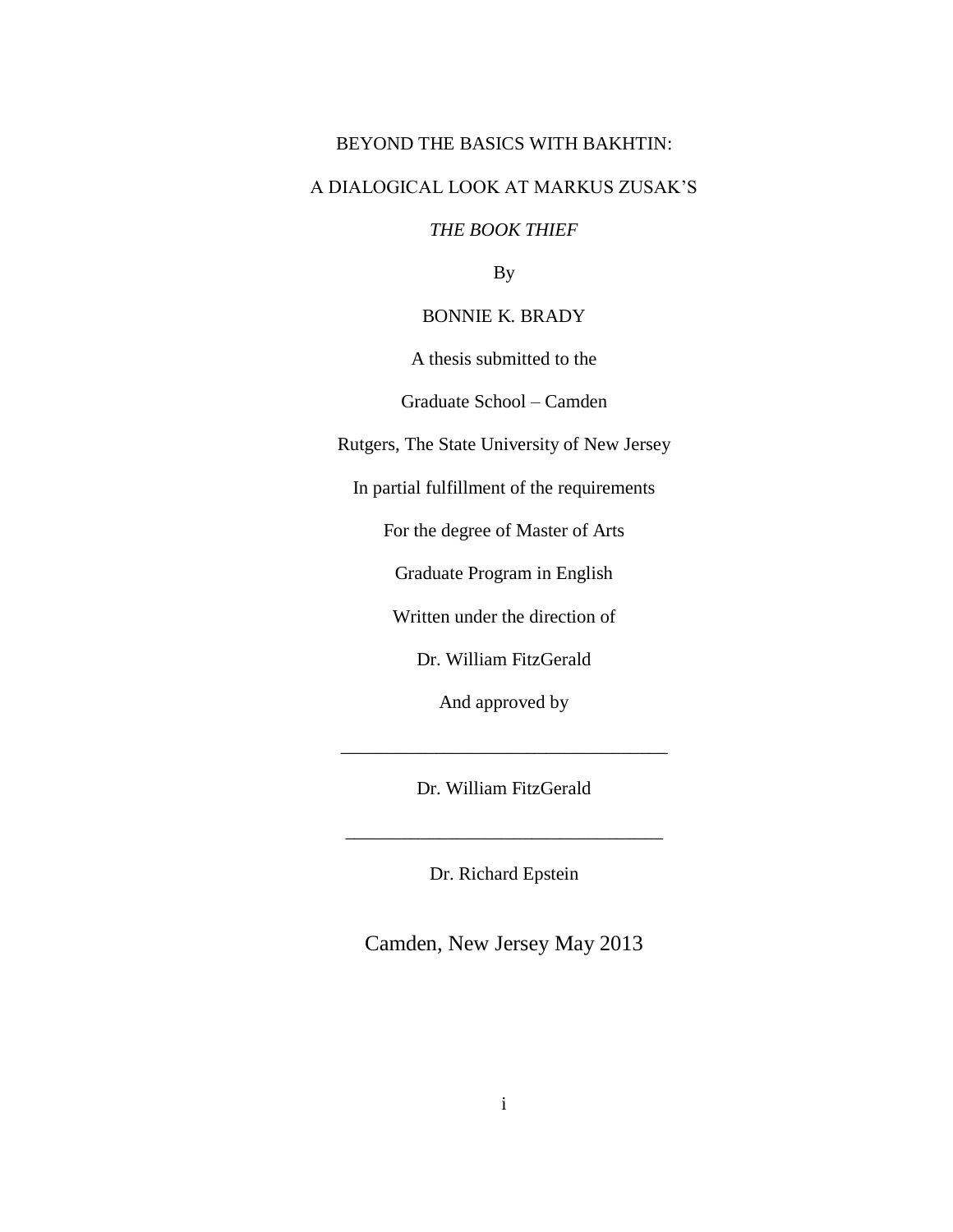### ABSTRACT OF THE THESIS

Beyond the Basics with Bakhtin: A Dialogical Look at Markus Zusak's *The Book Thief* By BONNIE K. BRADY Thesis Director: Dr. William FitzGerald

In this paper, I propose a means of scaffolding the many layers of language study using a form of stylistic pedagogy informed by a Bakhtinian Dialogic approach to education.

I will explore the idea of close reading and mentor text, informed by Mikhael Bakhtin's Dialogical Pedagogy. The focus will be on teaching grammar, rhetoric, and language through close reading of Markus Zusak's novel *The Book Thief*. Beginning with a study of word choice and moving up in increments to phrases, sentences, figurative language and rhetoric, the unit culminates in thematic understanding of the novel: the power of language. The second half of the project is a curriculum unit plan in the format required by many school districts. This plan includes essential questions, enduring understandings, instructional strategies and learning targets that are aligned with Core Curriculum Standards, interdisciplinary connections. The curriculum is broken down into four separate lesson plans, which include suggested accommodations and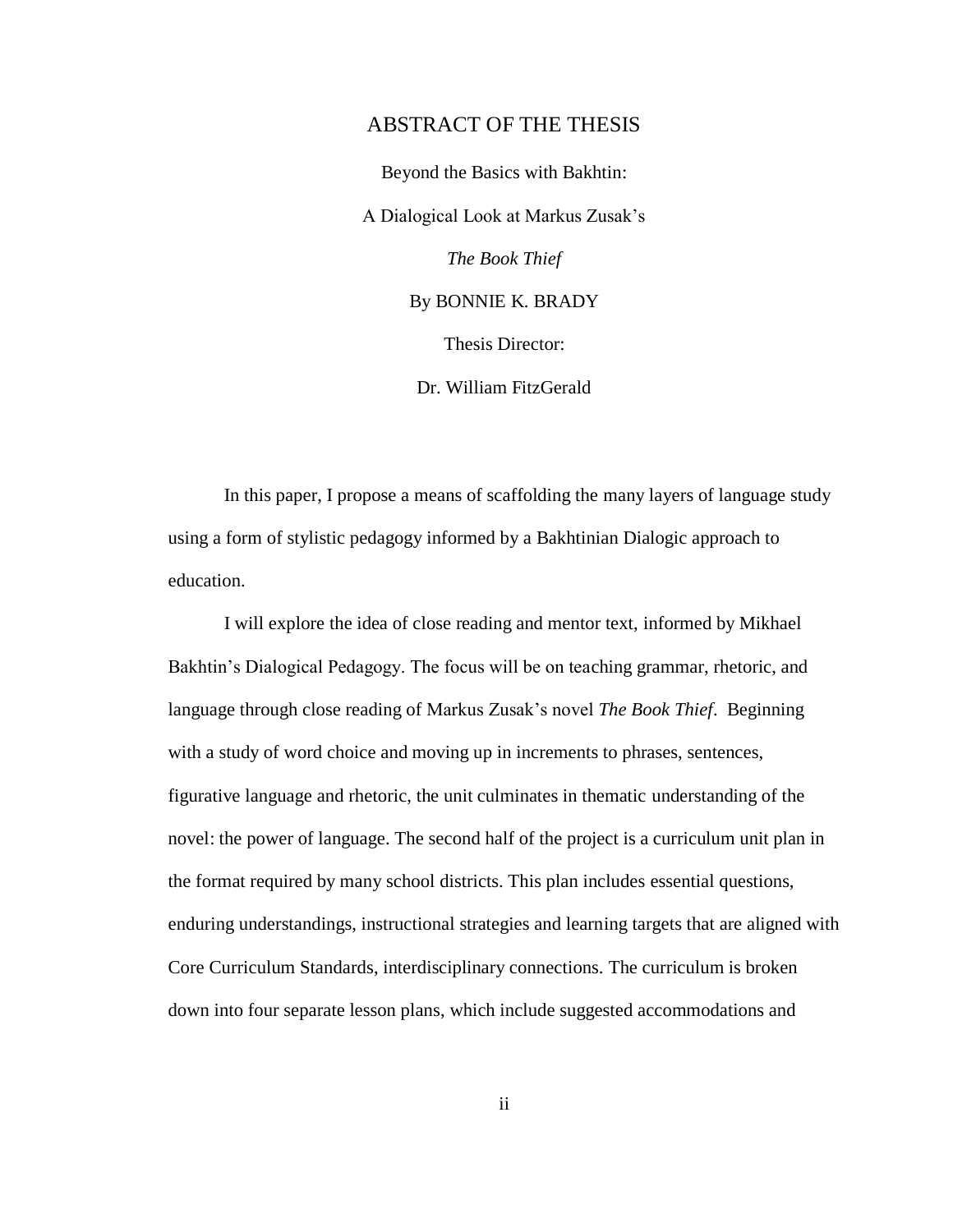modifications for differentiated instruction. I have provided supplemental materials such as formative and summative assessments and activities.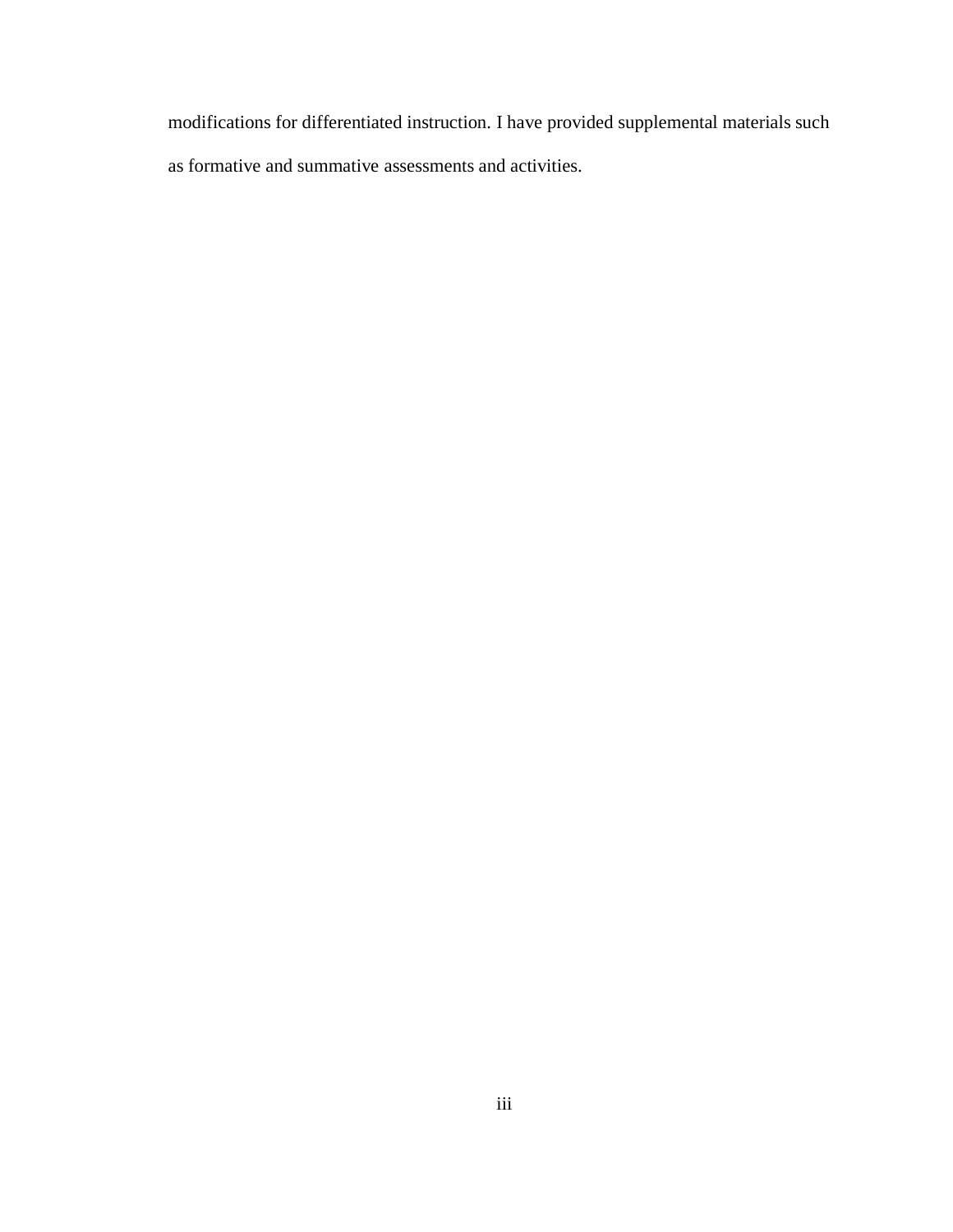| b. Lesson Two: Examining Grammatical and Syntactical Structures51-52 |  |
|----------------------------------------------------------------------|--|
|                                                                      |  |
|                                                                      |  |

# **Table of Contents**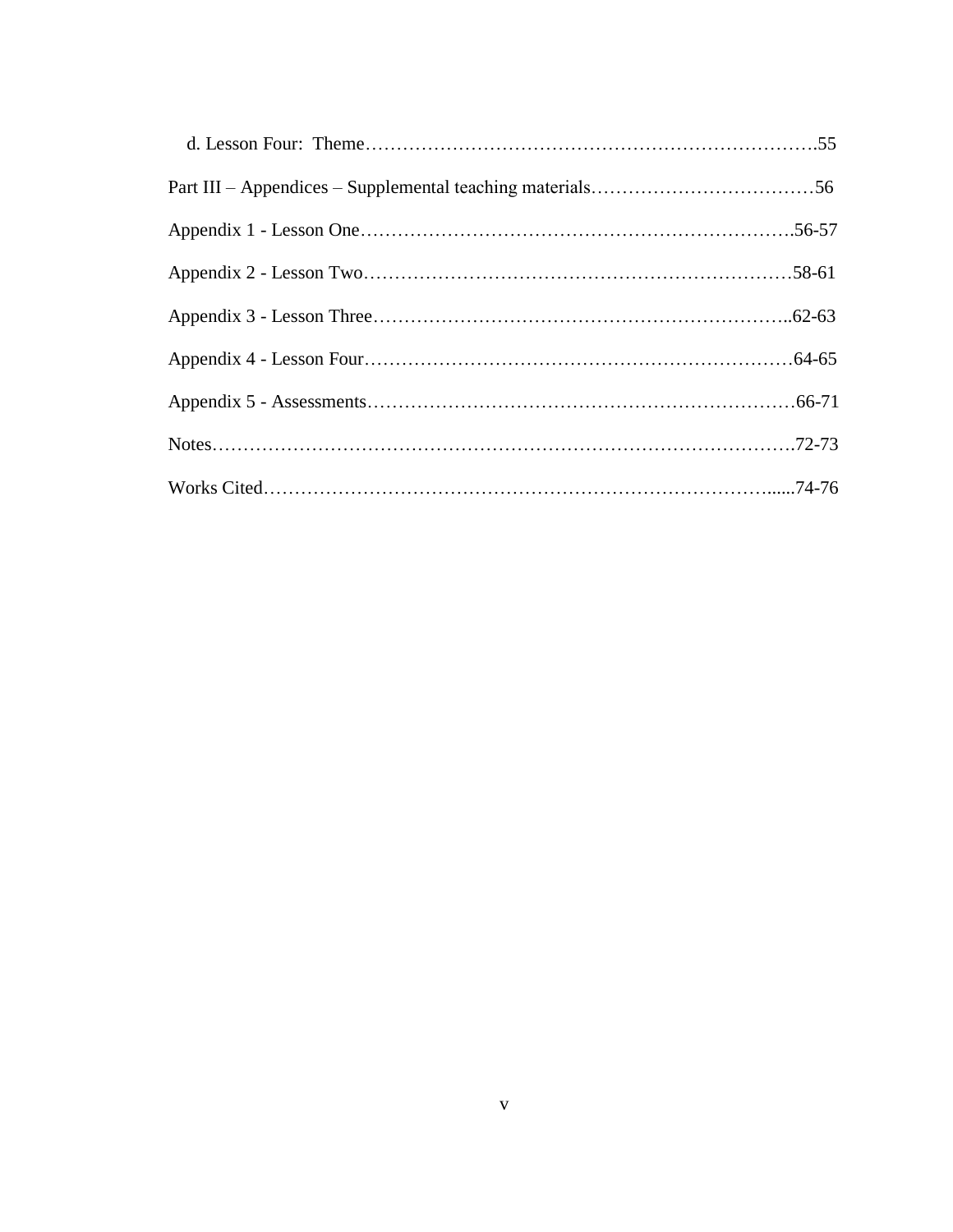### **Part I – Pedagogy**

### **Introduction**

It is a national concern that students are graduating from high school with skills that are not commensurate with the expectations that are, necessarily, assumed in most colleges. Writing skills and reading comprehension are at the top of the list of deficits, and high school teachers are under scrutiny to rectify this malady, and do it quickly. There is a wealth of pedagogical articles, books, and studies lamenting this shortcoming of our schools, and an equal number of initiatives and workshops offered at the taxpayer's expense to instruct teachers in methodologies which are designed to create avid readers and articulate writers, and culminate in achievement on high-stakes tests such as the HSPA  $^{1}$ or other state tests and the SAT.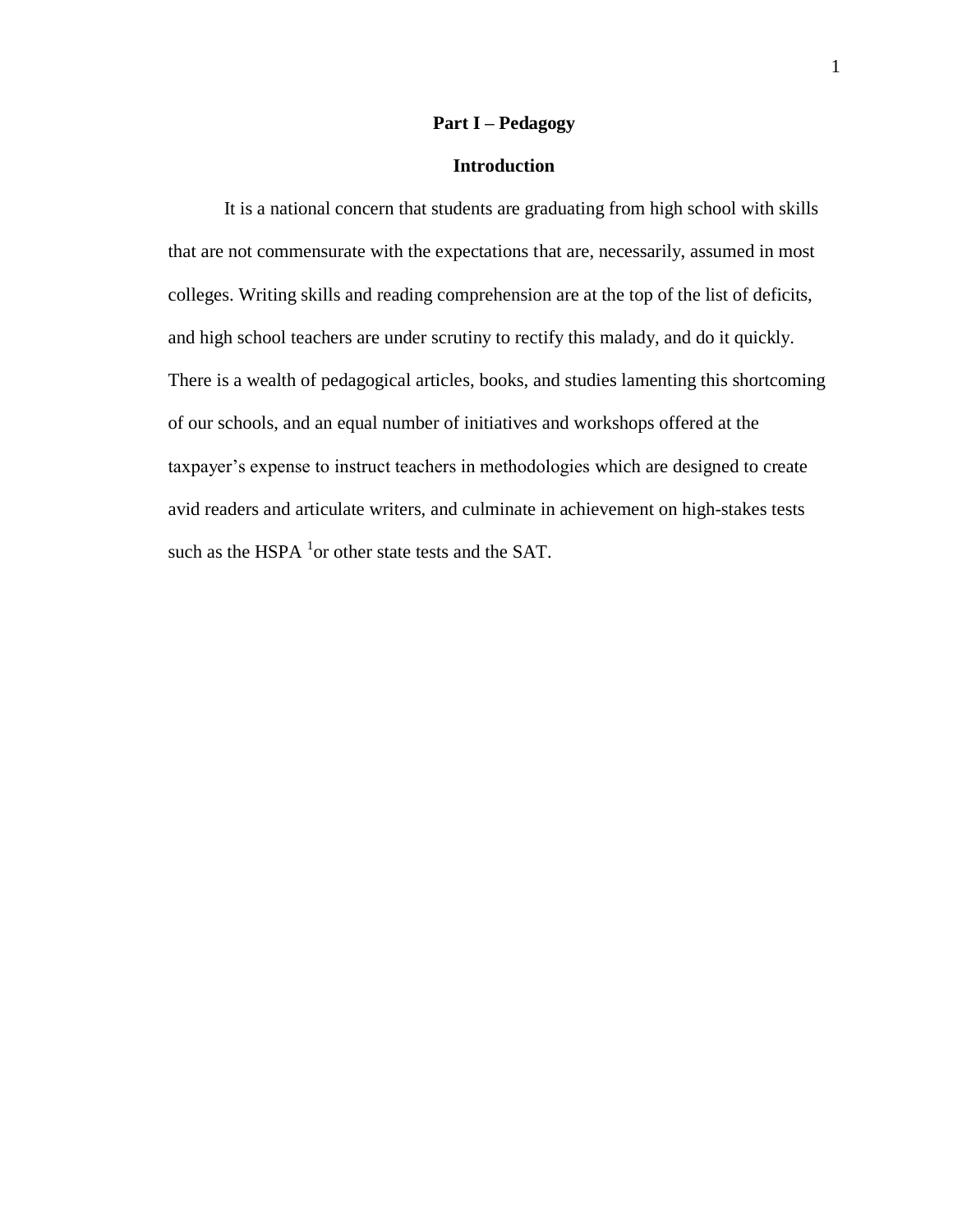### **Educational Reform**

In 1981, because of rising concerns about the nation's falling rank in terms of education, Secretary of Education T. H. Bell charged a committee with the task of researching the state of education in the United States. The resulting report, "A Nation at Risk: The Imperative for Educational Reform,"<sup>2</sup> set in motion a continuous series of programs and initiatives with the sole intent of putting the United States back at the forefront of the globe in terms of education, and in turn, of progress and economics. An aftermath is various incarnations of competitive agencies who peddle programs which are promised to benefit the students of the nation. At the 1996 National Education Summit, Governor Thompson of Wisconsin compared the U.S. global educational rankings to the Olympics: "Imagine the reaction if our Olympic athletes were able to finish no better than  $13<sup>th</sup>$  or  $14<sup>th</sup>$  this summer in Atlanta. That's about where we are in education. Our Olympic athletes have standards by which to measure their success. Many of our schools don't have standards" (A Review 7). At this point, the government became more heavily involved in effecting educational reform, resulting in the implementation of the Core Curriculum Standards which drive curricula in most states today.

Starting in 1997, an organization called Programme for International Student Assessment (or PISA), which was organized by the global Organization for Economic Cooperation and Development (or OECD), began testing groups of 15 year olds every three years, and ranking results by country. In these surveys, the United States has never ranked in the top ten, and in 2012 dropped to  $17<sup>th</sup>$  in reading,  $24<sup>th</sup>$  in science, and  $31<sup>st</sup>$  in math. As a result, there has been an even more fervent movement for change in education to bring the US back to the top, resulting in mandated bills which govern the educational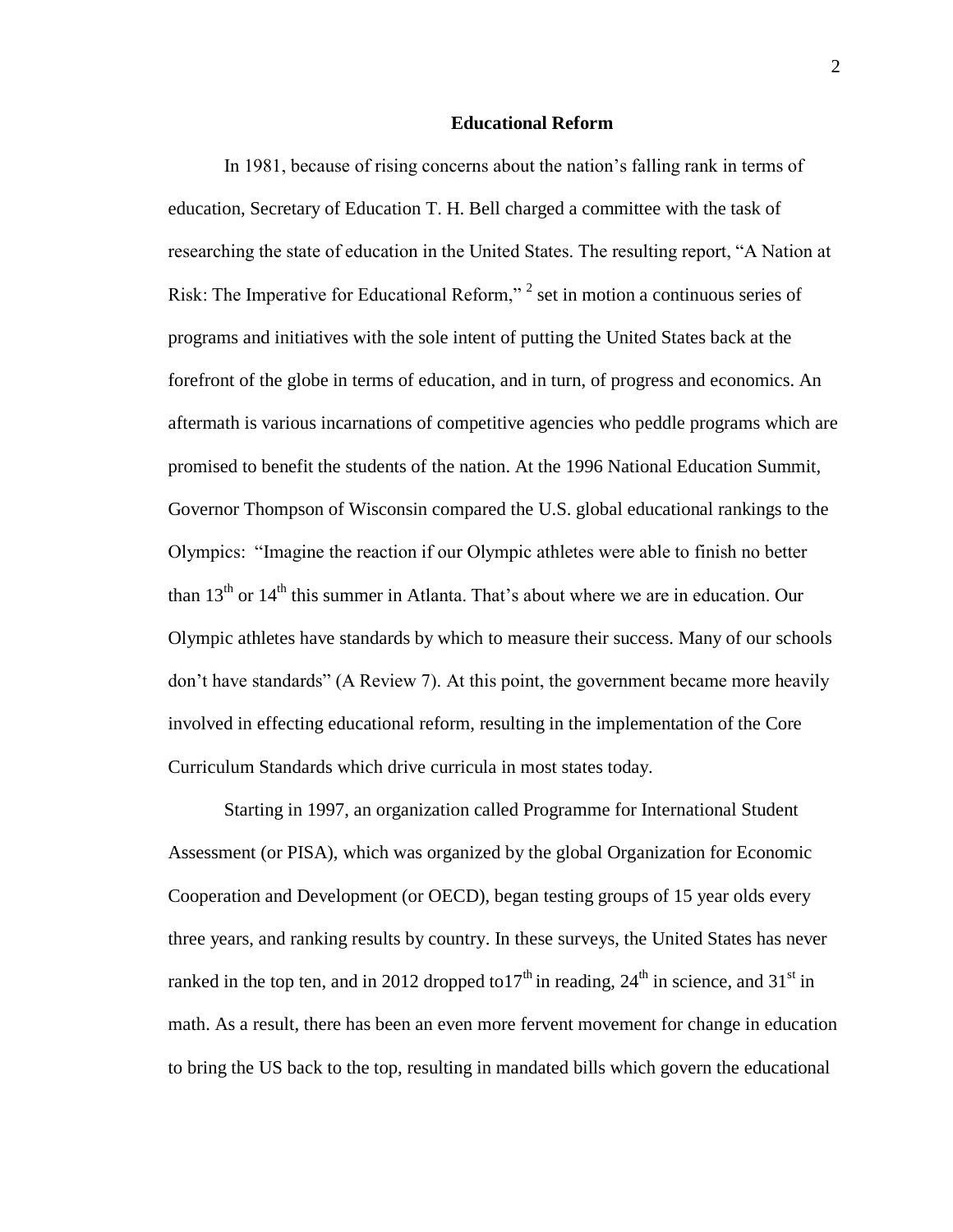practices in schools. Some of these bills include the No Child Left Behind Act (NCLB) and the institution of Core Curriculum Standards  $(CCS)^3$ . Lawmakers and business leaders have become involved, and agree with the Department of Education that in order to stay competitive in a global economy, as well as to rise above mediocrity, our country needs to "raise academic standards, and expand testing and accountability systems to provide better data and stronger incentives for higher student achievement" (Summits). The systems, including an overhaul of teacher evaluation and the actual mandate of the Core Curriculum Standards, have been created and are being instituted in most states at the time of this writing.

Committees and sub-committees of educators, administrators, and business leaders were commissioned to create this body of educational standards that would become the requirement for public education. Through many drafts, feedback, and revisions, the final version was published in 2010. The Validation Committee published its final report, indicating satisfaction that these standards would indeed give public educators in the United States the tools needed to bring our skill level back up to a globally competitive level. The committee's report stated that "the Common Core State Standards represent what American students need to know and do to be successful in college and careers" (Common Core State Standards). According to the introduction of the published standards, they are based on research and data regarding student performance, aligned with college and work expectations, rigorous, and internationally benchmarked.

The English Language Arts Standards include grade-specific objectives in the areas of Reading (both literature and informational text), Writing (including argument,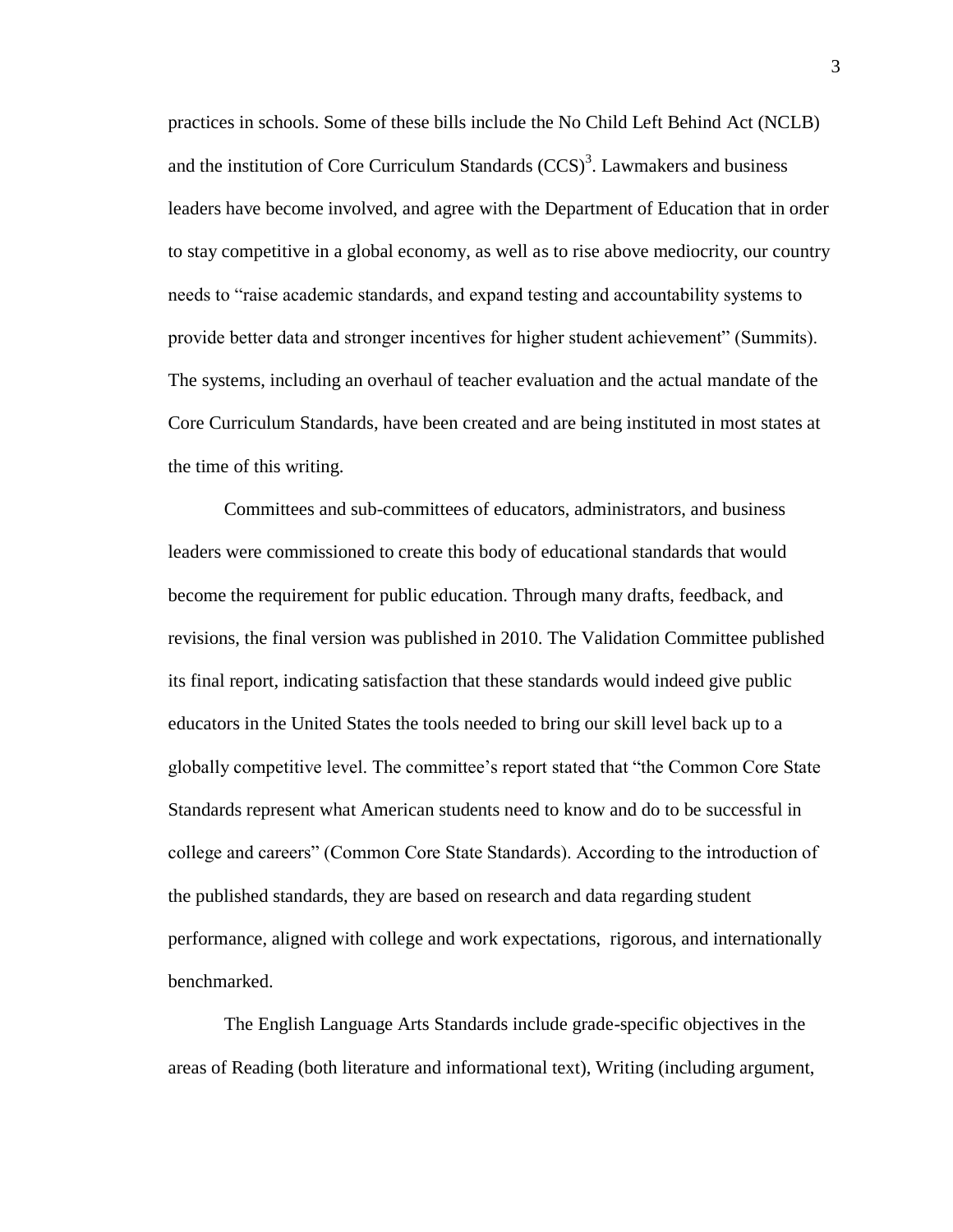informative/expository, narrative, analytical, and research), Speaking and Listening (including collaborative and individual presentations), Language (grammar and usage, conventions of capitalization, punctuation and spelling, language function including word choice and variation of syntax, acquisition of vocabulary, interpretation of figurative language, and acquisition of academic and domain-specific words and phrases)[Common Core State Standards]. Explicit directions in measuring text complexity are given in the standards to ensure that the classroom teacher maintains the rigorous expectations of the standards. Districts across the nation have adopted these standards, and both individual educators as well as districts will be evaluated based on the data collected through the standardized quarterly benchmark tests that will be mandated by each state.

Based on these standards, there is clearly a challenge for the secondary school language arts teacher to successfully incorporate all aspects of such a rigorous curriculum. The overcrowding of classrooms due to budget cuts and staff reductions as well as an emphasis on more student-centered and differentiated instruction<sup>4</sup> creates a daunting task for even a veteran teacher. What is a good way to incorporate all of these skills into a curriculum that does not seem to want to accept literature and story for the sake of story? And how can students and teachers share experiences that will make a more meaningful impact, as well as support the necessary skills that will be tested? A logical answer to this dilemma of teaching multiple skills in a short amount of time is to teach a novel through the practice of close reading - introducing textual analysis that integrates the literary and cultural aspect of a text while reinforcing grammatical and rhetorical approaches.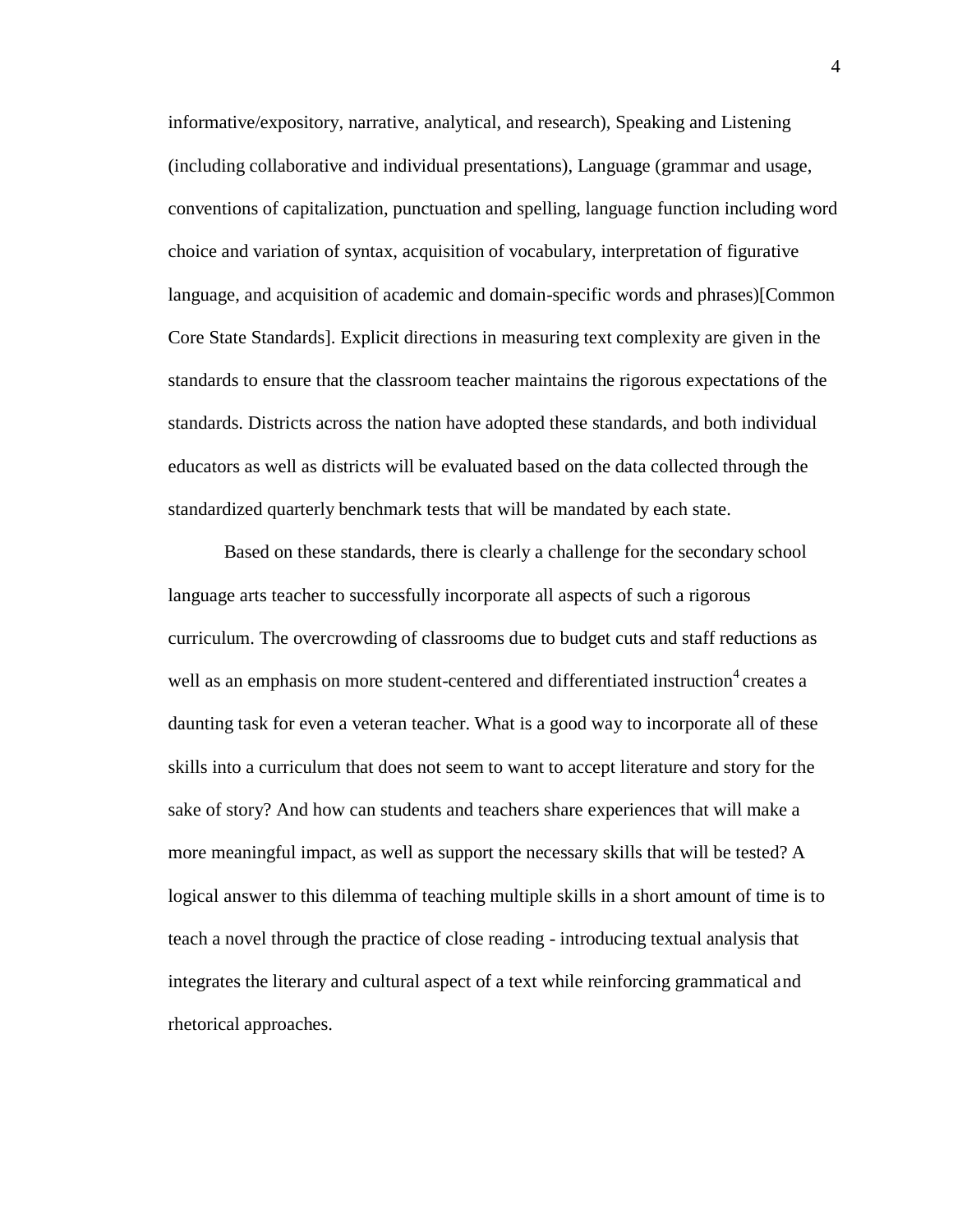### **Close Reading**

Close reading<sup>5</sup> is a way of reading that helps the reader to fully comprehend a short section of any kind of text, including non-fiction, poetry, and novels. It allows students to interact with the text, deepening meaning and facilitating inferential thinking; exactly the goals of the Core Curriculum Standards. According to Dr. Douglas Fisher, Professor of Language and Literacy Education in the Department of Teacher Education at San Diego University, close reading is a "careful and purposeful re-reading of a text." He suggests providing text-dependent questions that require the students to go back into the text to find answers, but also to make the readers begin to think about what the author is saying and how he says it. It is meant to be a metacognitive  $6$  activity, one that causes readers to actually interact intellectually with the text. In his interview with McGraw-Hill, Dr. Fisher indicates that students who learn how to be successful at close reading will in turn be successful on the

rigorous new assessments that align with the Core Curriculum Standards. The standards require that students provide "evidence and justification" for their answers. This kind of reading encourages students to "really think about what the author said, and compare that with what they know, what they believe, and what they think" (Fisher). The practice makes logical sense, but the challenge lies in finding a text of the right complexity that will also be enjoyable enough to engage the least motivated students.

By using a text that has a high interest level, an approachable lexile,<sup>7</sup> and is stylistically sophisticated, a teacher could comprehensively meet all of the required learning targets. In addition, the students can be effectively engaged in a dialogic environment, effectively encouraging cooperative and discursive learning. In this paper, I

5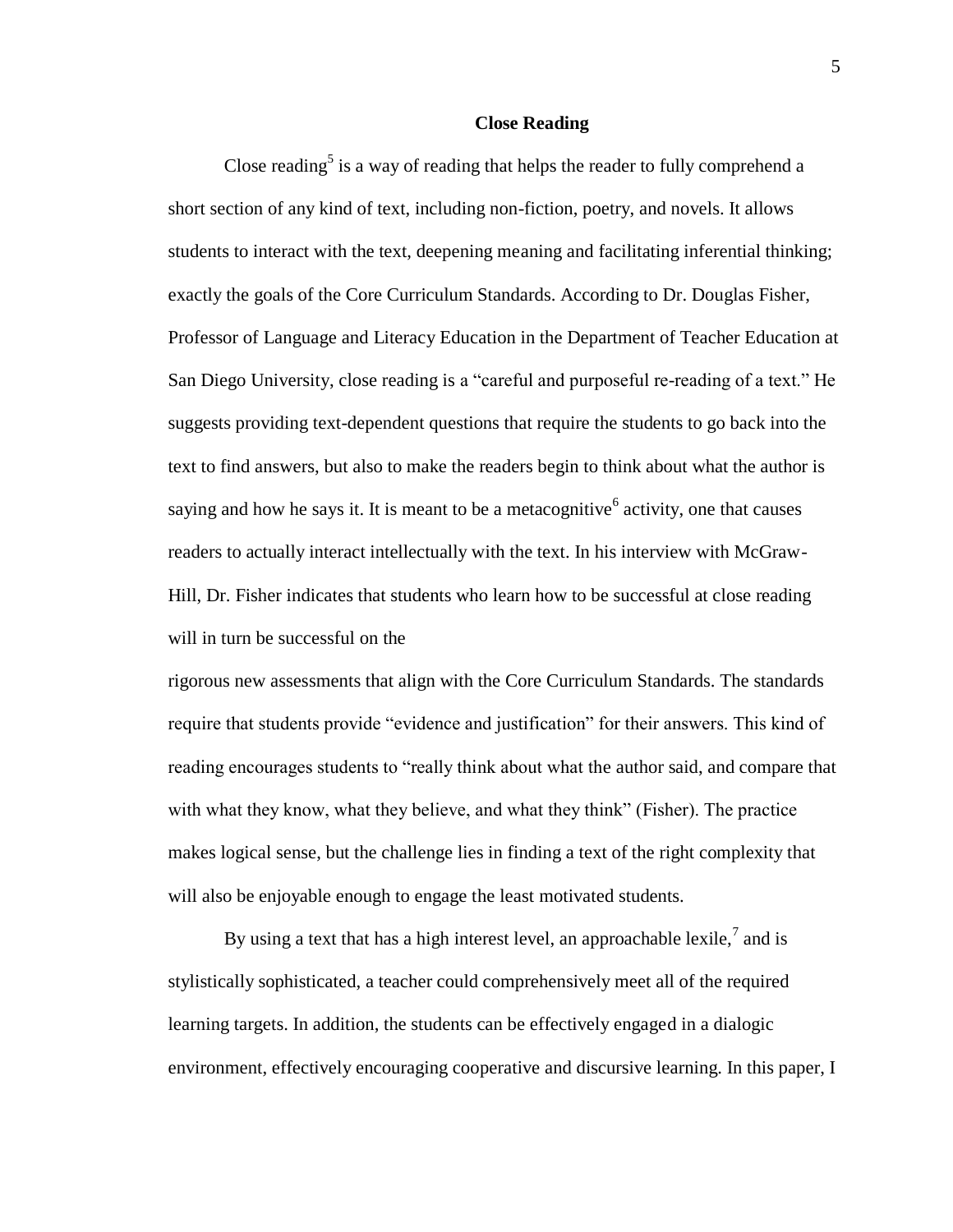propose a means of scaffolding the many layers of language study using a form of stylistic pedagogy informed by a Bakhtinian approach to education. I will explain this approach, suggest the text, *The Book Thief* by Markus Zusak, and give examples of the kinds of lessons that will scaffold language learning, working from the basics of word choice, building to syntax and grammar choices, then rhetorical and figurative language, and finally theme. This approach focuses on students' interaction with the text, with each other, and with the instructor in order to create deeper understanding of the choices an author makes at every level of a work and culminates in application of the lessons learned through writing. Following this explanatory essay, I include a curriculum unit plan that follows the current Core Curriculum Standards, individual lessons that can be tailored to the individual classroom to meet the needs of a diverse student population; and finally, worksheets, assessments, and activities that can also be adapted to the needs of the classroom teacher.

*The Book Thief* by Markus Zusak is a novel with all of the necessary qualifications: high interest, medium lexile range, and very distinct and recognizable grammatical, rhetorical, and literary style. This novel passes the complexity test required by the three factors mandated in the Core Curriculum Standards. Qualitatively, it has complex levels of meaning, it has recognizable yet innovative structure, and is appropriately demanding. Quantitatively, the lexile is measured at 730L, which falls within an acceptable grade level range. This means that it is in the middle of the range from second to third and  $11-12<sup>th</sup>$  grade reading levels (The Lexile). Finally, it contains acceptable reader variables and task variables, which satisfies the requirement of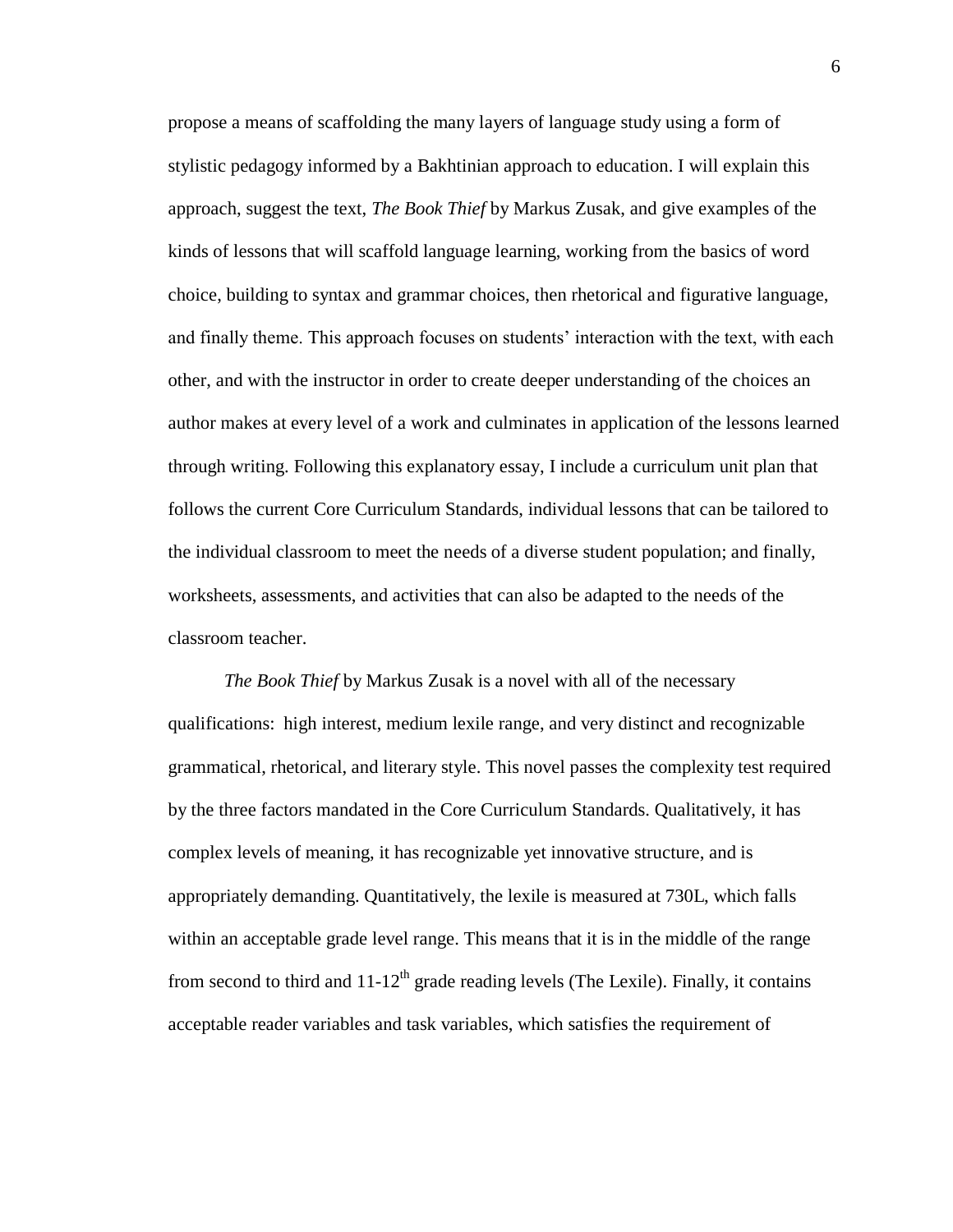matching the reader to the text and task, which will meet the needs of the struggling student but will not bore the advanced student. (Common Core Standards 57).

The lessons will start with close reading and analysis, which encourages interaction between the text and students. In addition, lessons engaging the whole class emphasize the linguistic choices in grammar and rhetoric which have developed and defined the author's style. The goal is to promote the fusion of the teaching of reading with the teaching of writing, thus encouraging students to make their own choices through imitation and discussion, and ultimately to create their own style and voice. Too often, students are given a text that is presented as "classic literature," but are not invited to view the work in terms of the combination of components which make it "classic."

Traditional pedagogy in secondary school language arts promotes the teaching of vocabulary, grammar, writing, and literature in isolated sections. In the past few decades, there has been a movement to integrate these components in order to create a more meaningful experience in language acquisition and mastery for students. In addition, this movement has served to promote students' understanding of the power of words and language at its most basic, as well as building the skills necessary to become articulate adults. Secondary school English teachers are entering a challenging time period, in which expected outcomes and accountability for student performance are becoming more strenuous, as I pointed out in my explanation of the new standards. However, many students enter high school with reading abilities that fall below grade level. In my experience as a high school English teacher, most of these students have been conditioned to approach vocabulary study and writing in a formulaic way, mainly in preparation for standardized tests. According to the new standards, schools will be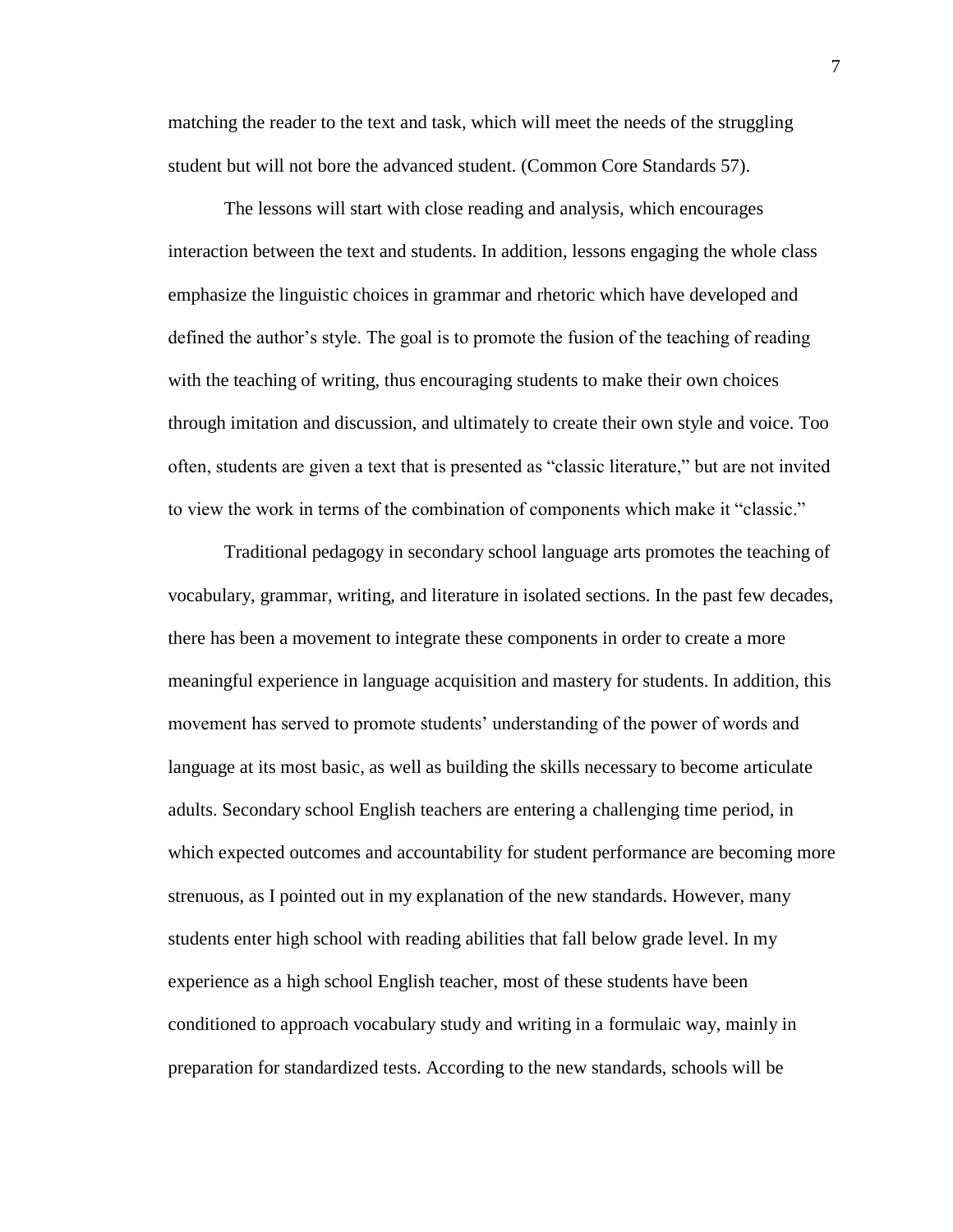required to produce data for the purpose of measurement of student growth and teacher effectiveness. In my district, pretests are given, and data is collected at the beginning of the school year. District created standardized benchmark tests on vocabulary and reading skills are given quarterly, and teachers must collect and analyze data regularly, creating student growth objectives that must be measured and reviewed each marking period. The skills that are tested are dependent upon the students' willingness to attempt to improve, and that is the prevailing factor that creates one of the biggest obstacles for the classroom teacher. This speaks to the challenge of why the choice of a teaching text is so important. In addition to reading and vocabulary, students are also expected to show growth in their writing, specifically in their ability to write persuasive and argument essays, showing proficiency in supporting their assertions by using textual evidence.

Creativity and the opportunity for students to recognize and employ innovative use of language seem to be the lowest areas of importance in the proscribed standards. Many students come to high school with a deficit in their ability to recognize what makes a sentence effective, which increases the challenge for improvement and decreases the opportunity for creativity. Retention of grammar and syntax as it applies to writing instruction is almost non-existent, although it is a prominent part of elementary school and middle school Language Arts curriculum. This deficit in language skills places high school teachers at a disadvantage as they try to meet the standards, which are based on the assumption that students enter high school having mastered these basic skills. Clearly there is a disconnect between the acquisition of writing skills and the isolated approach, but how does one attempt to reinforce knowledge of what has been taught but forgotten, without starting over again from the bare basics? How can one re-teach these skills, and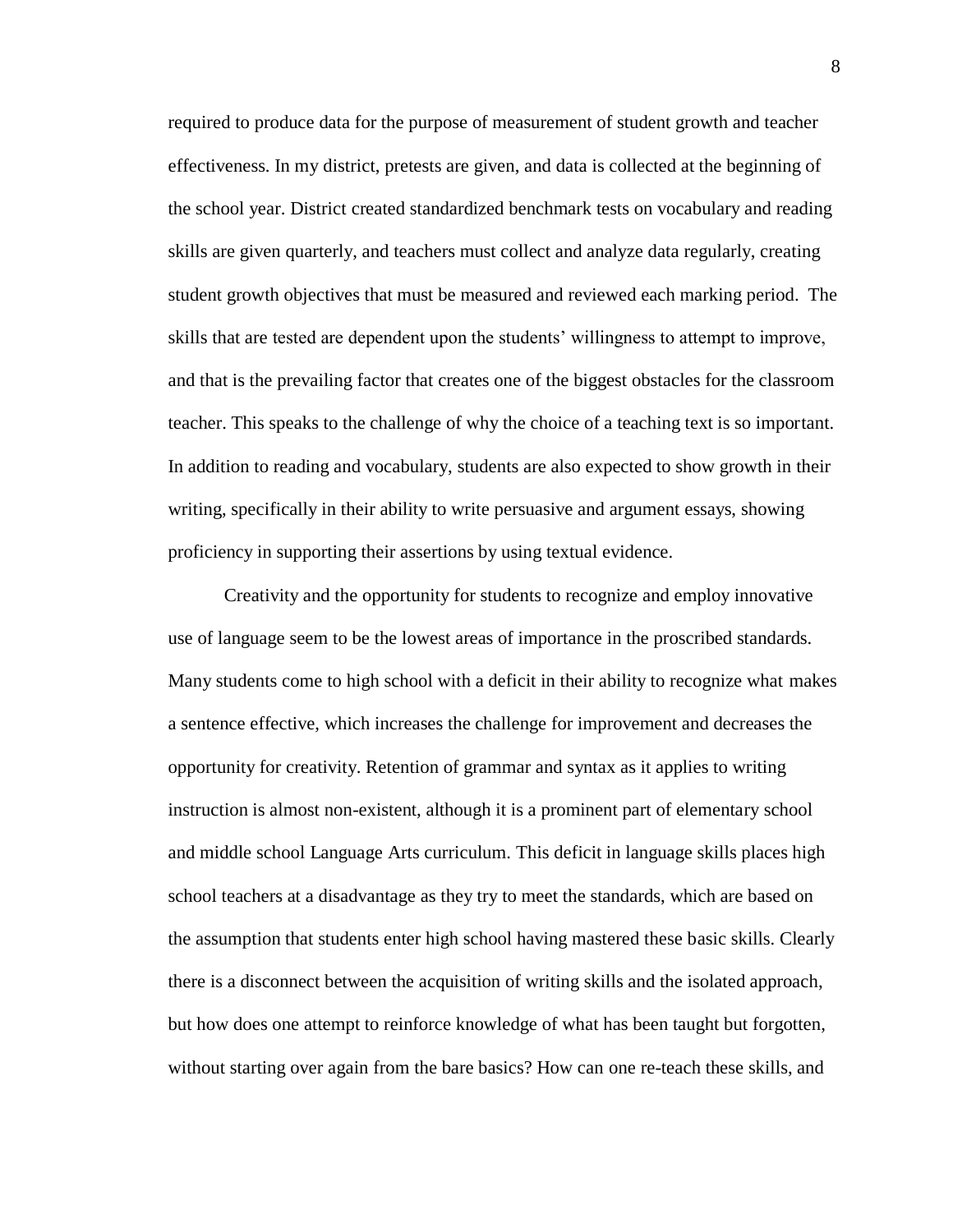also cover the required curriculum and prepare students for standardized summative tests that measure specific skills? A possible answer to these frustrating questions lies in the application of the theory of *dialogic pedagogy*, 8 based on the work of Mikhail Bakhtin.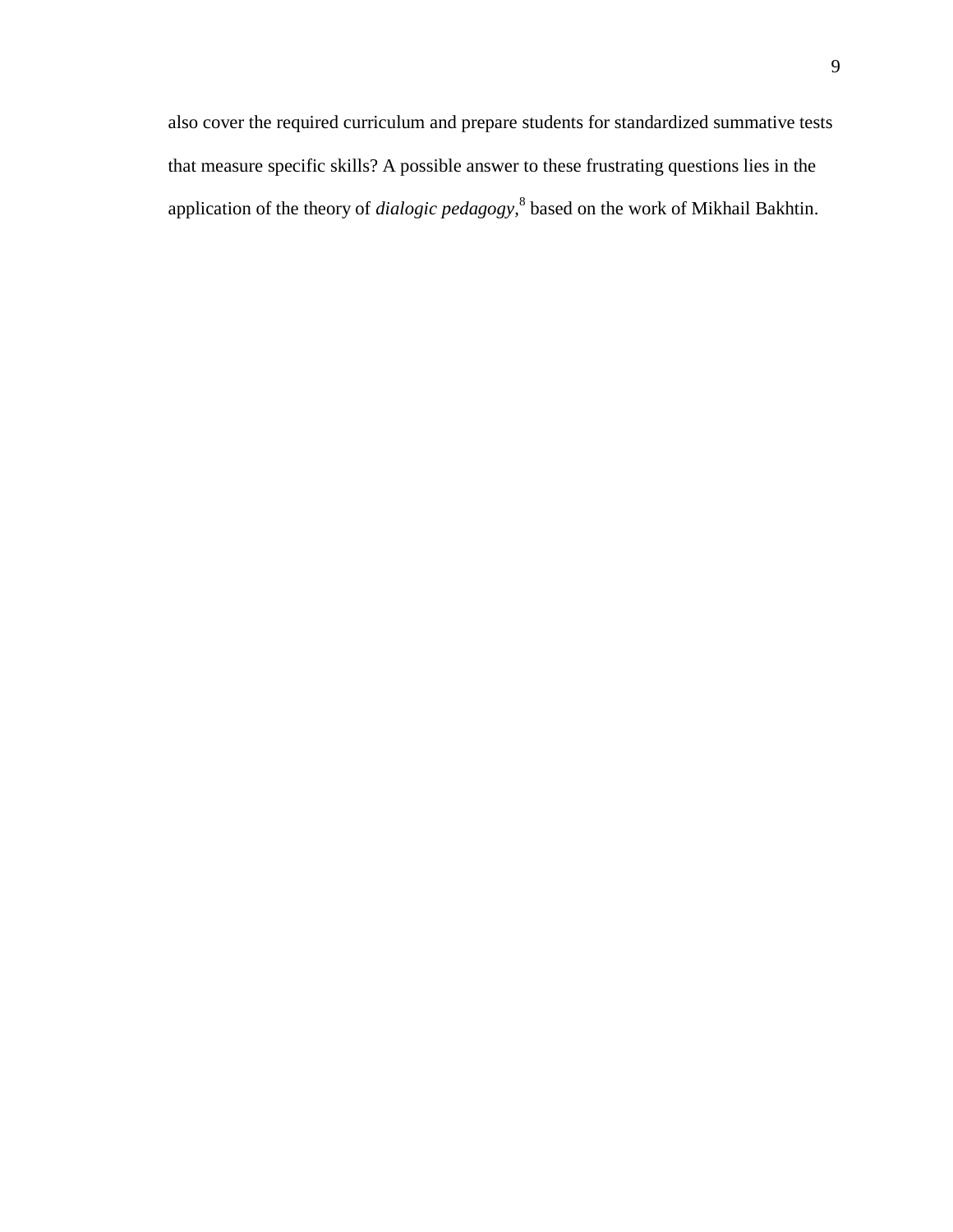#### **Bakhtin's Dialogic Pedagogy**

Bakhtin was born in a Russian town near Moscow in 1895, was classically educated, and was affected and influenced deeply by the Bolshevik Revolution. Late in his life, his work became acknowledged and published, and he is widely respected as an influential member of the group of literary critical theorists known as the Russian formalists. He is best known for his work regarding the novel, but also for his emphasis on an "interactive and responsive inquiry approach" to the study of grammar and stylistics (Skukauskaitë 59). Although during his lifetime Bakhtin suffered persecution and arrest for his "Socratic crime of corrupting youth through his teachings," his pedagogical theory has been revisited recently and "inform(s) current scholarship in linguistics, discourse, theory, and literary theory" (Halasek1). In her study on the teaching of composition entitled *A Pedagogy of Possibility; Bakhtinian Perspectives on Composition Studies*, Kay Halasek frames a discussion of Bakhtin's dialogic principles and the implications of his work on the current call for "student-centered pedagogies, growing emphasis on multicultural education for an increasingly diverse student population, and poststructuralist understanding of language"(3). This dialogic interaction not only creates a democratic feeling in the classroom, but also incorporates the core curriculum standard of Speaking and Listening.

Traditional teaching methods center on one particular skill at a time, with the instructor giving a rule and the student attempting to remember, identify, and use it. Bakhtin identifies this traditional approach as a *monologized<sup>9</sup>* pedagogical dialogue, where "someone who knows and possesses the truth instructs someone who is ignorant of it and in error" (Bakhtin *Problems* 81). This approach only allows for the acquisition of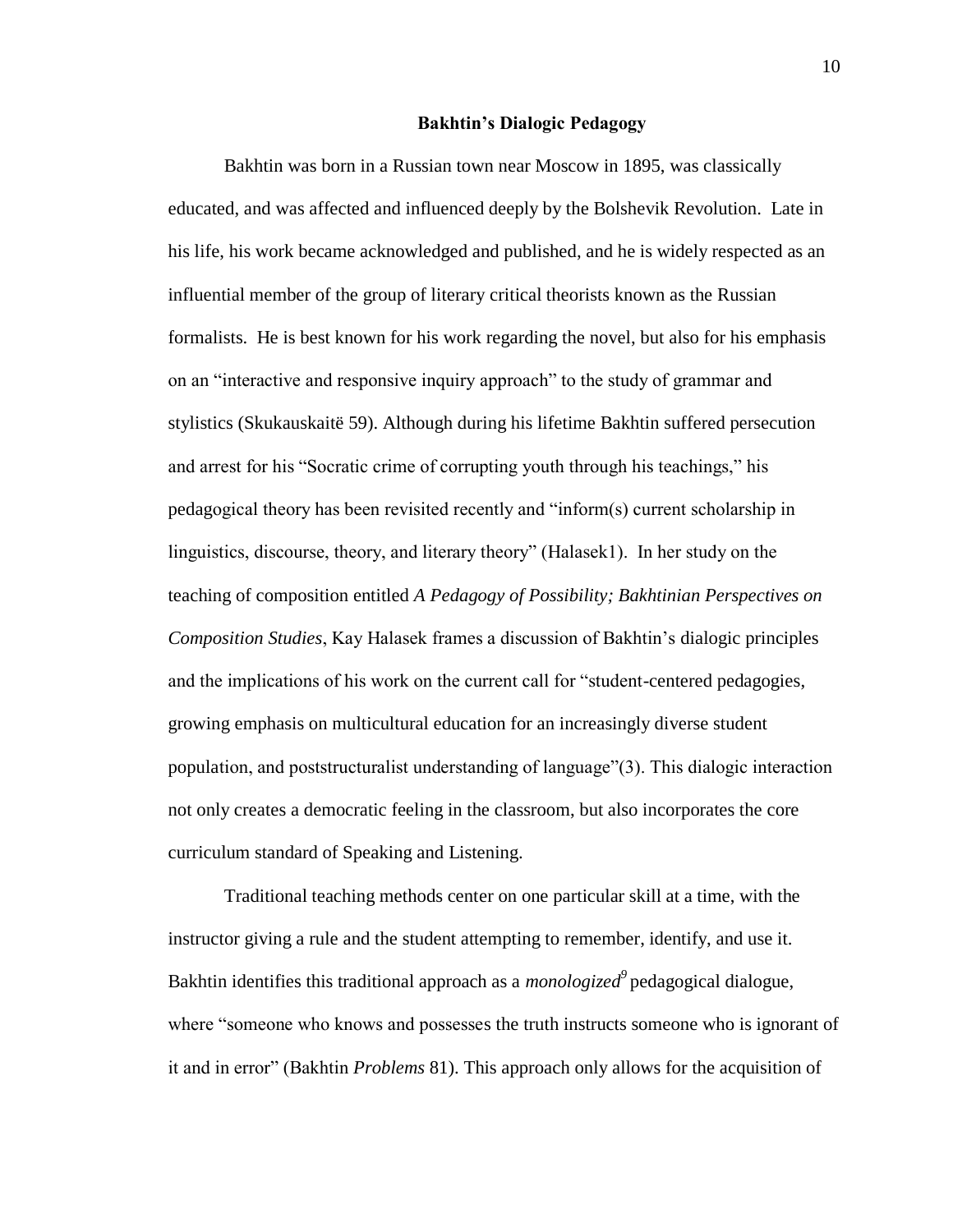knowledge to be one-sided – imparted from the instructor to the student. Bakhtin was critical of the traditional practice of a teacher/student relationship in which the teacher is the ultimate authority, provides all of the answers, and never learns anything from his students. Instead, Bakhtin promoted dialogism, a pedagogy in which "the teacher does not look for a student's errors but rather learns from the student how the student sees the world and him/herself. Disagreements between the student and the teacher are valued, respected, and expected." (Matusov 7). Bakhtin believes that the truth can be discovered only through dialogics: "Truth is not born nor is it to be found inside the head of an individual person, it is born between people collectively searching for truth, in the process of their dialogic interaction" (Bakhtin *Problems* 110).

In the current educational world of student-centered<sup>10</sup> learning initiatives, Bakhtin's discursive approach encourages an environment in which students can claim ownership of what they are taught, which contributes not only to significant learning, but also to classroom management. Students who feel that they are respected contributors to what is happening in their classroom are more willing to help the class run smoothly by being attentive and engaged. Rather than being told to read a text and intuit what the author's purpose or meaning is, students are provided with tools to interact with the text, validating original ideas and opinions. This is "emphasizing intertextuality with (Russian) literature and the student's writing. Grammar, then, becomes a social and individual meaning-making activity…" (Godley 55-6). Students gain independence and confidence when they are given the autonomy to draw their own conclusions.

If we are to teach students to interact with text, engaging their own thoughts and ideas as they read, we must rid ourselves of the notion of what Bakhtin calls *authoritative*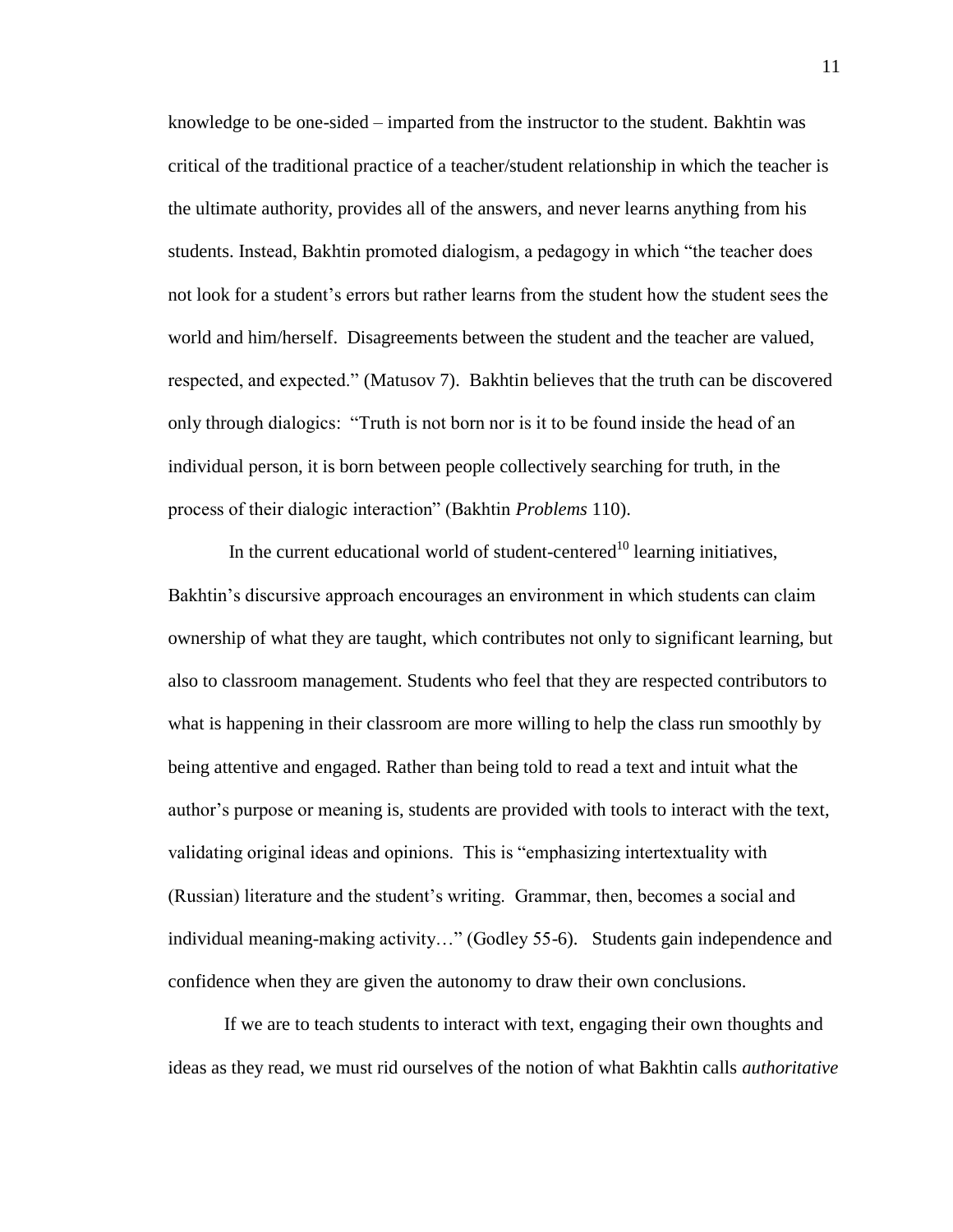*text<sup>11</sup>*. Bakhtin's dialogic approach requires the teacher of language arts, and through this teacher, the reader or student, to abandon a preconceived attitude to reading a text. This attitude is what he calls the "authorial monologue" or "authoritative text" (Bakhtin Dialogic Imagination 274). Students are conditioned to approach reading with reverence and awe toward the author's meaning and purpose, which eliminates any original and creative thoughts that may occur during the reading. We are taught to analyze or interpret a text, but we are not invited into an internal dialogue with the text (Halasek 122). This separation of reader and text "implicates readers in their own disempowerment, an act through which readers in effect *will* their right of sovereignty to the author, the expert…" (123). In contrast, Kay Halasek draws the comparison that informs the approach to teaching *The Book Thief* which I will shortly address: the practice of "reading actively and treating texts not as authoritative but as internally persuasive," which empowers students to generate their own meaning and understanding (123). When students read with internally persuasive discourse, they gain ownership and validation of their own ideas, which in turn may engender creativity.

In order to utilize Bakhtin's dialogic theory and create success in the teaching of grammar and writing, we will need to examine the importance of the connection between grammar and style. Bakhtin opens his essay, "Dialogic Origin and Dialogic Pedagogy of Grammar," by stating that "One cannot study grammatical forms without constantly considering their stylistic significance. When grammar is isolated from the semantic and stylistic aspects of speech, it inevitably turns into scholasticism" (12). While teachers are admonished by supervisors and educational experts not to teach grammar "in isolation" and to provide contextual significance for students, the reality is, as Bakhtin has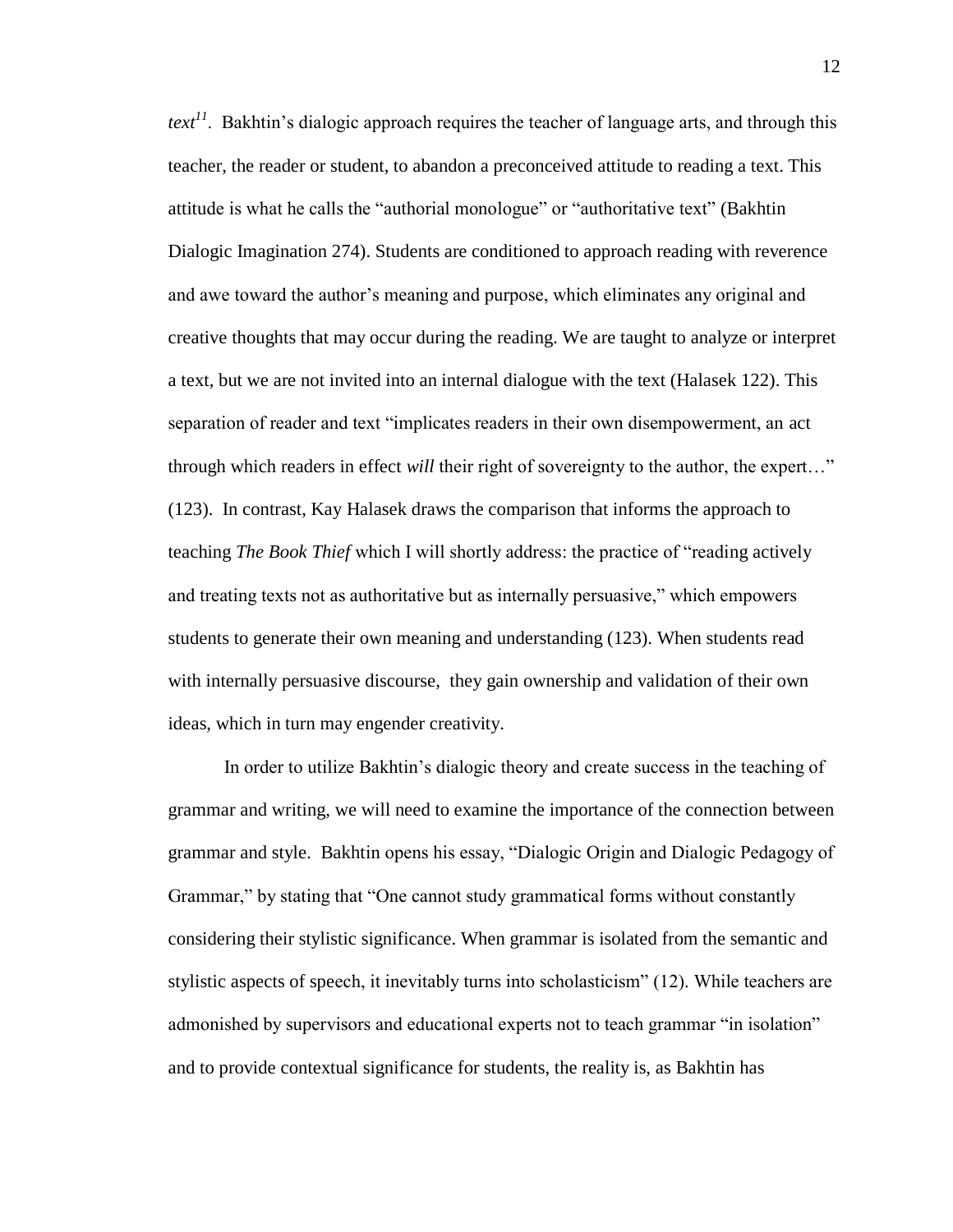recognized, that "the instructor very rarely provides, or is capable of providing, any sort of stylistic interpretation of the grammatical forms he covers in class" (12).

Understanding style as a result of grammatical choices that an author makes combines compositional study with grammar. As a student discovers, on his own and in dialogue with his classmates, exactly what effect the grammatical principle being taught creates in a selected example of text, he begins to understand the logical relationship between that principle or form and the meaning it conveys. Taking this principle one step further, if a student is asked to examine an author's sentence closely, encouraging the internally persuasive and dialogic method of close reading, he may begin to understand and appreciate the style and voice of the author. It would logically follow, through targeted lessons, that students would be able to incorporate the methods used by the author in their own writing, creating a basis for their own style and voice. In the lessons provided in part two of this paper, there are activities that correspond to each grammar lesson which allow the students to experiment with their own language use, targeting the specified skill. According to Bakhtin, "teaching syntax without providing stylistic elucidation and without attempting to enrich the students' own speech lacks any creative significance and does not help them improve the creativity of their own speech productions, merely teaching them to identify the parts of ready-made language produced by others" (15). Bakhtin emphasizes the importance of teaching grammar and syntax with the purpose in mind of allowing students to employ the language lessons they have learned.

Many English teachers are unable to answer complicated grammatical questions themselves, which causes them to shy away from a dialogic approach, and they may rely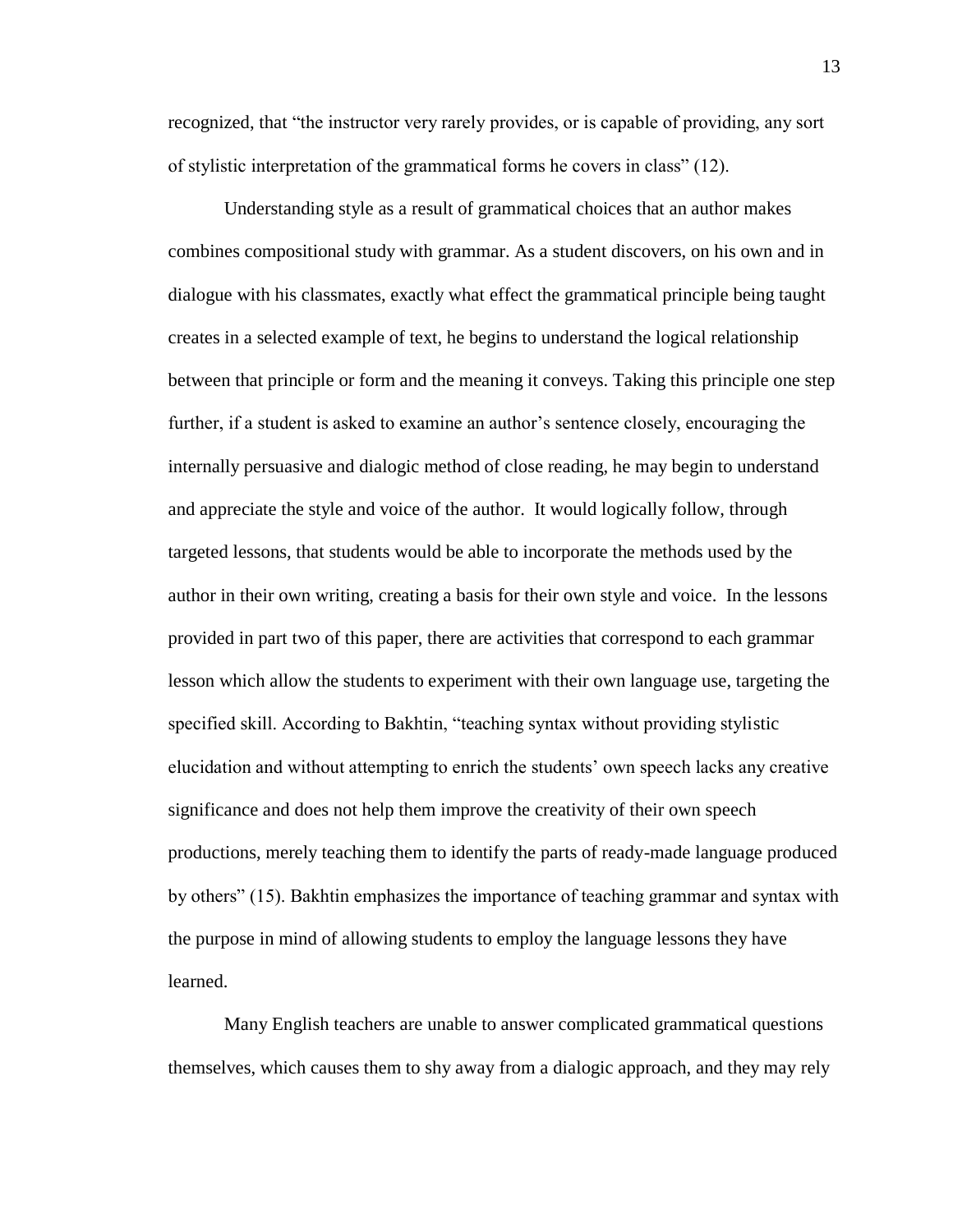on prescriptive rules in explaining to students why a specific grammatical or syntactical choice is made. Sometimes, a student who questions the logical nature of a compositional rule makes the instructor, who has only a cursory understanding of the rule himself, uncomfortable, which would cause the instructor to avoid such situations and thereby miss out on valuable teaching opportunities. In a dialogic pedagogical situation, the mutual respect and understanding of discursive exchange of ideas would allow the student to learn from not only the author, whose work is being explicated, but also the teacher and his peers. In addition, the instructor would also benefit from the student's insight and inquiry, understanding the thought processes of his students, who would benefit in this type of inclusive approach to teaching.

Bakhtin gives an example of how this practice would work in a classroom, teaching the use of the syntactical construction parataxis. He uses two single examples, one from Pushkin and one from Gogol, whose works the class had read previously. He starts by reading the sentences aloud, exaggerating and using facial expressions and gestures in order to "reinforce its inherent drama" (16). After some discussion, he suggests that the instructor help the students to deconstruct the sentence, rearrange it into other grammatical possibilities, and, through interactive discussion that should be student driven, help the students to reach the appropriate conclusions regarding the construction that is being analyzed.

Reinforcement and application exercises can be incorporated after the concept has been explained and discussed. Bakhtin checked the original sentences his students wrote, and followed up with discussions in class that were "lively and interesting disputes" (22). Because the students had been engaged in the close reading and deconstruction of the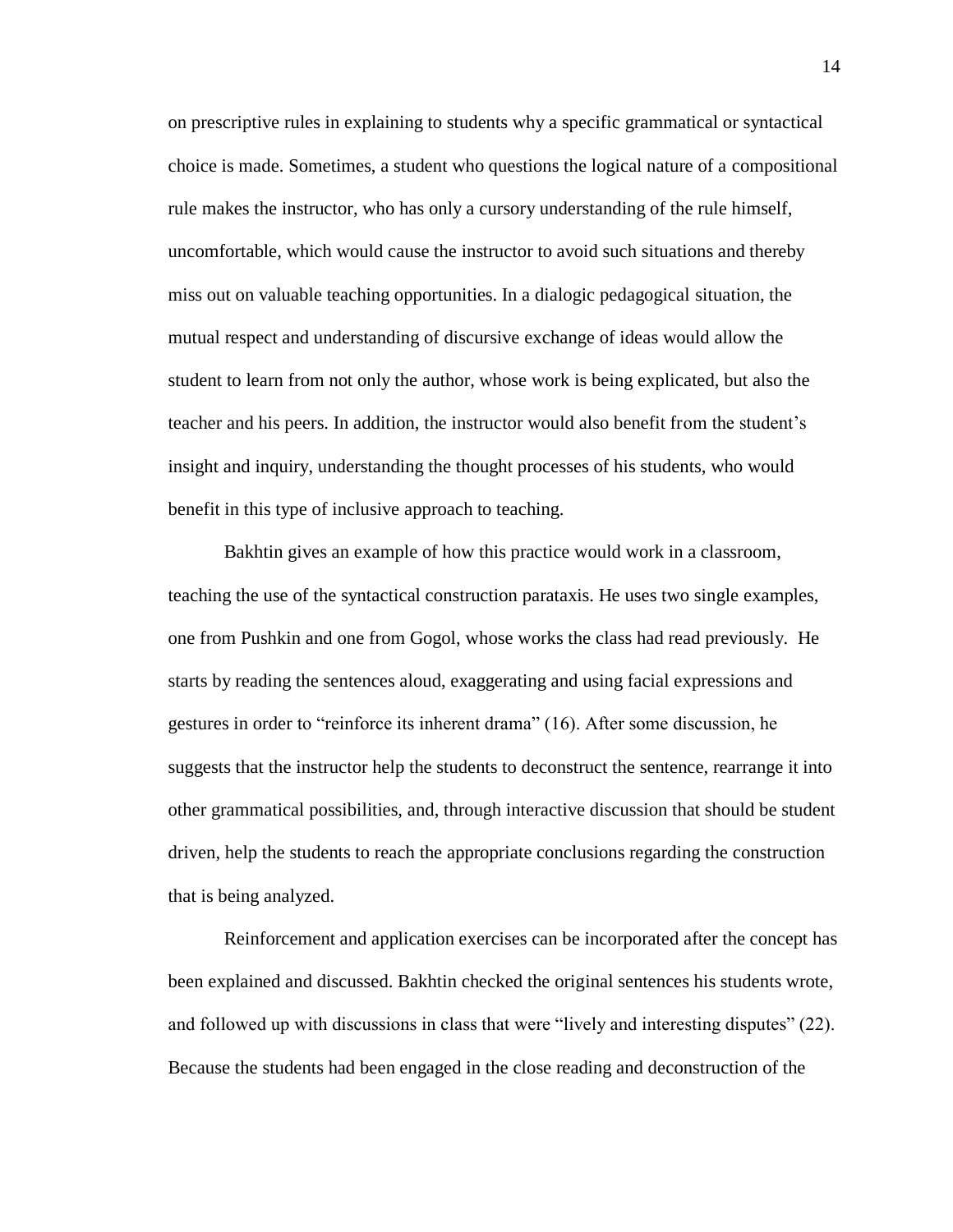text, they became more interested and invested. Bakhtin reports that the "structure of the students' language improved significantly" (22). He notes in conclusion that students are successful with this type of grammar instruction, with the caveat that the lessons should be interactive and student driven. This type of lesson is exactly what the educational innovators behind the Core Curriculum Standards are looking for: instead of a teacher dictating a grammatical rule, students, through interaction with the text, each other, and the instructor, come to understand and apply the rule in their own writing. This instructional formula can be applied to any grammatical or rhetorical construction that the instructor would like to emphasize. The instructor would be able to tailor the elements to be examined and taught based on the makeup or academic level of the class, what compositional skills need work, or what time constraints are in place. This type of activity is included in each of the lessons found in Part II. In order to effectively implement Bakhtinian dialogics in the classroom, choosing effective mentor texts is imperative.

Although not a new practice, the use of published works by successful and innovative writers for teaching writing in the dialogic classroom is the key to this approach. English teachers have intuitively done this for many years. For example, while teaching a well-written novel, a teacher may stop the class and examine a particular image the author has created, or point out a unique choice of verb. Most students recognize and admire precise and beautiful word pairings or even sentences. However, if the lesson stops at admiration, a teachable moment has been lost. In examining and engaging students in a true dialogue, where both parties listen to and assimilate what is said, the door can be opened to a multitude of lessons generated from one close reading.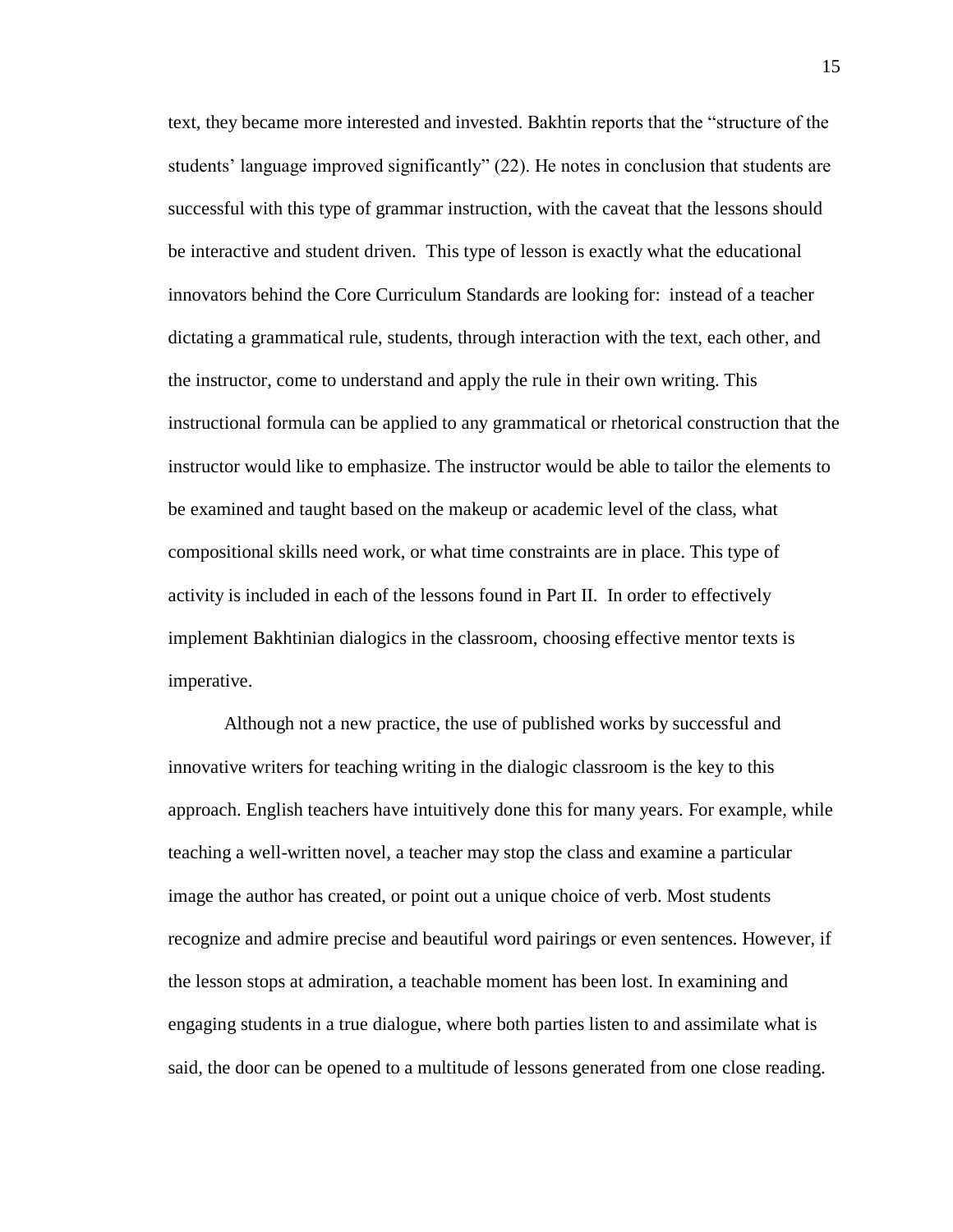Grammar, rhetoric, vocabulary, point of view, figurative language - all can be taught and understood through the use of one well articulated phrase, sentence, paragraph, page, or work.

Sample pieces of writing that can be used in multiple ways for the teaching of reading and writing are usually referred to as "mentor texts"<sup>12</sup> or, interchangeably, "touchstone texts." It is unclear exactly where the phrase originated, but it has become an educational buzzword in recent decades. Of course, any piece of writing can be used. There was once a school of thought that used sentences, paragraphs, or even whole essays that were filled with errors, requiring students to edit and revise the incorrectly written piece. There are still those who subscribe to this practice, but recently, educational attention has been drawn to the use of stylistically superior or innovative writing styles in order to teach writing. In this way, the students' attention is drawn to superior writing rather than emphasizing errors. In studying the modes of discourse and teaching students to write for particular purposes that are delineated in the core standards such as narrative, persuasive, and expository, teachers actively seek specific types of mentor texts.

The text is required to meet the Core Standard rigor and complexity that I mentioned earlier, but it must also have subject matter that will be inviting to a broad range of student interests and backgrounds. Finding works which fit all of the criteria is not difficult, but it does require careful scrutiny. There are many published collections of mentor texts which include short passages, essays, poems, and short stories which focus on one particular aspect of writing. These types of exercises are appropriate in all levels of language arts, and are most effective in middle school in order to introduce the concept and provide the framework for this type of exercise.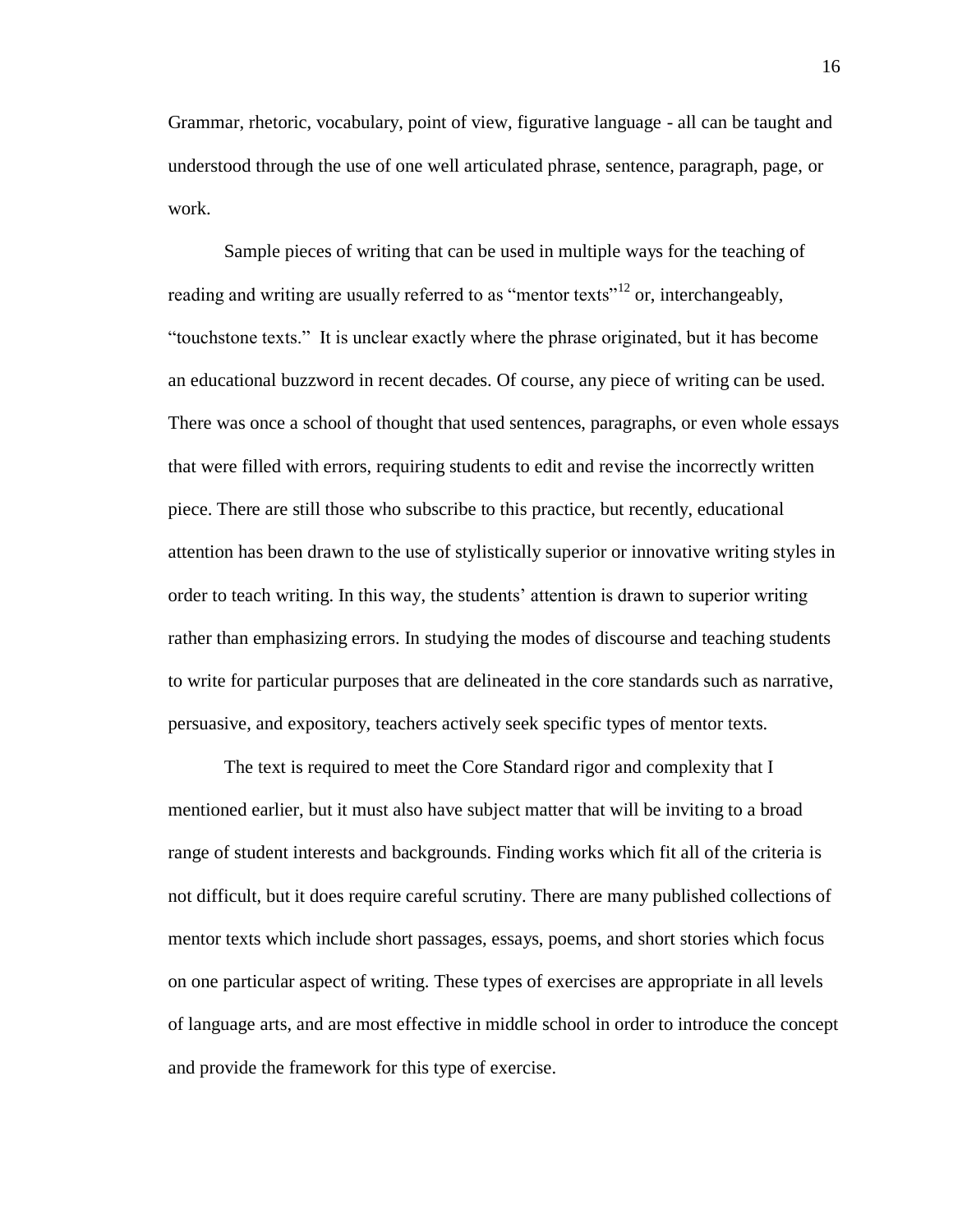Ralph Fletcher, in his methodological workbook *Mentor Author, Mentor Texts,*  provides twenty four original pieces, all two pages or less. The works are short; memoirs, essays, poems, and novel excerpts. Each work is equipped with writer's notes, briefly addressing his personal process in composing, and asking questions of the reader. He starts simply, asking what the reader liked in the piece, and progressively leads to questions regarding specific word choice, to arrangement, and finally to revision processes. The concept of using the mentor text is laid out simply and makes a logical progression in the students' understanding of language, although without using sophisticated terminology.

However, as students mature academically, they are expected to be able to progress to a longer, more sustained piece of reading:

The standards establish a 'staircase' of increasing complexity in what students must be able to read so that all students are ready for the demands of college- and career-level reading no later than the end of high school. The standards also require the progressive development of reading comprehension so that students advancing through the grades are able to gain more from whatever they read. (Common History)

Teaching a novel to a junior or senior English class offers the possibility of covering all of these standards. The novel is a culmination of the building blocks of communication, including word choice, arrangement of words, characterization, and universal themes. In order to recognize and apply the analytical skills that are expected in upper levels of education, students should be able to read, comprehend, and recognize all of the elements of writing that comprise a longer work.

One of the benefits of learning grammar and rhetorical figures through close reading and textual analysis is, as Laura Micciche suggests, students' increased ability to recognize through literature "a discourse that takes seriously the connection between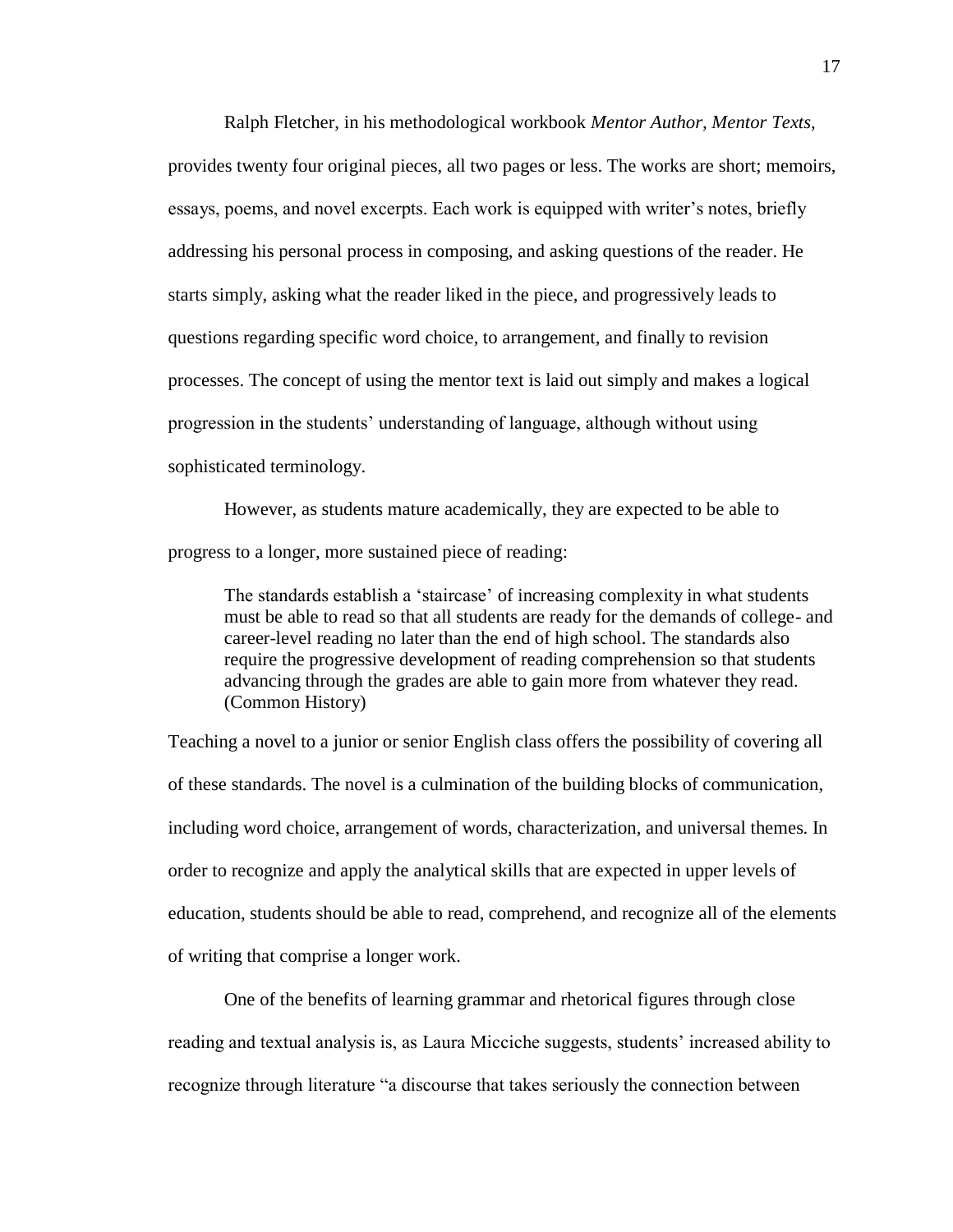writing and thinking, the interwoven relationship between what we say and how we say it…social practices that have the potential to both reproduce and challenge cultural values, truths, and assumptions" (718). For the upper grade level high school student, a book that encompasses all of the criteria and also has cross-cultural and gender appeal is Markus Zusak's novel *The Book Thief*. In the following paragraphs I will introduce the novel and give specific examples of how Zusak's specific and original style is ideal for the type of close reading and language analysis that is proposed in this paper.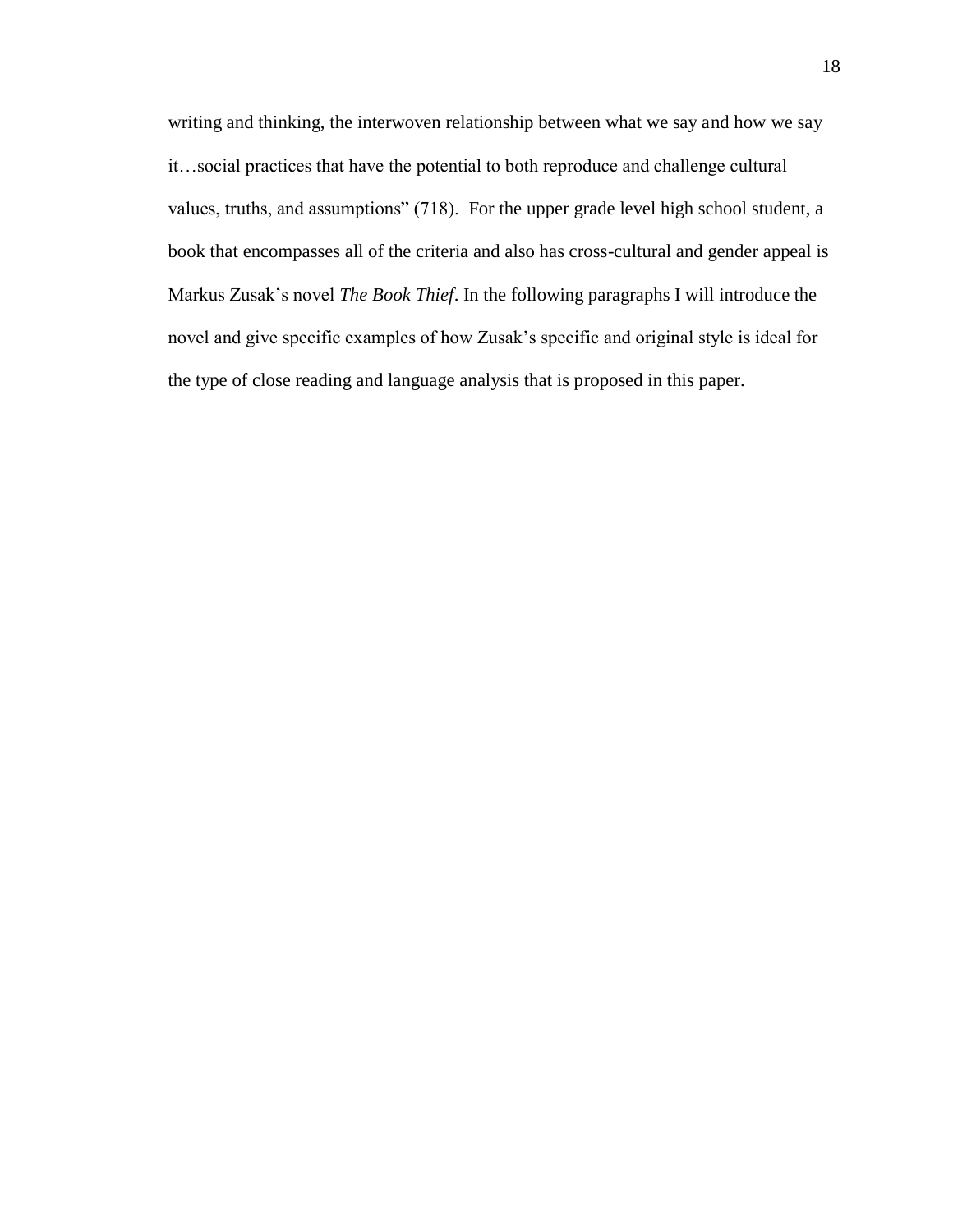#### *The Book Thief* **as Mentor Text**

*The Book Thief* was published in 2005 in Sydney, Australia, and was marketed for a target audience of adults. Markus Zusak himself acknowledges that he wrote the book without identifying any particular audience; he hoped that the book would have universal appeal. The American publisher Knopf decided to market it in the young adult genre, and it has been almost universally critically acclaimed in the United States as an innovation in young adult fiction (Markus). Most of the reviews exclusively comment on the following aspects of the novel: unexpected and innovative narration, specifically through the point of view of the narrator, Death; the use of color to describe senses and emotions; the power of language; the novel's simplicity; and a Holocaust story emphasizing the presence of humanity and hope in the face of genocide. There is very little, if any, analysis of Zusak's successful use of complex and effective figures to create unique style. $^{13}$ 

*The Book Thief* is simultaneously a narrative about a young girl growing up in Nazi Germany, an innovative novel with an unexpected narrator, Death, and a study of the power of language. It can be described as a coming of age novel, a love story, a war story, and a psychological study of human characteristics, relationships, and motivations. As a coming of age novel, we follow the life of the protagonist from her childhood all the way to her death, and experience with her the joys and challenges that are universally recognizable as a child grows from naïveté to maturity. It is a love story because we follow the relationships the protagonist creates and nurtures as she learns about human nature: her childhood sweetheart, her complicated family, and her love and compassion for humanity. It is a war story, as the plot develops against the backdrop of the rising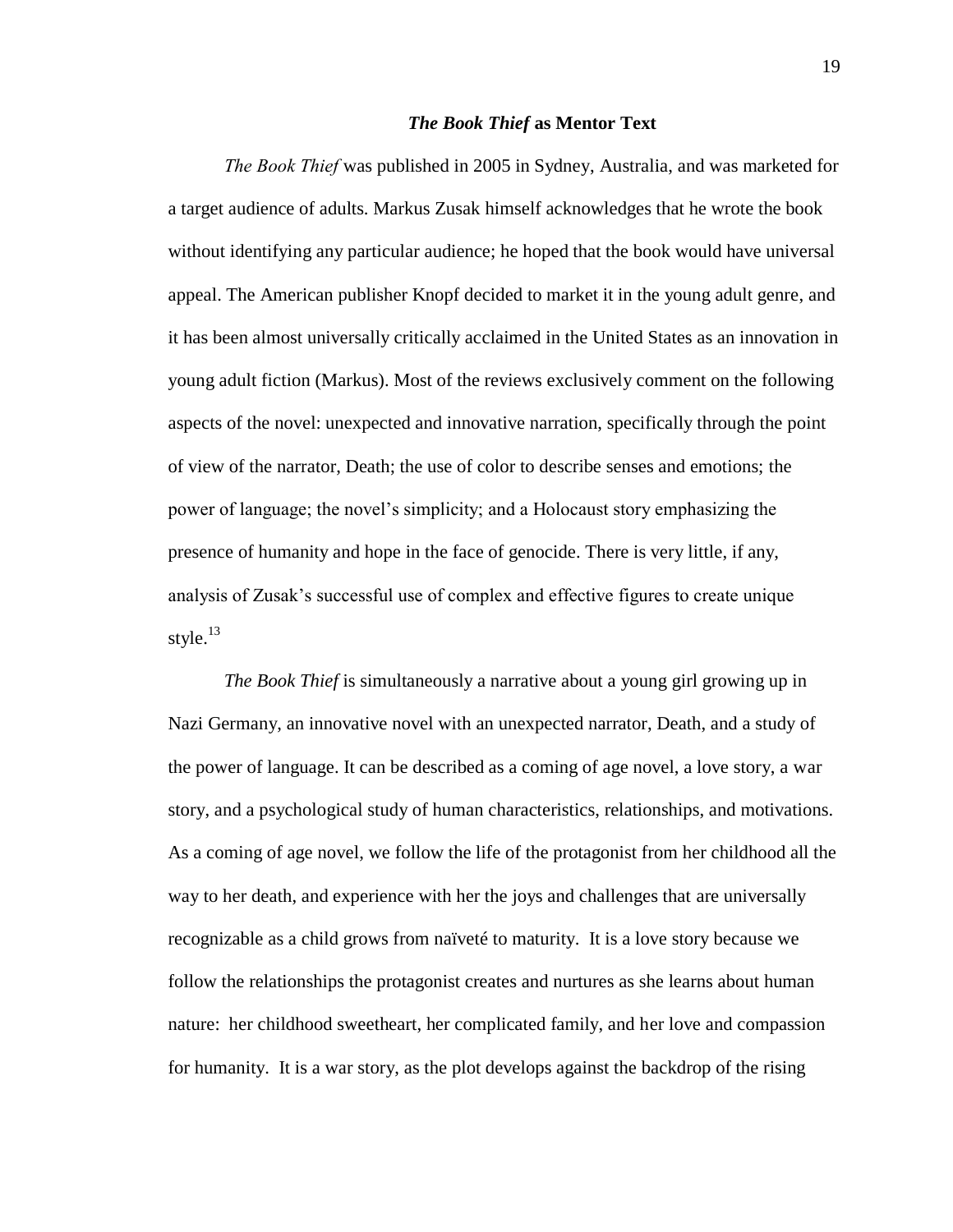forces of Nazi Germany, and we follow the political struggles of a family caught between doing what is right and doing what is expedient. It is a psychological study as we watch the protagonist learn her capacity to understand and control her own emotions, desires, and conflicts. The novel clearly fits the qualitative complexity demanded by the Core Standards in its level of meaning and knowledge requirements.

In order to better understand the lessons that will be outlined in the second half of the paper, a brief summary of the novel is necessary to provide context. In the beginning of the book, the protagonist Liesel Meminger is introduced to us by Death, who has taken a strange interest in her as he comes to take the soul of her younger brother. Liesel and her brother, for reasons that are not disclosed yet, are being sent to live with foster parents in pre-Nazi Germany. As Death escorts us to our view of Liesel at her brother's burial, we witness the reason for the title of the book: Liesel, a ten year old, steals a book, *The Gravedigger's Handbook*. We later find out the irony in this theft: Liesel is unable to read. As she is thrown into a new and uncomfortable environment with her foster parents Hans and Rosa Hubermann, she discovers her own inner strength and is taught lessons about life, love, and the power of words.

A childhood friendship is developed between Liesel and Rudy Steiner, a neighbor who becomes her loyal, staunch, and constant advocate. Together, they develop thieving skills, mutual admiration, and a dangerous hatred for the Nazis and Adolph Hitler. As they are juxtaposed against the increasing horrors of the Nazi regime, their antics provide some comic relief. These episodes contribute to the readability of the story, allowing the reader to recognize and relate to Liesel and Rudy's adolescent antics.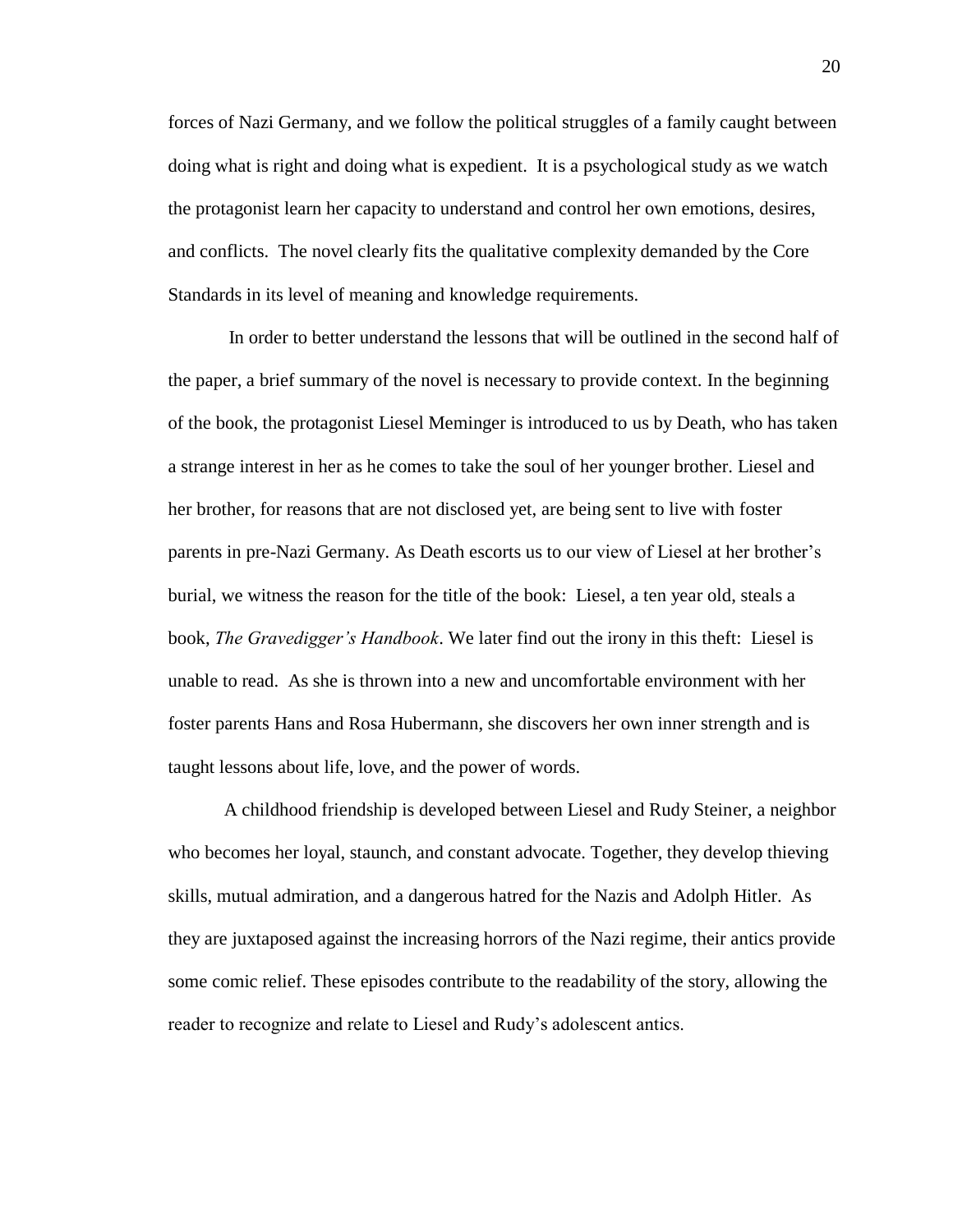Liesel's increasing hunger for books and reading is helped along by her relationship with the Mayor's wife, Ilsa Herrmann, who allows Liesel to read in her voluminous library. As the Nazis gain power, Liesel's world becomes more complicated and dangerous. Han Hubermann uses a copy of *Mein Kampf* as a prop to transport a Jewish fist-fighter, Max Vandenburg, who hides in their basement. Liesel develops a unique relationship with Max, based on their mutual love of words and books, and ironically, Hitler's words are painted over as Max uses the copy of *Mein Kampf* to write a book for Liesel. As the war crescendos and Liesel grows up, she is faced with sadness as well as hope, and is presented with the opportunity to continue her love affair with books and words. At the end of her life, Death has a chance to talk to Liesel when he comes to take her soul. He ends the book on a somber but truthful note when he tells Liesel: "Humans haunt me." Because of the multiplicity of its appeal, the complexity of its messages, and the stylistic sophistication of its prose, *The Book Thief* provides a perfect example of a mentor text for teaching language to the upper level high school student.

Through the use of examples from *The Book Thief*, the remainder of this paper will illustrate the application of critical tools of analysis to the mentor text. The sections correspond to four main lessons that are proposed and developed in the accompanying Curriculum Unit Plan. These include Lesson One: An Introduction to close reading, focusing on Point of View, Diction and Tone; Lesson Two: Examining Grammatical and Syntactical Structures; Lesson Three: Rhetorical and Literary Devices; and Lesson Four: Theme. Each lesson is designed to include the Bakhtinian dialogic principles and practices that were explained in the earlier portion of this essay. Students should be encouraged to read the text closely, with each aspect of language and style specifically at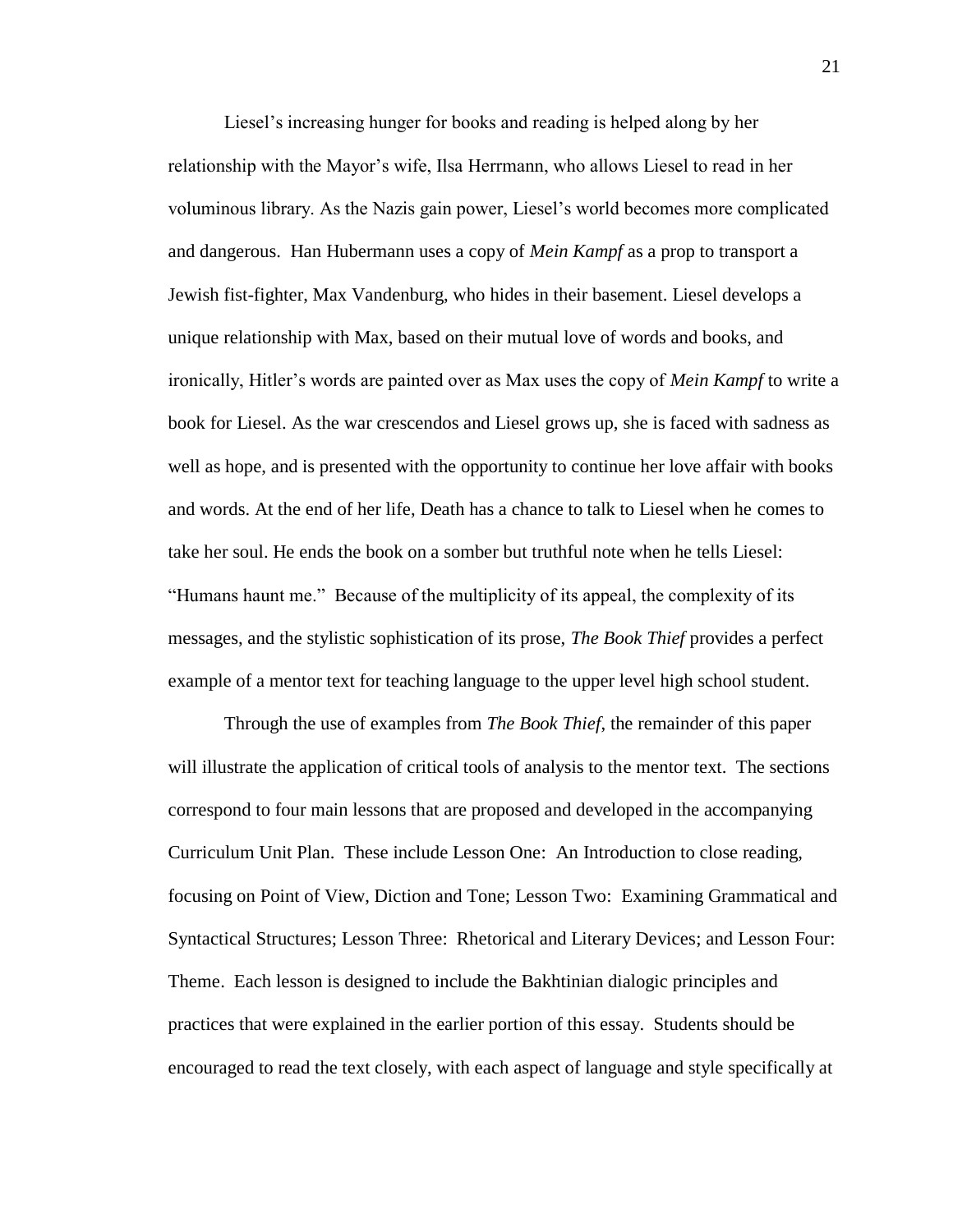the forefront of the lesson. By examining the choices the author makes, and interacting with the text and each other, each focused lesson becomes a metacognitive exercise.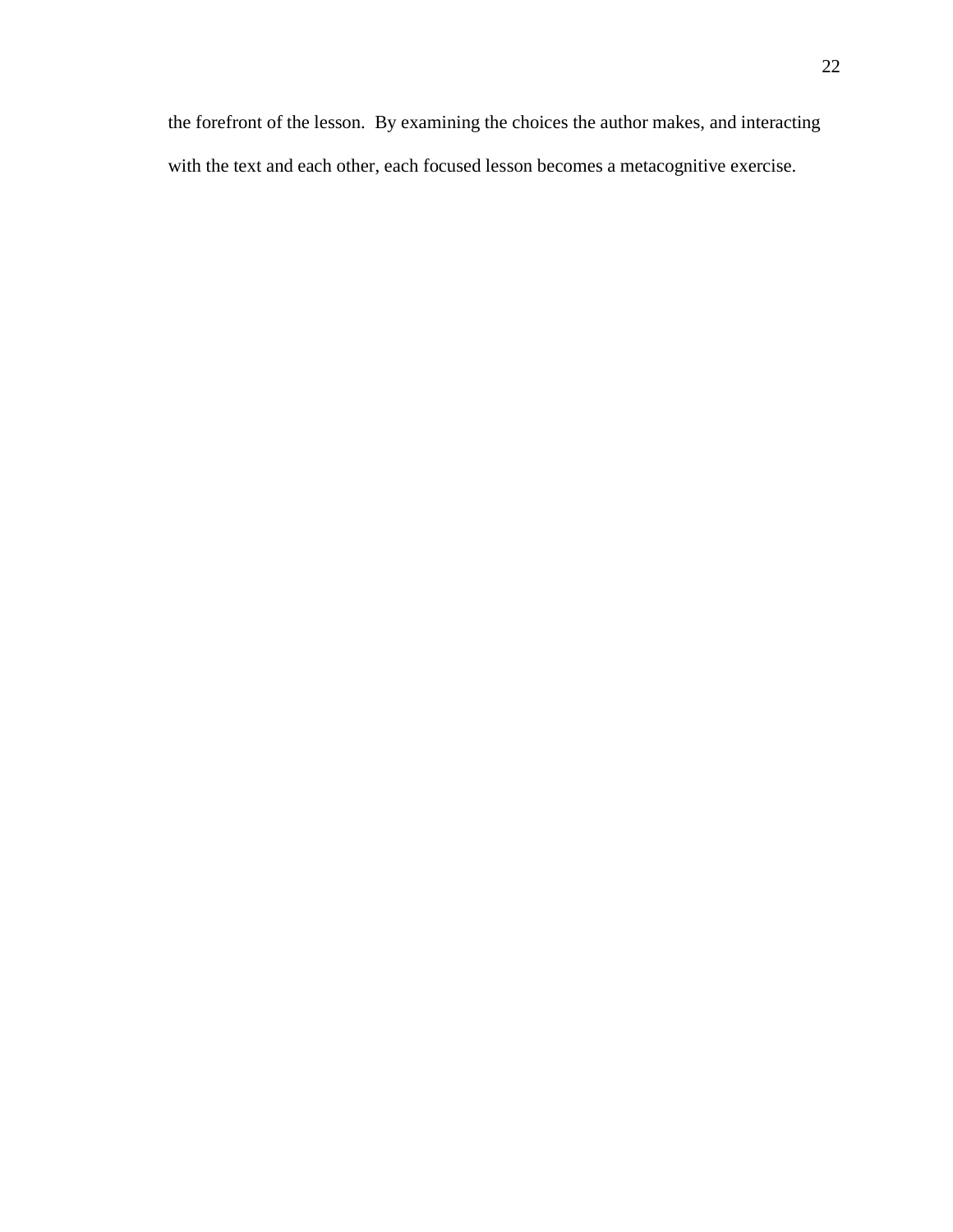### **The Study of Word Choice and Arrangement**

In their second edition of *Style in Fiction,* Geoffrey Leech and Mick Short observe that "Every analysis of style…is an attempt to find the artistic principles underlying a writer's choice of language" (60). In chapter three of their book, they suggest a thorough checklist of areas that can provide "stylistically relevant information" (61). They start with the examination of one of the most basic levels, the lexical field, determining if the vocabulary is simple or complex, general or specific, formal or colloquial. In asking students to look only at the author's words, rather than the larger semantic constructions, they become aware of the significance of each word choice. This type of close reading not only teaches the vocabulary of word choice such as dialect and register, idiom and collocation, formal and colloquial, it also makes a clear connection to the structural elements of the book that is being read and taught, including characterization, relationships between characters, and the inferred meanings behind the characters' actions.

An example from *The Book Thief* that illustrates this principle is from an early introduction to one of Zusak's characters. Rosa Hubermann, the main character's foster mother, is a rough, blustery woman with a foul mouth and a quick slap. The reader learns this about Rosa early in the book, when Liesel first comes to live with the Hubermanns: "With a typical fistful of words, Rosa said, 'Now listen, Liesel – from now on you call me Mama.'….She seemed to collect the words in her hand, pat them together, and hurl them across the table. 'That *Saukerl*, that filthy pig – you call him Papa, *verstehst*? Understand?'" (Zusak *Book* 35). In breaking the passage down to simple word choices: "typical fistful," "hurl them," "filthy pig," Rosa's character becomes clear to the reader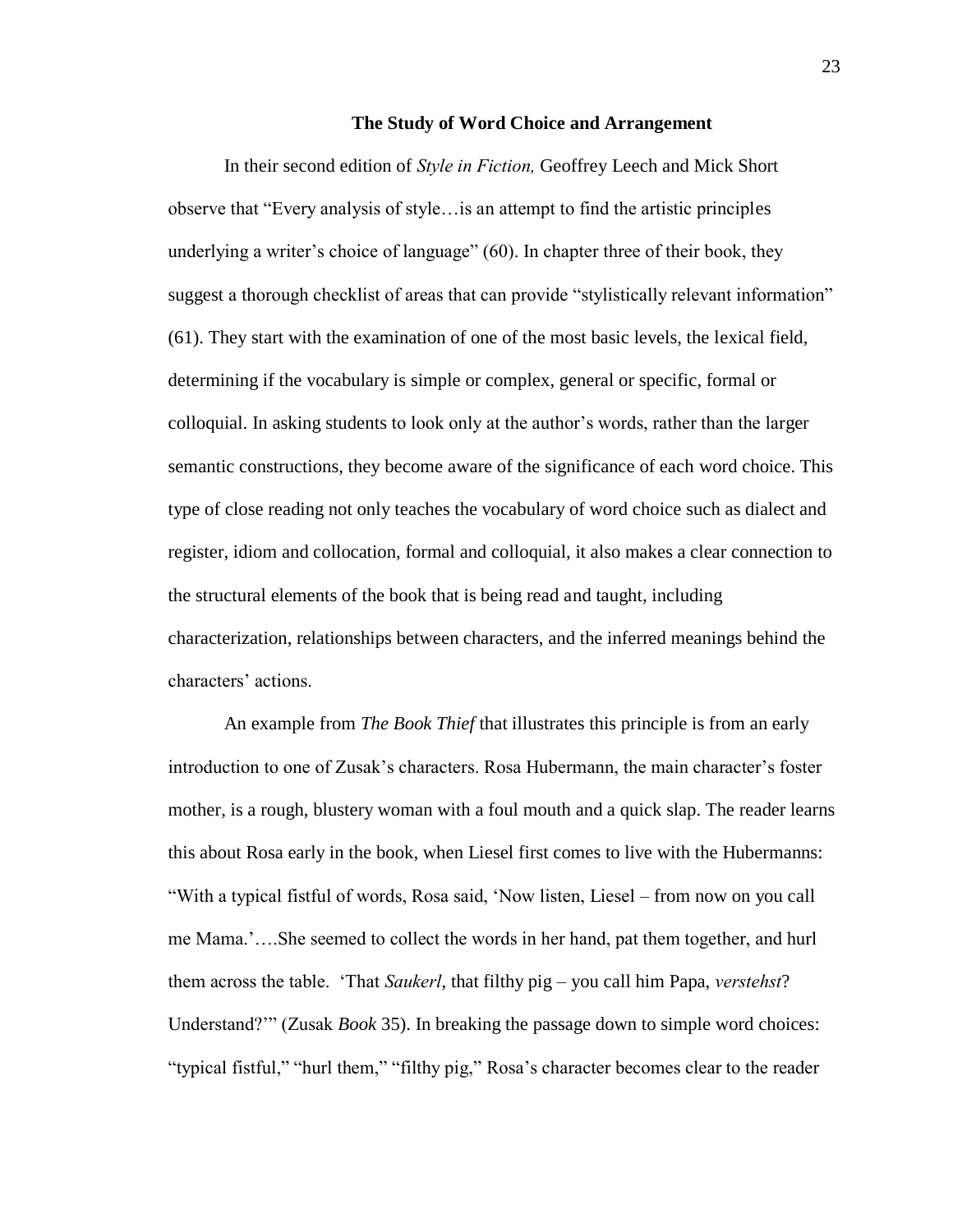almost subconsciously. As we read, we intuit our understanding of Rosa. As we dissect, we apply the active process of word choice to the act of creation of the character's personality. And that is something that is learned through the experience of close reading, remembered, and may be applied later in students' personal writing.

Having established word choice as the base of the scaffolding that will support tiered levels of close reading and analysis, the next logical area to examine in terms of creation of style are those that fall into the heading of "Grammatical categories," such as sentence types, sentence complexity, clauses, phrases, and word classes. One specific and powerful category within this range is what Leech and Short call "minor word classes" or "function words" (63). A particular subcategory that is effective in contributing to the understanding of overall purpose and is showcased in *The Book Thief* is pronoun choice. In *Rhetorical Style*, Jeanne Fahnestock draws attention to the deliberate use of specific pronouns in order to create what Kenneth Burke called identification between speaker and audience. Fahnestock tells us that "Virtually every normal conversation uses pronouns. But there is much more to the construction and management of the rhetor/audience relationship…" (290-291). A trained reader can infer and consequently understand author's meaning through analysis of pronoun use. In the following passage from *The Book Thief*, students can learn the significance of pronoun use through a close reading activity:

"*They'll* come for us,' Mama warned her husband. '*They'll* come and take us away.' *They*. '*We* have to find it!'" (Zusak *Book* 103 – my emphasis). The repetition and use of the pronoun 'they' is used in distinct contrast to the use of the pronoun 'we.' Through interactive discussion of Zusak's choice to use the pronoun *they* instead of the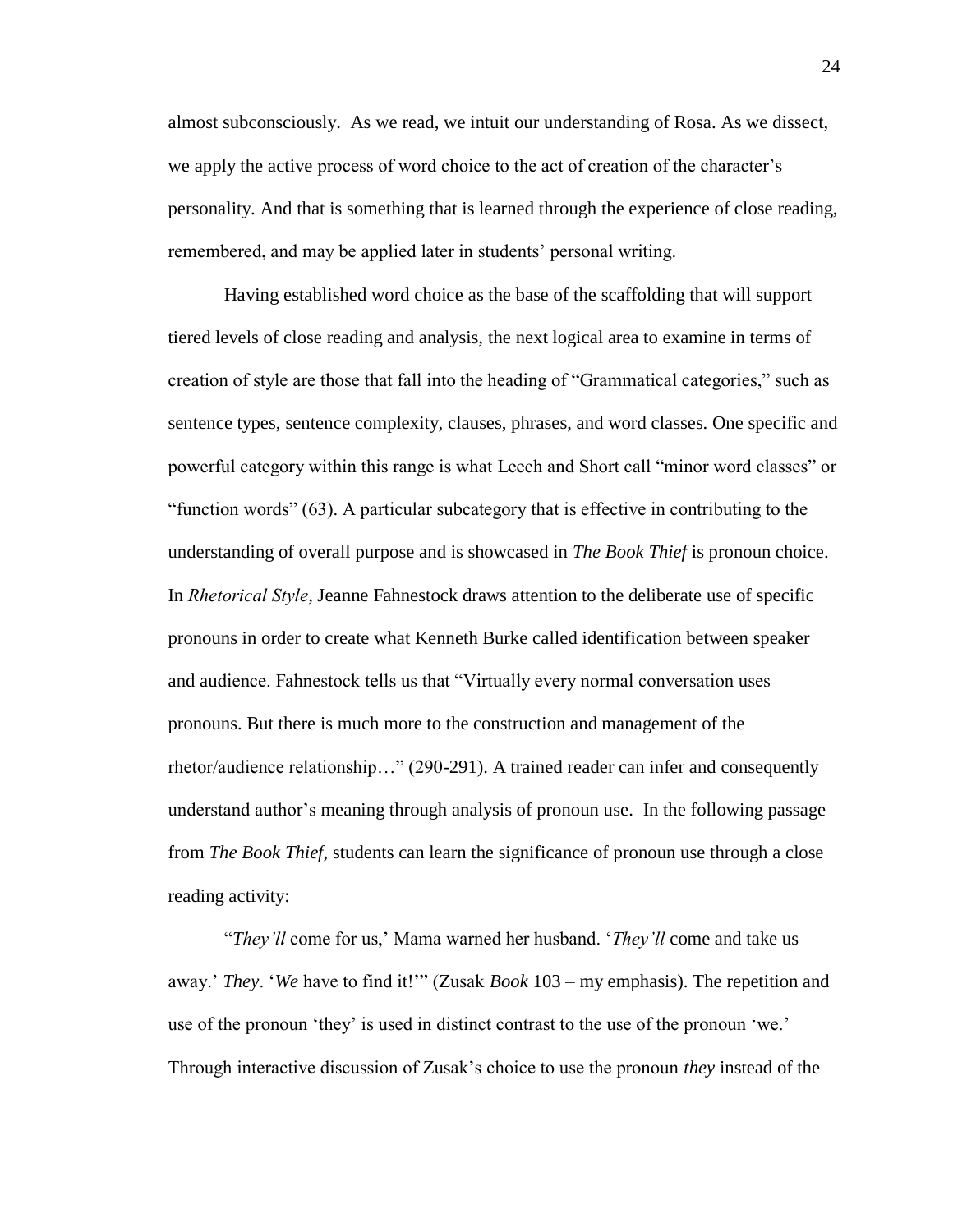antecedent "Nazis," he clearly yet implicitly emphasizes the fact that Rosa and Hans Hubermann are not supporters of the Nazi party. Pronouns are sometimes considered inconsequential words in a text because of their common use and diminutive size. However, by artful use of these small but powerful parts of speech, writers can imply deeper meaning. Through emphasis in close reading and through Bakhtin's dialogic process of allowing students to question and experiment with pronoun use, they are able to gain an understanding of the importance of all words, no matter how small.

Zusak has been both attacked and lauded by critics for his lack of sentence complexity. It is a factor that contributes to the low lexile score, which mistakenly indicates that this book is for younger readers. What the critics have failed to notice is the effect Zusak has purposefully created through his deliberate choice in using mainly simple sentences. Many critically acclaimed writers including the likes of Hemingway and Steinbeck have chosen to employ short and simple syntactical constructions, without being accused of childish simplicity. Works that showcase this type of style must be analyzed closely to see if there are any specific effects of the shorter sentences that contribute to the creation of character, tone, or mood. In the case of *The Book Thief*, the persona of Zusak's created narrator must be considered as foreground. Death is not human. He is presented as an isolated entity who is eternally subjected to the task of trying to understand humans. He is incapable of interaction with humans except to perform his job, but he is able to observe and to report on what he observes. So his language skills, by nature of his lack of ability to communicate interactively, cannot be sophisticated.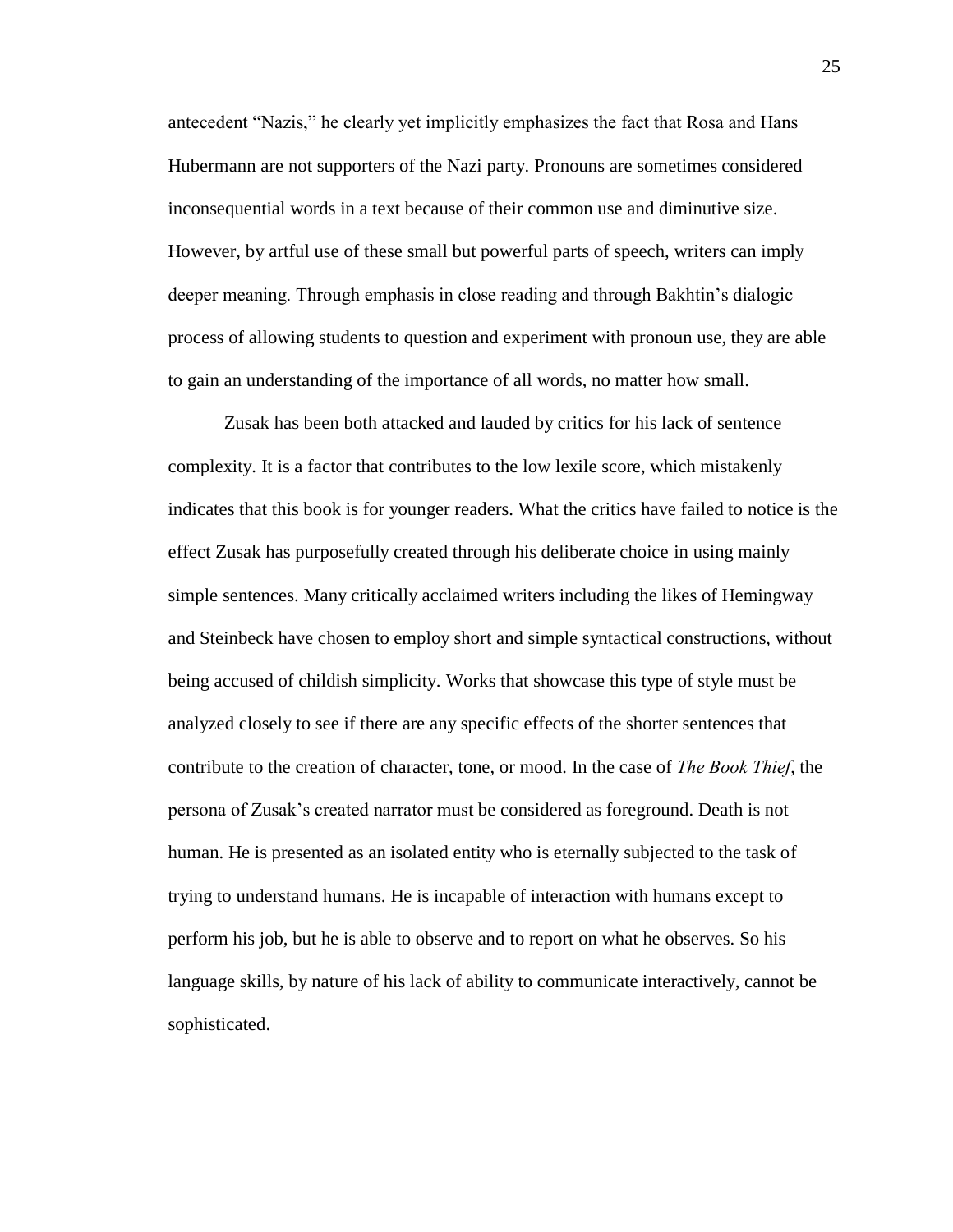The narration is presented in four different forms: announcements, narrative,

recounting of dialogue between humans, and short bursts of universal truths based strictly on observation. Zusak presents the announcements through specific format change, which the reader comes to expect. They are set off and bolded, surrounded by three typeset stars on either side. They are not complex sentences, and they do not usually make logical sense in the continuum of the plot. However, the reader begins to realize that they either serve as a larger foreshadowing for something that may happen later in the book, or give hints as to what will happen in that particular section of the book.

Teaching students to pay attention to specific formatting is not the focus of this paper, but it is worth mentioning that in some books, such as *The Book Thief,* placement and format can provide insight, and sentence length can be analyzed in terms of author's purpose. Through a dialogic discourse and interaction with this aspect of the text, readers can learn the importance of placement of words and the powerful effect of the stylistic choices available:

The book thief went and changed into her Hitler Youth uniform, and half an hour later, they left, walking to the BDM headquarters. From there, the children would be taken to the town square in their groups. Speeches would be made. A fire would be lit. A book would be stolen. (Zusak *Book* 107)

The sentences are noticeably short and composed in parallel structure. As a result of the natural intonation of the words when spoken or read as if spoken, the seriousness of the tone is implicit. The sentences themselves are not fragments, but they reflect disparate thoughts and effectively convey the fractured way private thoughts often occur. The repetition and parallelism emphasize the subconscious and unnamed dread that is building in the country. The rise of the Nazi Party is evidenced in the chilling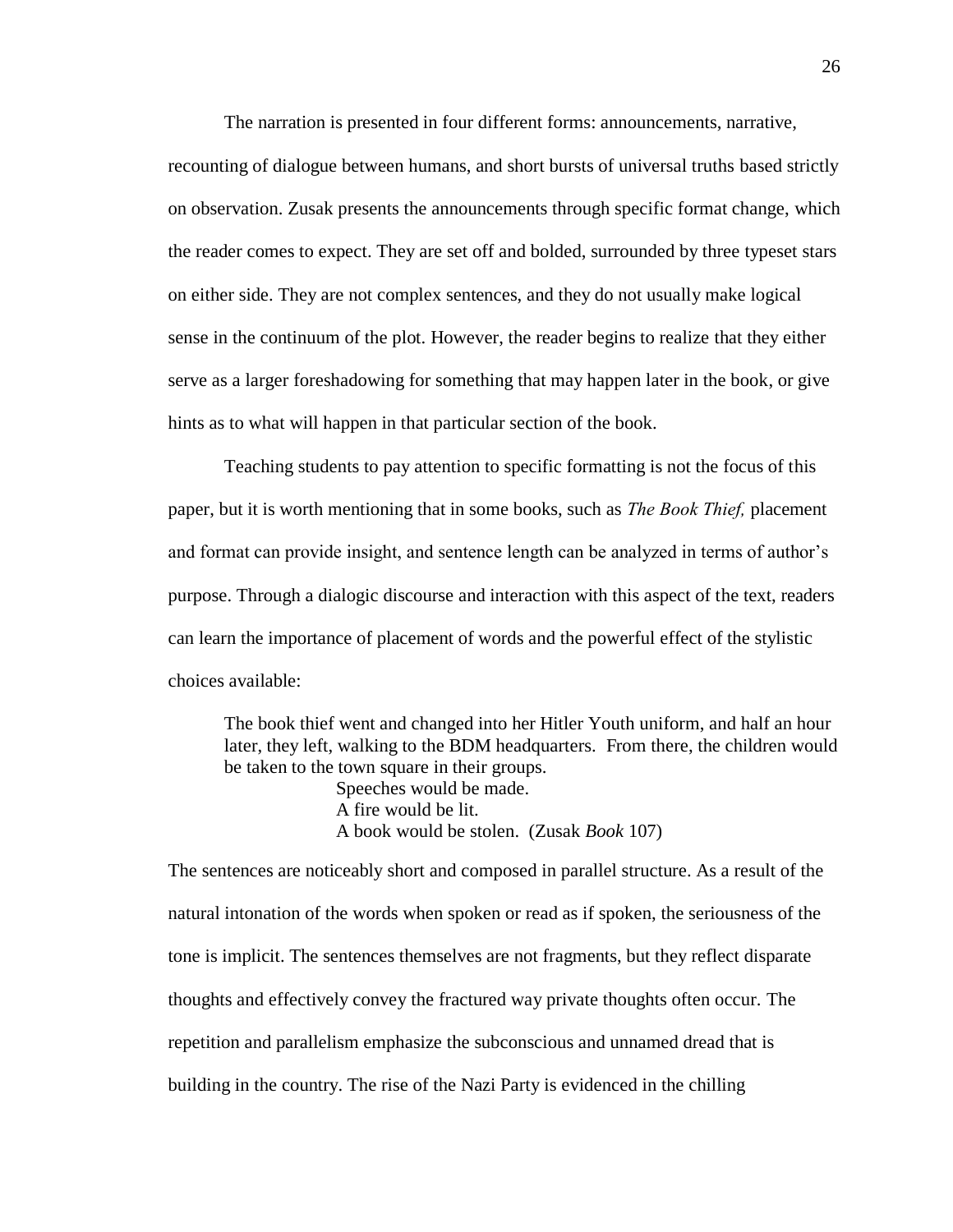indoctrination of the children of Molching; the same indoctrination that was occurring throughout all of Germany.

An additional exercise here that could illuminate the effect of using short sentences would be to have students rewrite the passage in a form that sounds more conversational, mimicking the way they might speak, and then ask them to decide which makes more of an impact on the plot and why. For example, students might rewrite "Speeches would be made" to "They made speeches" and "Fires would be lit" to "Fires were lit" and "A book would be stolen" to "A book was stolen." This is a more common way of speaking, by telling a narrative in past tense; however, in changing the verb tense to past, the suspense and anticipation has been diminished. This is an exercise that Bakhtin uses with his students when studying Pushkin. He introduces Pushkin's sentence "Sad am I: no friend beside me." After discussing the possible meaning of the syntactical order: modifier/verb/subject, they changed the sentence, placing the words in the more common order of subject/linking verb/modifier: "I am sad because I have no friend beside me." A comparative discussion follows, in which the conclusion was made that the restructured sentence has lost its expressiveness and has become "colder, drier, and more logical" (Bakhtin Dialogic 16-17). Through this exercise, it is likely that the students would then be better able to recognize the value of deviations from the normal lexical and syntactical patterns in order to produce a specific effect.

All of the lessons that supplement the curriculum unit and the examples given here include an application component. Current expectations of teacher lesson plans include higher level cognitive skills as delineated in Bloom's Taxonomy<sup>14</sup>. A simplistic explanation of these levels can be compared to a pyramid, in which the broad base

27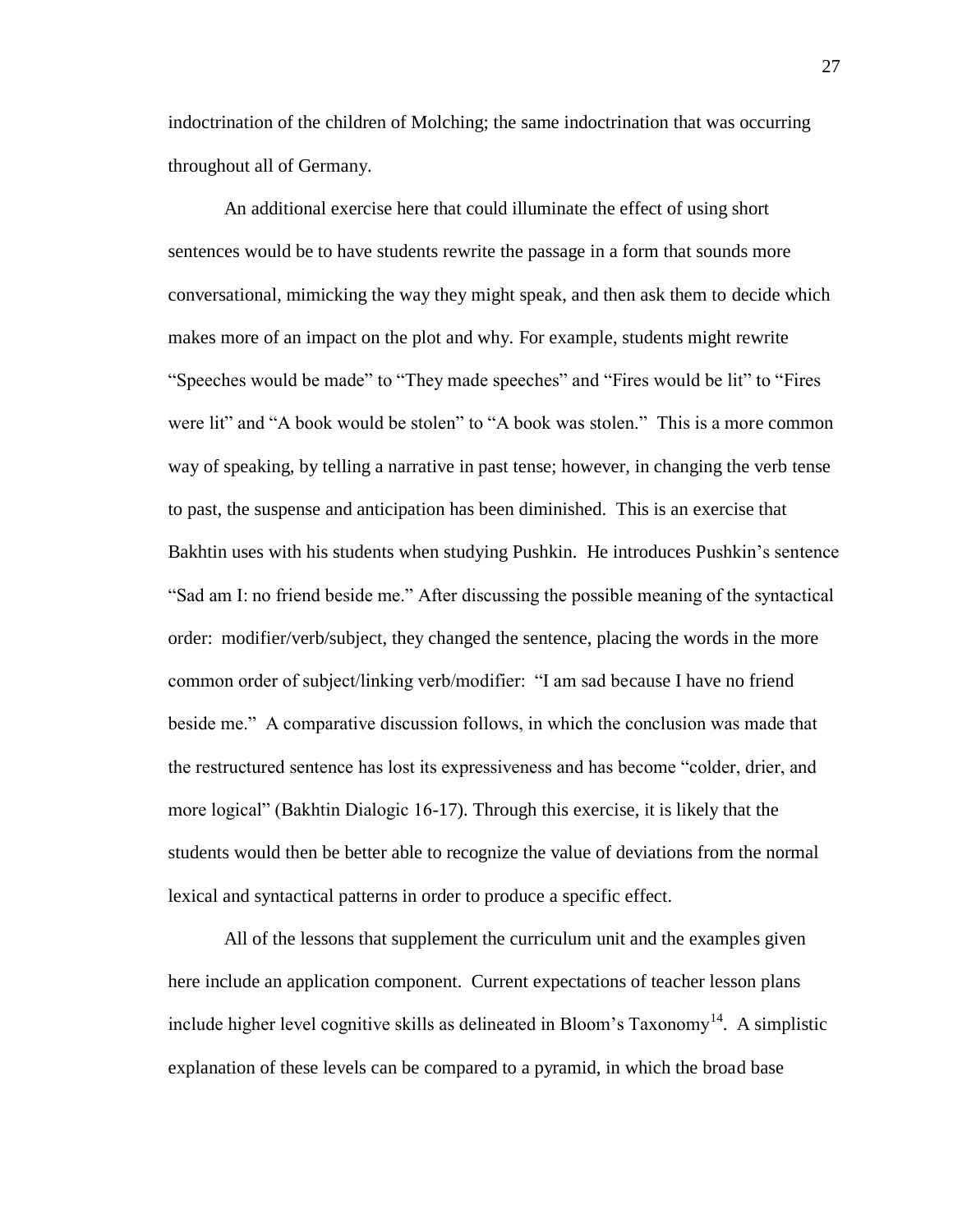includes remembering; the next level up is understanding; followed by applying, then analyzing, evaluating, and finally, creating. The application of each lesson is one or more writing activities in which students can work with manipulating their own word orders and choices to begin creating their own style and voice. The activity follows the "close reading" model, and in short shows a methodological movement from "close reading" to "close writing."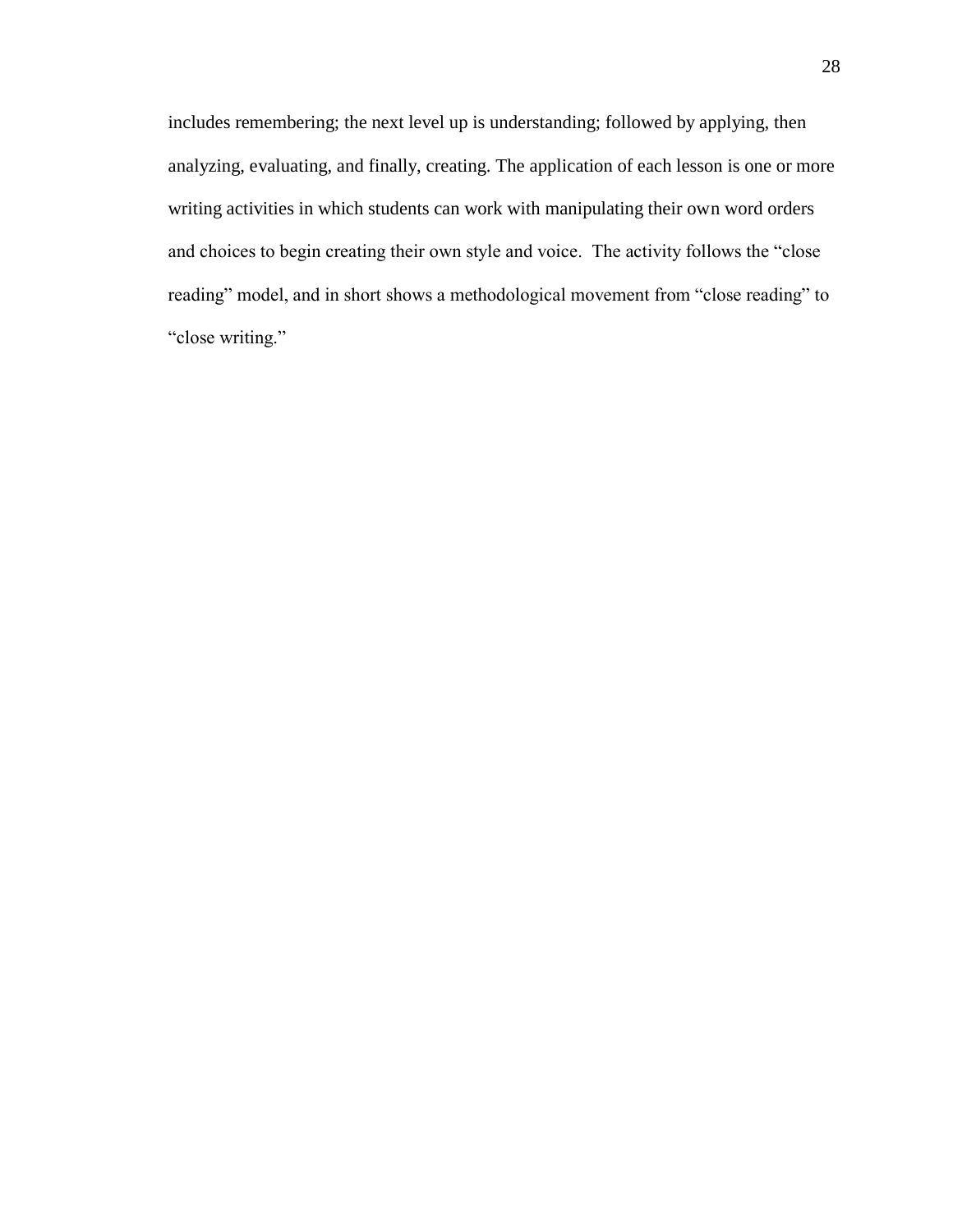#### **Rhetorical and Literary Figures**

Following the lesson on syntactical structures, the students should be ready to move on to the next lesson, which is the examination of rhetorical and literary figures. The phonological schemes to be examined will include patterns of rhyme, alliteration, and assonance. In Death's introductory speech, Zusak establishes his effective use of these schemes. "I can be amiable. Agreeable. Affable. And that's only the A's" (Zusak *Book* 3). Not only does he appeal to the audience's innate appreciation of words that sound alike, but he also immediately begins to establish the ethos and likability of the narrator by using clever wordplay, indicating to the reader that Death has a sense of humor. Just on the first page of the book, Zusak has provided the English teacher with a venue to introduce the concepts of point of view, word choice, and ethos, as well as a bridge to a connection to the content and cultural meanings that are the larger purpose of the work.

Perhaps the most original and innovative aspect of Zusak's prose is his prolific use of figurative language including metaphor, simile, paradox, and irony. Zusak not only establishes the ethos and personality of his narrator early in the book, he also introduces his trope-heavy style. The reader becomes accustomed to it, and because of its deceitful simplicity, may skim over some of the richest metaphors unless instructed to look for them.

…at some point in time, I will be standing over you, as genially as possible. Your soul will be in my arms. A color will be perched on my shoulder. I will carry you gently away. At that moment, you will be lying there (I rarely find people standing up). You will be caked in your own body. There might be a discovery; a scream will dribble down the air. The only sound I'll hear after that will be my own breathing, and the sound of the smell, of my footsteps. (Zusak *Book* 4)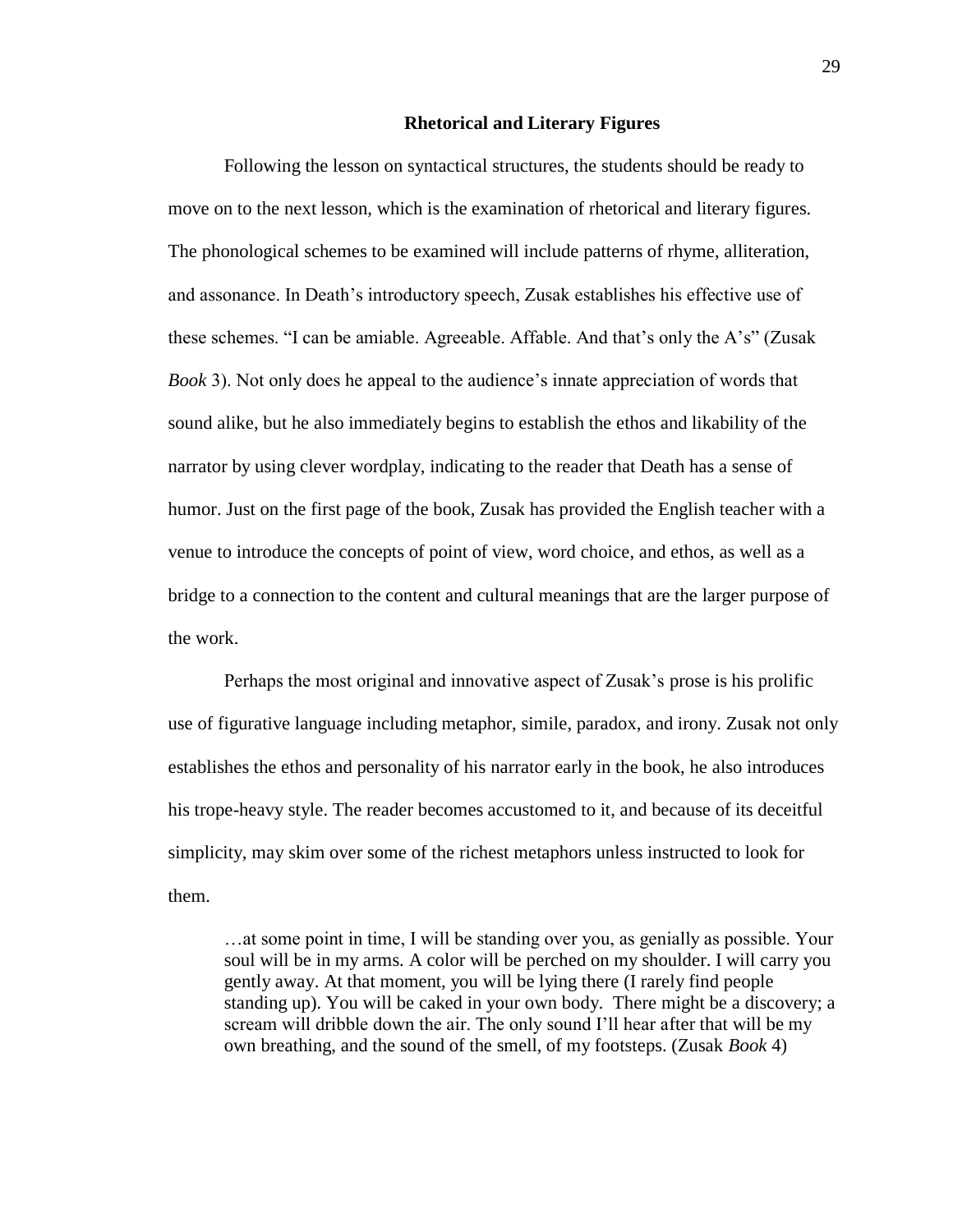While the reader is making sense of Death as a narrator who seems to have a heart and a sense of humor, they may miss the metaphor and personification that is being presented unobtrusively and almost slyly. This kind of description is employed in almost every line of the book, giving the reader the option to choose to read quickly and gloss over the richness of the words, yet still comprehend the meaning of the story. Alternately, they may choose (or be instructed) to stop and smell the roses; or more aptly, for this book, smell the colors, because this is where we start to see the importance of the almost physical manifestation of colors that defines Death's perception of the world throughout the book. In keeping with the Bakhtinian theory of dialogism, this is an area in which examining Zusak's transformation and stylistic presentation of sensory details may provoke different types of responses from readers of diverse backgrounds, providing a dialogic opportunity for the readers to, once again, learn from the text, from themselves, and from each other. Perceptions of heavy subject matter such as death and what happens when we die are often difficult ideas to articulate. Using Zusak's figurative language and innovative description as a model for creating personal written images can provide another occasion for the student writer to work with developing their own style and voice, and is a natural bridge to a more in-depth examination of *The Book Thief's* unexpected narrator, Death.

The idea of Death as narrator has been understated by critics who want to neatly call it personification. However, Zusak's narrator is so much more than Death personified, and someone who is teaching *The Book Thief* would not want to miss out on an opportunity to introduce a more sophisticated and classical rhetorical practice, that of invented speakers, specifically the use of what is called *prosopopoeia<sup>15</sup> .* Fahnestock cites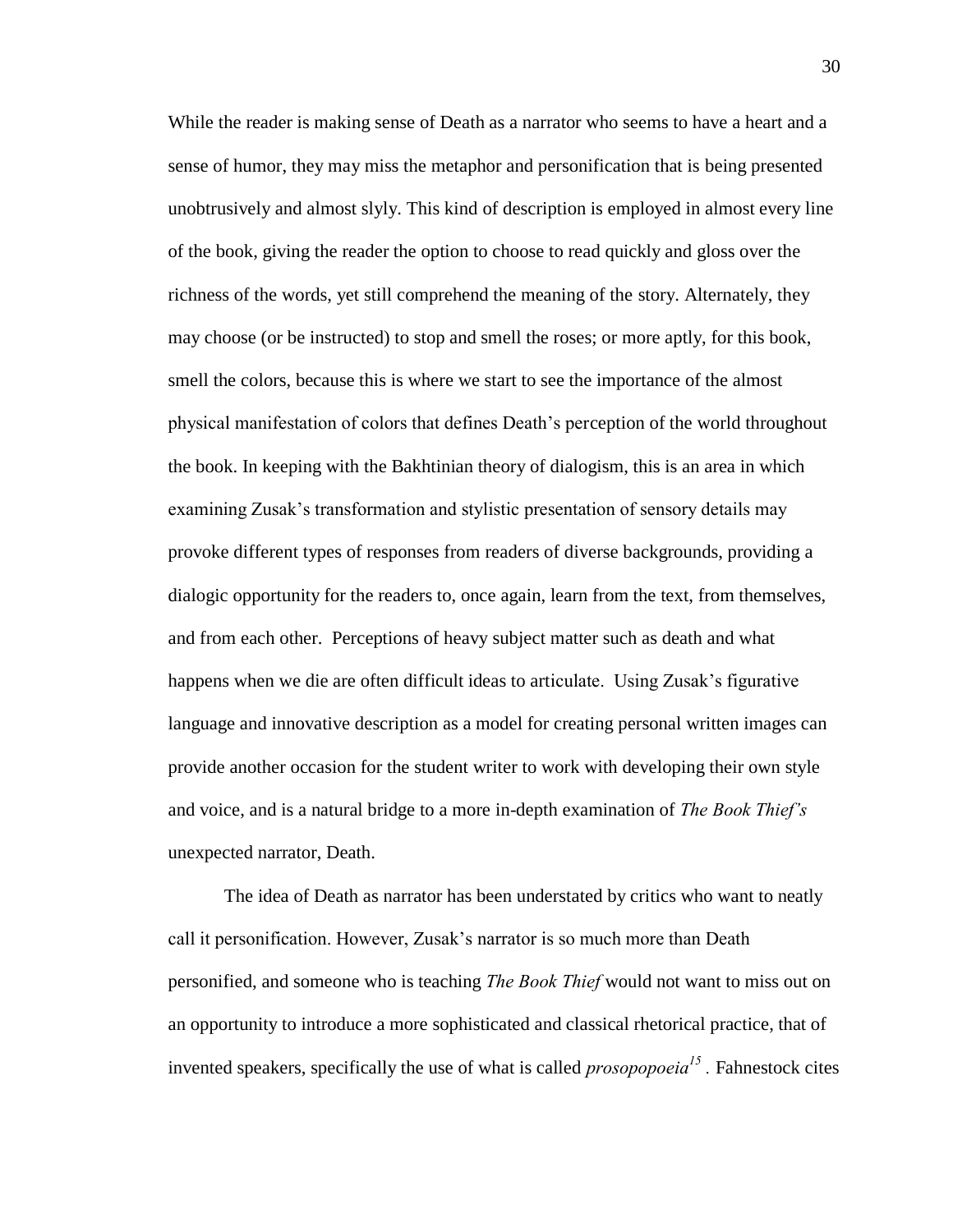Quintilian who tells us that prosopopoeia is used "to display the inner thoughts of our opponents…to provide appropriate characters for words of advice, reproach, complaint, praise, and pity. We are even allowed in this form of speech to bring down the gods from heaven or raise the dead; cities and nations even acquire a voice" (317). Death has long been considered an opponent, so it makes sense to give it a voice and hear what it might have to say, especially in the venue of a time of war and gratuitous extermination of life. Zusak did not set out to write a story with death as the narrator; instead, he created the story first, and tells Annie Coulthard in an interview that "I stumbled upon the idea of Death narrating the story, and it all made sense. Who is constantly hanging around in times of war? Who would have the opportunity to pick up a story penned by a girl in a bombed German city? Death was the right answer…" (Zusak interview). In using this strategy to capture the audience's attention and place the story in the right framework, Zusak is creating what Neil LeRoux refers to as "presence."

LeRoux defines "three broad categories of rhetorical function…focus, presence, and communion." They are all germane, but not mutually exclusive, so I will concentrate solely on presence. LeRoux defines presence as "that which is created through a speaker's making a subject more impressive, significant, and real to the audience" (35). In his description of the various methods by which the rhetor may create presence, he includes prosopopoeia: "Speakers often dramatize a subject to enliven it in the minds of the audience. A character can be introduced as one who is the origin (or destination) of the evidence. Supporting evidence can then be put into some character's mouth a statement or a question – hence, we have speaking in character…" (39). In choosing Death as a narrator, Zusak has given his novel a guide and a speaker with a presence that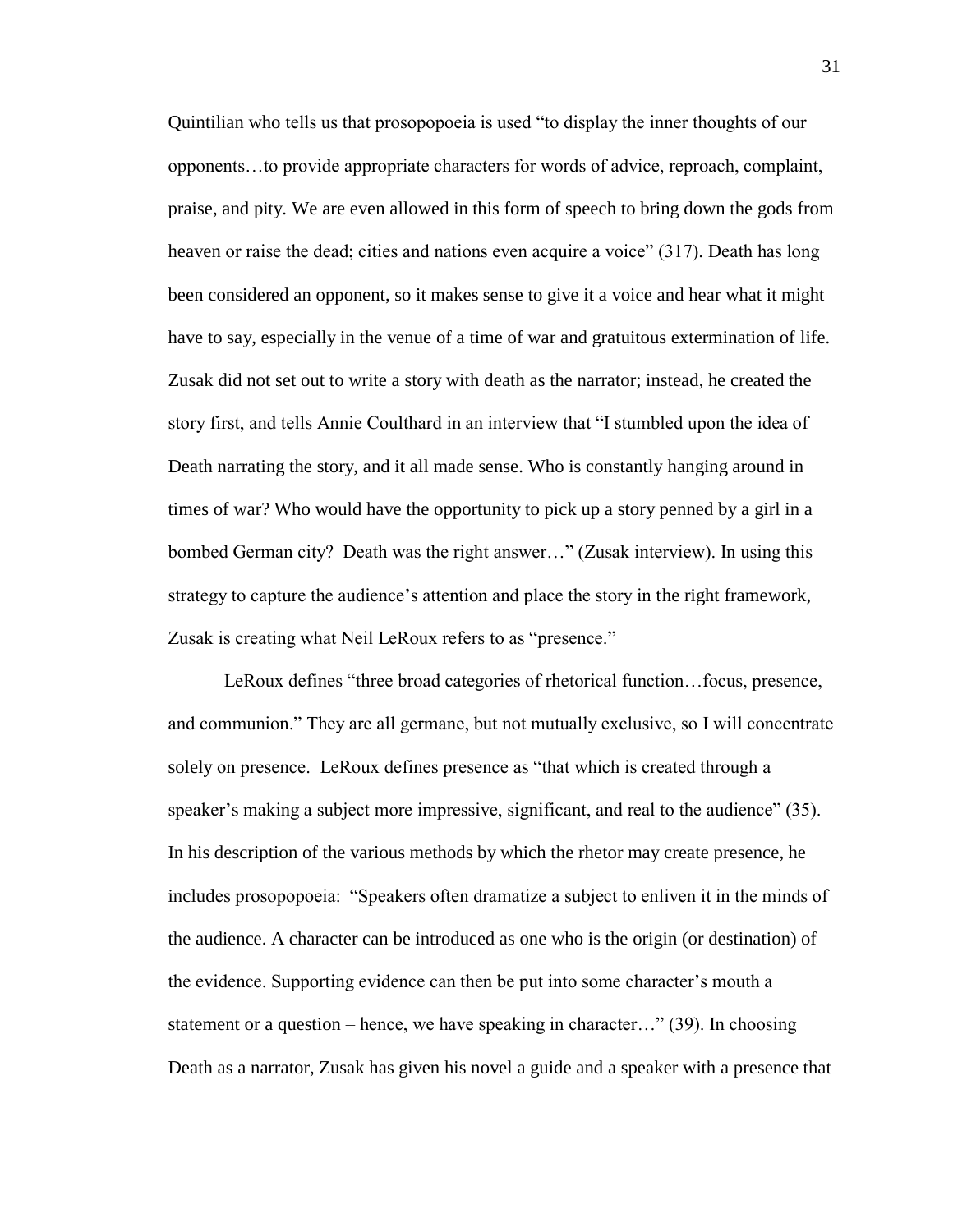cannot be ignored; that demands the reader's attention in ways that none of the other characters could possibly have done. Zusak himself explains the progression of his narrator's persona through his writing process: "When I first brought Death into the story, he was sinister. He enjoyed his work a little too much...it hit me that Death should actually be *afraid*…of *us.* The irony of this was exciting, and it made perfect sense. Death is on hand to see the greatest crimes and miseries of human life…" (Zusak interview). The narration begins and ends with Death directly addressing the audience.

In the opening scene of the book, he scares the audience (in bold, capitalized, and starred format, starkly centered in the middle of the page):

## \*\*\*HERE IS A SMALL FACT\*\*\* You are going to die.

He spends the next three pages establishing his credibility and endearing himself to the reader, while simultaneously asserting his thought process through stylistic means. By page 12, Death and the audience have become quite comfortable together, and the narration continues, with the audience never stopping to question why they are actively believing in and listening to Death as a narrator. Zusak has endowed Death with a skillfully intimate narrative style, which exerts a distinctive control over words and consequently our emotions.

The theme of the power of language is addressed in most reviews: "Withholding of words when books are banned and the misuse of words to accomplish evil deeds" (Review); "She was a girl. In Nazi Germany. How fitting that she was discovering the power of words" (Zusak 42 qtd. in Koprince). If the book's most prominent theme is the power of words, wouldn't it be logical to dedicate the reading of the book to the very words that Zusak uses to create his story? After all, the title of the book is *The Book*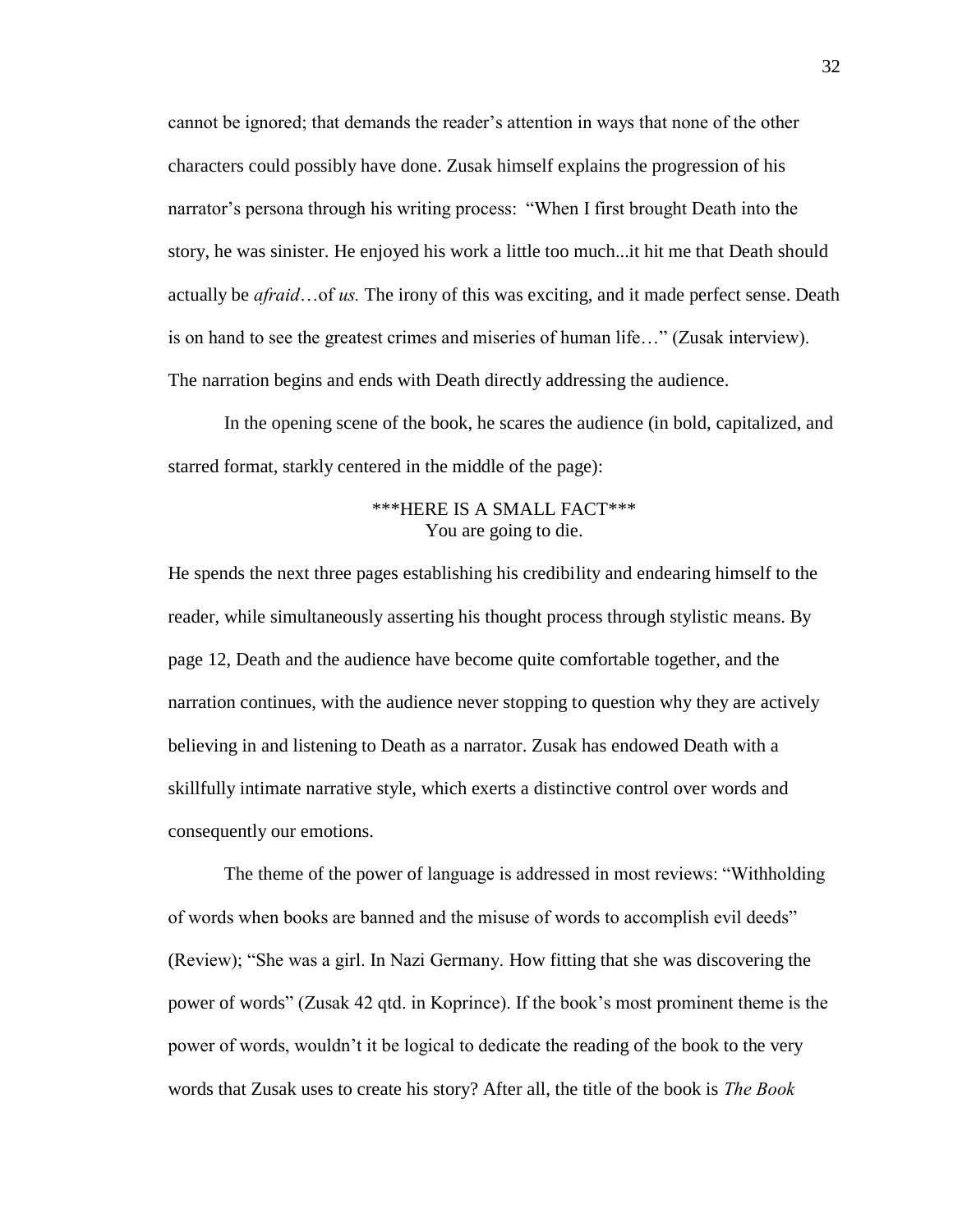*Thief,* which in itself indicates a subconscious acknowledgement of the need for words that would lead an illiterate girl to begin an innocuous habit of stealing books; a Jewish sympathizer to use *Mein Kampf* ironically as part of a disguise to transport a Jewish fugitive, and a Jewish fugitive to "whitewash the pages of *Mein Kampf* and then paint new words over the pages – literally erasing Hitler's language until it is 'gagging, suffocating under the paint'" (Zusak 237 qtd. in Koprince). Zusak's words *are* powerful, but the more important message is that the power lies in the person who knows how to *use* them, whether by manipulating them or withholding them: "The withholding of words when books are banned and the misuse of words to accomplish evil deeds are an important theme" (Review). It is the ability to make artful and informed decisions regarding the use of words that gives the words the power.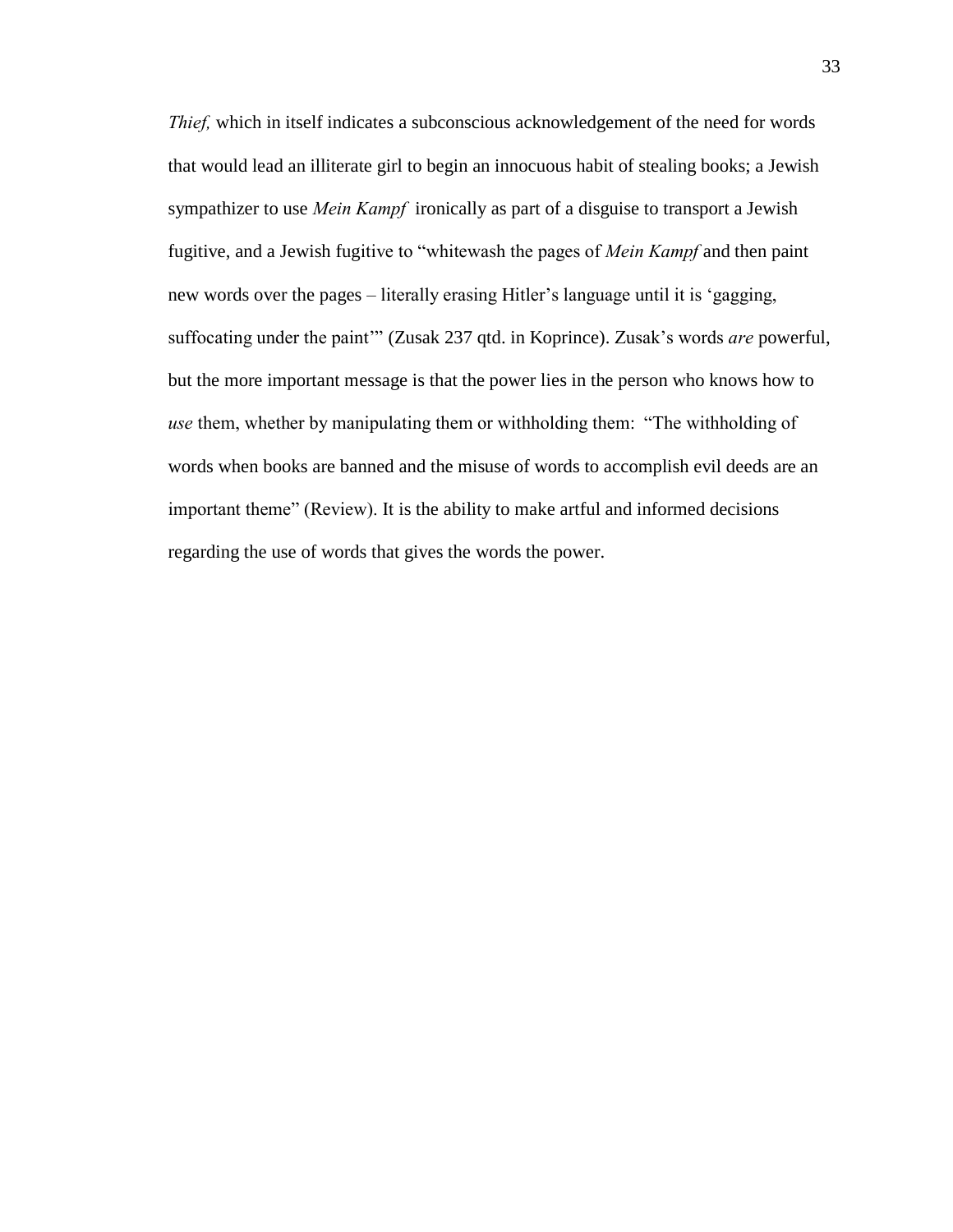#### **Nazi Germany; Rhetoric and Propaganda**

*The Book Thief* is categorized in many reviews as a holocaust novel. Pigeonholing it into this category does not do it justice, because it has many more universal themes that can be inferred from the plot and the characters. For the purposes of this unit plan, the overarching theme that all of the sub-categories and lessons fit into, is the power of language. Liesel learns, through her experiences with Nazi sympathizing neighbors, imperious Nazi soldiers, humanist foster parents, loyal friends, and innocent victims, that the means of communication - words and their use and misuse, is the most powerful weapon in the universe. Zusak helps the readers to learn this as well, as we are escorted through the plot by the narrator, Death, who is presented as an omniscient, supposedly impartial observer. Death is ubiquitous in Nazi Germany, and even he is unsure how he became so popular. Teaching the novel provides an opportunity for crosscurricular study in terms of the history, psychology, and sociology of war, and provides a context for an introduction to rhetoric.

A pervasive difficulty for historians and sociologists alike is the inability to logically explain how Hitler and the Nazis convinced so many people to accept and support their plan. There are many contributing factors, but the one that is subtly illustrated in *The Book Thief* is the Nazi use of rhetoric. The term *rhetoric* has, as David Joliffe suggests, an "unsavory" reputation. Many people associate rhetoric with its negative sense, of something that has style but no substance, such as a polished politician's speech. The popular understanding of rhetoric can even go so far as to indicate equivocation or outright lying or manipulation, as in an effort to effect a reaction or response through the deliberate twisting of words. "In this sense, someone might claim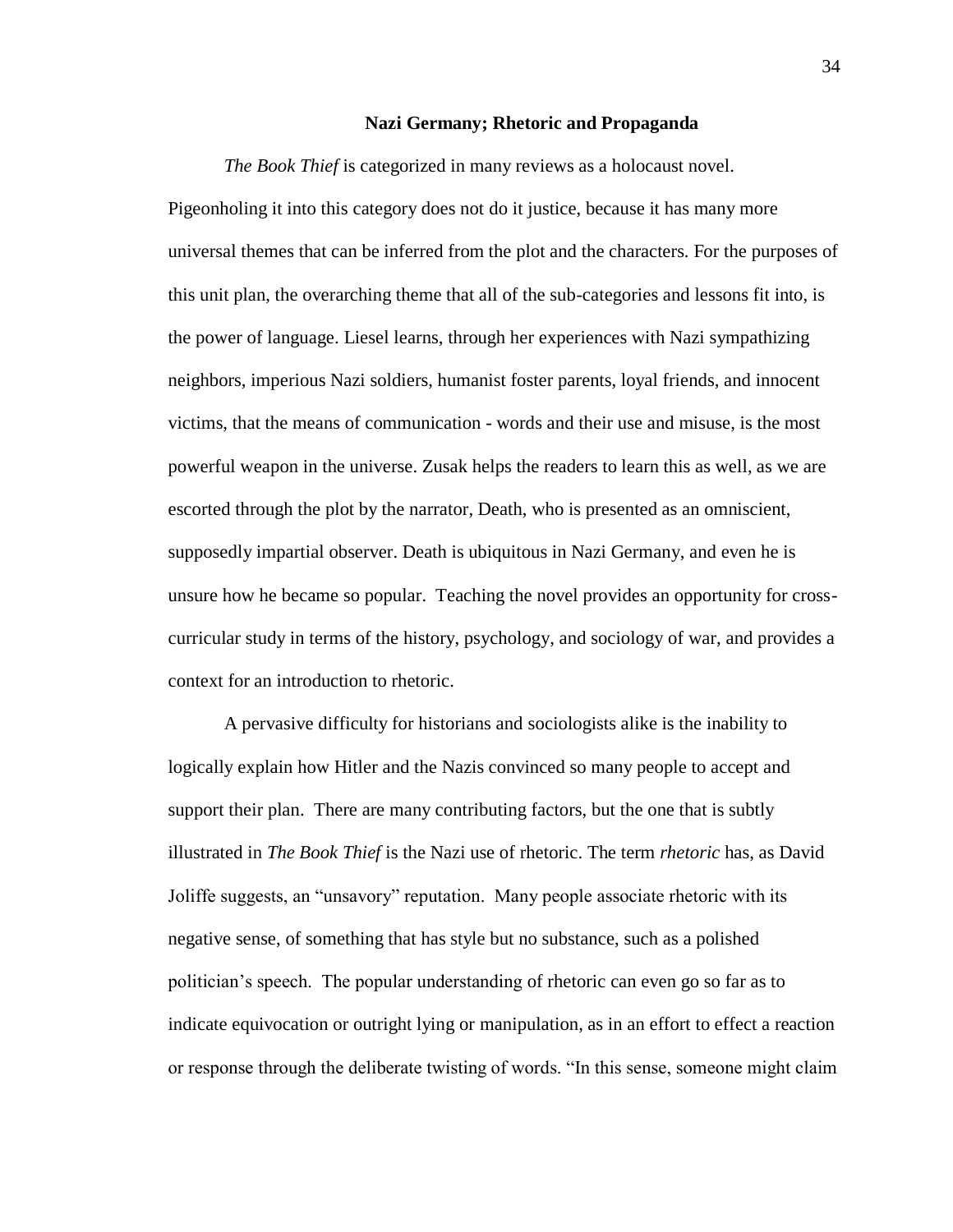that Hitler was a 'good' rhetorician because he could, through his language and skillful manipulation of events, encourage people to believe the worse cause was the better one" (Joliffe 3). It is no secret that skillful use of rhetoric is the cornerstone of propaganda, and Hitler's plan for the Nazi rise of power was founded on the combination of "linguistic and discursive dynamics" that were used in Nazi official government agencies, press conferences and print media, affecting the way the citizens of Germany defined themselves and, more importantly, defined racial "others." Through his Propaganda Ministry's "directives for the use of language," Hitler was successful in redefining an understanding of "Germanness" and "Jewishness." These language directives changed the face of language in Nazi Germany, generating an atmosphere in which genocide could occur (Kaplan 4-5)<sup>16</sup>.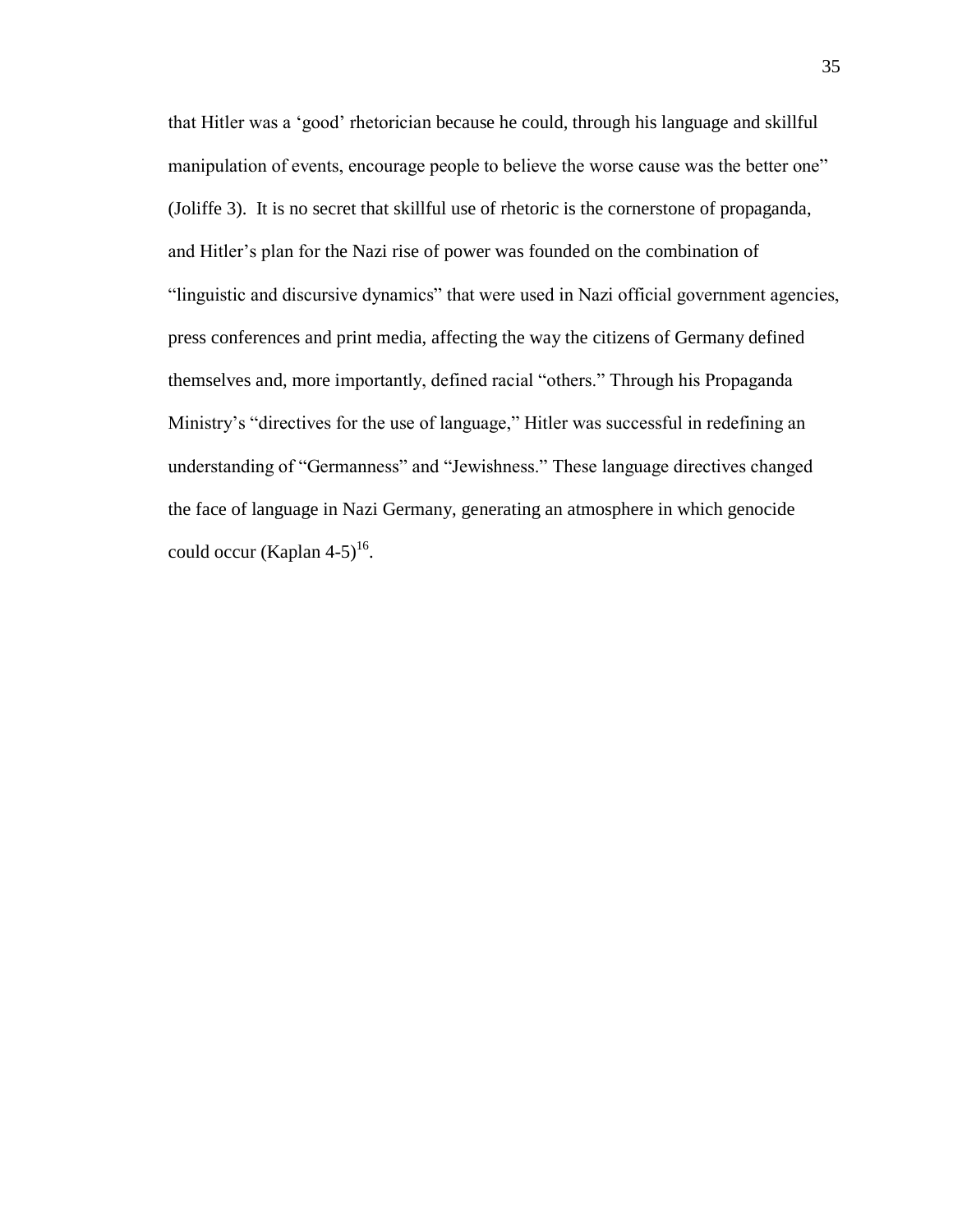#### **The Power of Language**

Zusak acknowledges his purpose in using words as a topic to convey meaning: "…I realized that words were a good metaphor for Nazi Germany. It was words (and Hitler's ability to use them) that contained the power to murder and ostracise. What I set out to create was a character to juxtapose the way Hitler used words. She would be a stealer of books and a prolific reader" (Zusak interview). In light of Zusak's revelation regarding his purpose, using a book about words to teach the practice of close reading starting with word analysis makes sense.

At this point in the curriculum unit, students have been engaged in this text, and have learned that the reader has the right and obligation to question and understand the novel starting with the basic level of word choice; moving to arrangement of words and use of figurative and rhetorical devices; and finally culminating in understanding and applying meaning. The building blocks of communication have been scaffolded, and the students have, through discursive lessons and practice, begun to find their own style and voice through the basic study of language components. Hopefully, they have learned, through active, dialogic pedagogy, the power and possibility of words; specifically their own words. The final assessment can be one or more of the culminating activities that are suggested in the lesson appendix depending on the academic level of the class.

36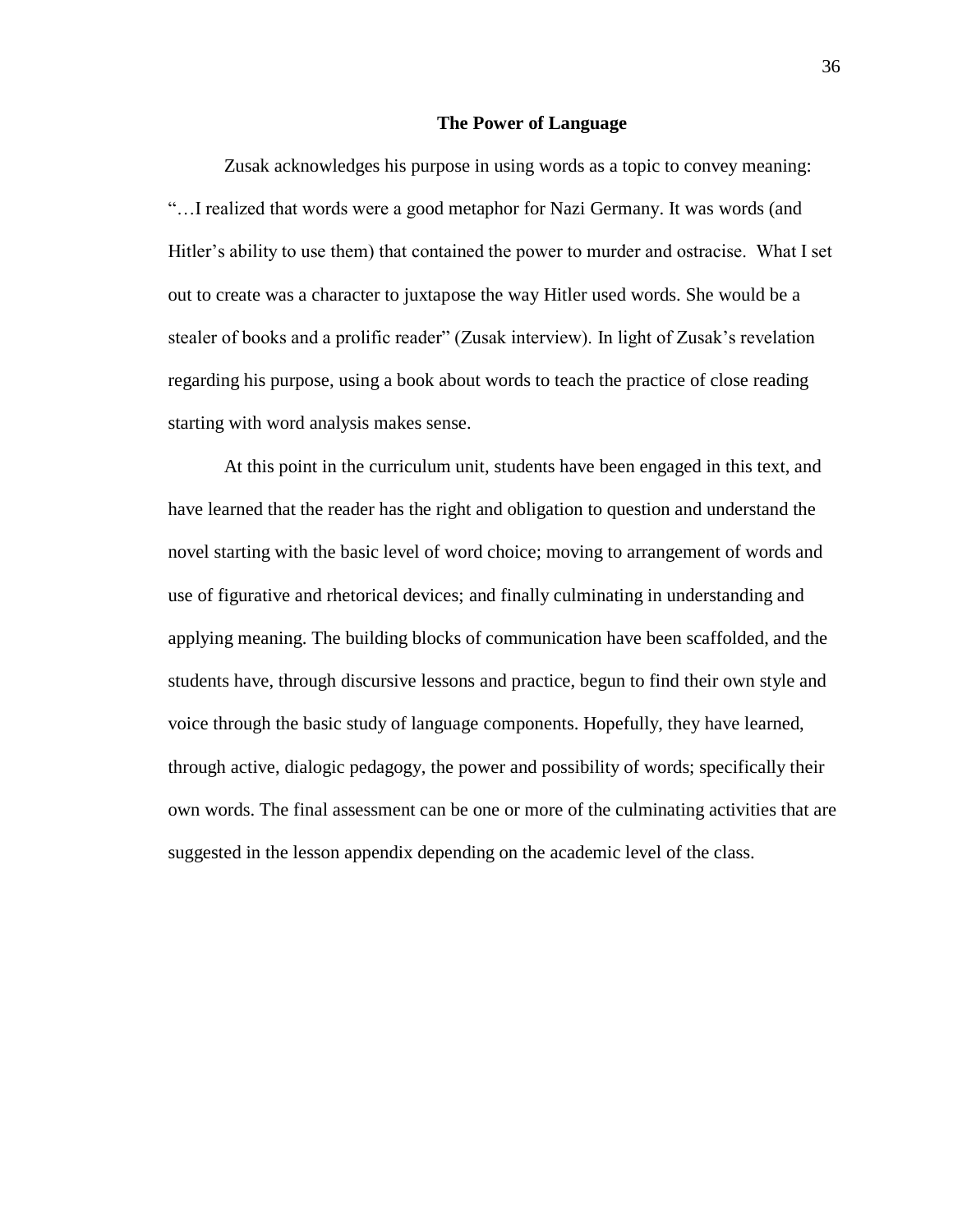#### **A Final Close Reading**

The last activity should take place after all students have read the entire book, preferably following some active inquiry and class discussion, possibly in the form of a Socratic Seminar. It could be used as either a formative or summative assessment. From the first lesson, the students have learned to approach their reading in a dialogic way, as a "constructive activity that leads to a new and heightened understanding of the issue at hand" (Halasek 4). The issue at hand in this unit is the ability to identify the author's choices in diction, arrangement, and rhetorical and literary figures in order to communicate their message effectively and artistically. Throughout this unit, students have been trained to read closely, interacting with the text rather than taking the words of the text as authority. They have also been trained to allow themselves to recognize the language constructions that build to create the deeper meaning of the work. The essential question is "What are the choices the author makes in order to create meaning and effectively convey universal themes?" The learning objective for this activity is a written analysis of the passage in terms of the theme of the book – the power of words. A grading rubric for the written outcome should include all or most of the components that have been studied through the course of the unit, and the instructor should specify how many components should be included in the analysis (see appendix). The chosen passage takes place near the end of the book, after Liesel has lost the Jewish young man who has been hiding in her basement, Max, to the Nazis. Because she talked to Max, she was whipped by a Nazi soldier. She is in Ilsa Herrmann's library once again, but the very words she has sought, learned, and revered have hurt her deeply.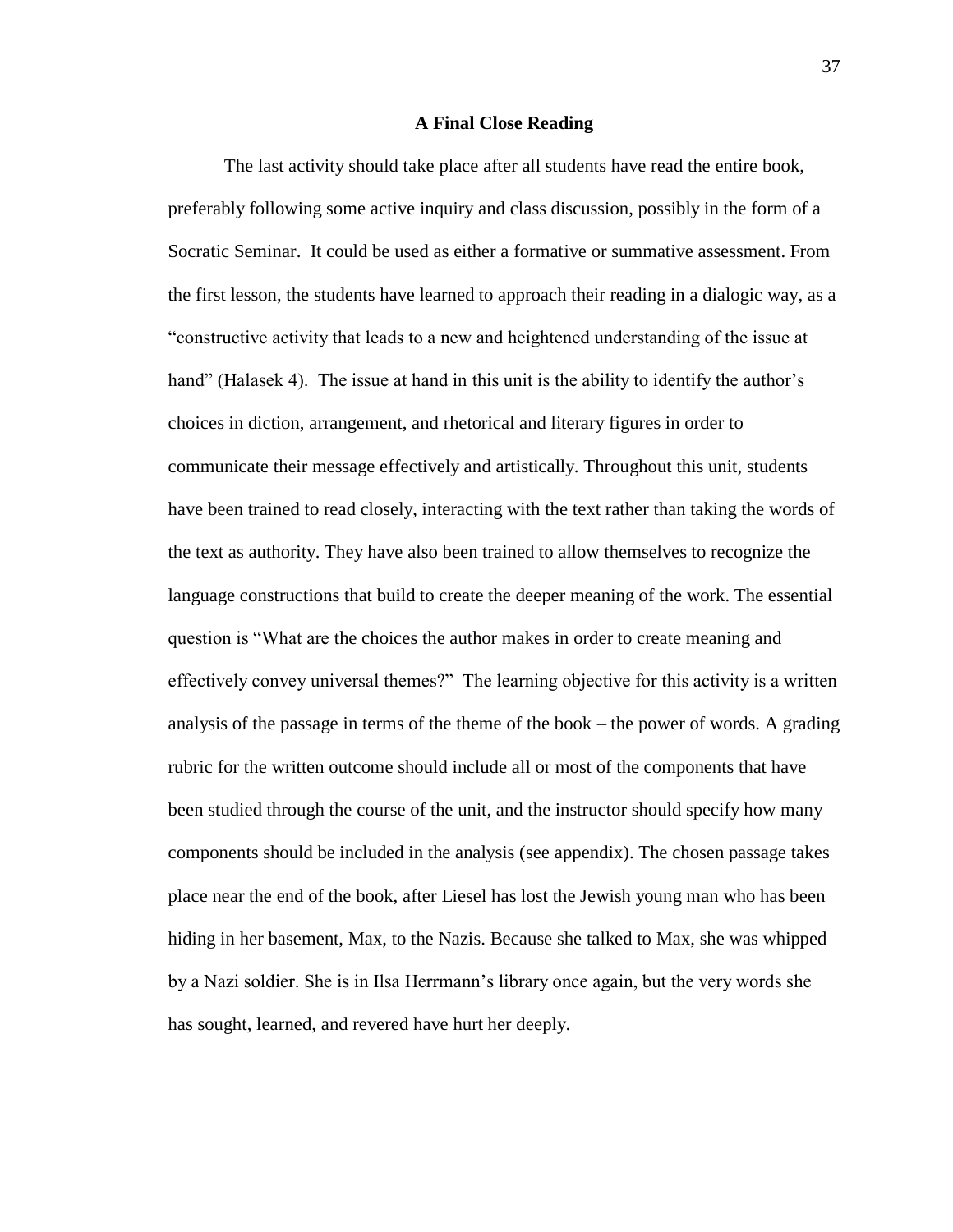In a close reading of this passage, I will speak from the perspective of

possibilities. There are infinite possibilities of interpretation, and in my own experience,

students are continually surprising me with new and insightful examples of language

analysis. This is one of the teaching benefits of fostering a dialogic environment in the

classroom – the opportunity to learn from students rather than bear the burden of always

being the authority with the definitive answer.

#### From *The Book Thief* pp. 520-1.

She slid a book from the shelf and sat with it on the floor.

Is she home? She wondered, but she did not care if Ilsa Hermann was slicing potatoes in the kitchen or lining up in the post office. Or standing ghostlike over the top of her, examining what the girl was reading.

The girl simply didn't care anymore.

For a long time, she sat and saw.

She had seen her brother die with one eye open, one still in a dream. She had said goodbye to her mother and imagined her lonely wait for a train back home to oblivion. A woman of wire had laid herself down, her scream traveling the street, till it fell sideways like a rolling coin starved of momentum. A young man was hung by a rope made of Stalingrad snow. She had watched a bomber pilot die in a metal case. She had seen a Jewish man who had twice given her the most beautiful pages of her life marched to a concentration camp. And at the center of all of it, she saw the *Führer* shouting his words and passing them around.

Those images were the world, and it stewed in her as she sat with the lovely books and their manicured titles. It brewed in her as she eyed the pages full to the brims of their bellies with paragraphs and words.

You bastards, she thought.

You lovely bastards.

Don't make me happy. Please, don't fill me up and let me think that something good can come of any of this. Look at my bruises. Look at this graze. Do you see the graze inside me? Do you see it growing before your very eyes, eroding me? I don't want to hope for anything anymore. I don't want to pray that Max is alive and safe. Or Alex Steiner.

Because the world does not deserve them.

She tore a page from the book and ripped it in half.

Then a chapter.

Soon, there was nothing but scraps of words littered between her legs and all around her. The words. Why did they have to exist? Without them, there wouldn't be any of this. Without words, the *Führer* was nothing. There would be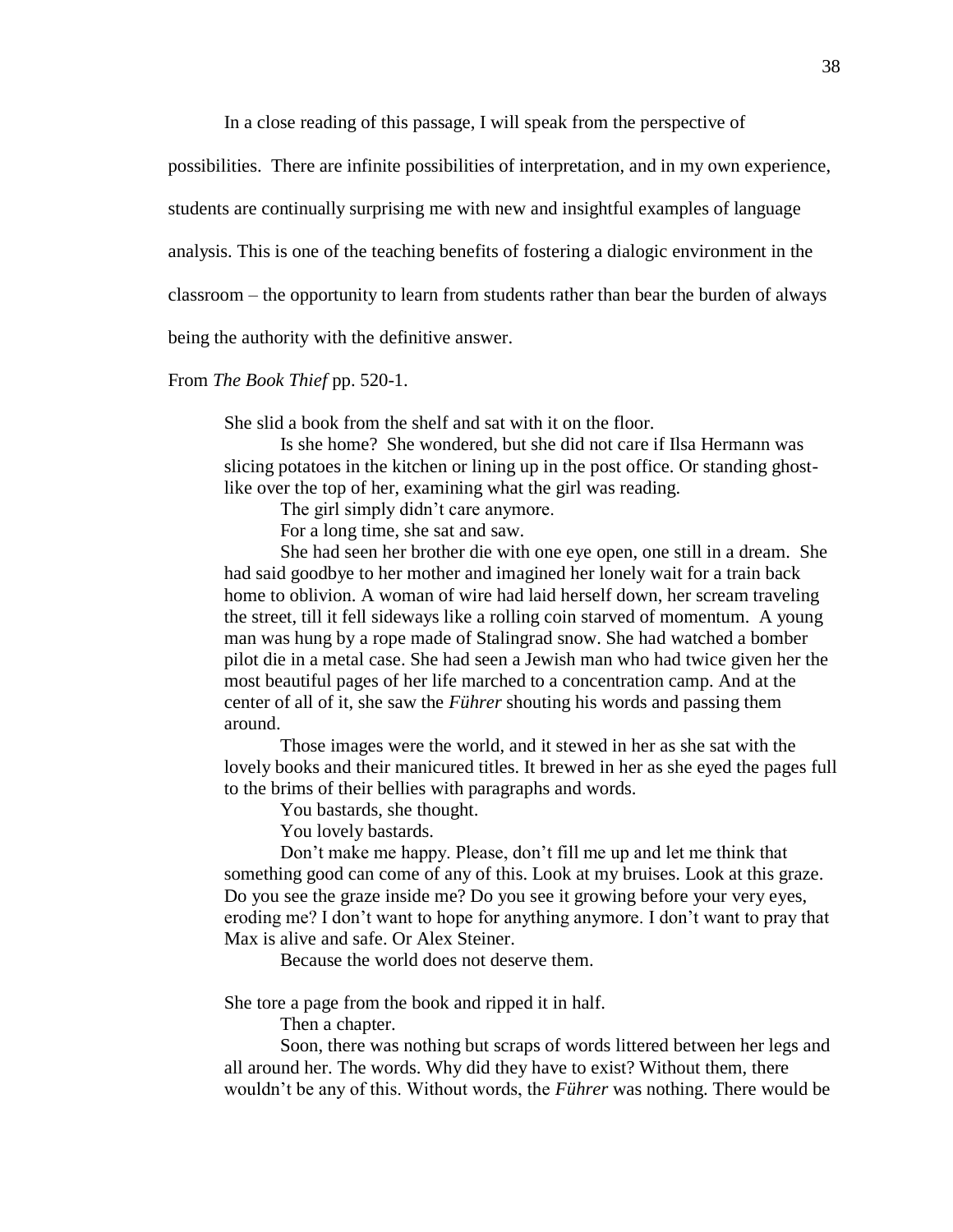no limping prisoners, no need for consolation or wordly tricks to make us feel better.

What good were the words?

She said it audibly now, to the orange-lit room. "What good are the words?" \*\*\*\*\*\*\*\*\*\*\*\*

The analysis could start with word choice, and identify some of the words that have been used repeatedly for emphasis in the entire book, not just this particular passage. Zusak refers to "words" themselves seven times in this passage, emphasizing Liesel's crisis with the objects of her desire at this point in her life. In the style the reader has come to know and expect, he uses unlikely descriptions, such as a "woman of wire" and "Stalingrad snow." These phrases draw attention to themselves because of their incongruity, but the informed reader notices that they also contribute to imagery, setting, and characterization. The reader recognizes that the woman of wire is Liesel's mother, a thin but strong woman who was introduced in the beginning of the book. The snow was what killed her brother in Stalingrad. In the brief description of the horrifying and defining moments of Liesel's life, and what she "saw," Zusak has placed the characters and events with a precise economy that showcases his control of language.

His choice of verbs such as "stewed" and "brewed" clearly illustrate the building pressure Liesel is experiencing as she starts to project her anger onto the very thing she loves; the words which have betrayed her. The chronology makes use of anaphora, repeating the phrase "she had seen" at the beginning of each image, reinforcing to the reader that Liesel was a witness to these horrors. The reader becomes aware of the focus of her blame as she ends her list of collective memories by saying, "And at the center of all of it, she saw the *Führer* shouting his words and passing them around." Her lovely words have gone to work for Hitler, and she does not think she can ever trust them again.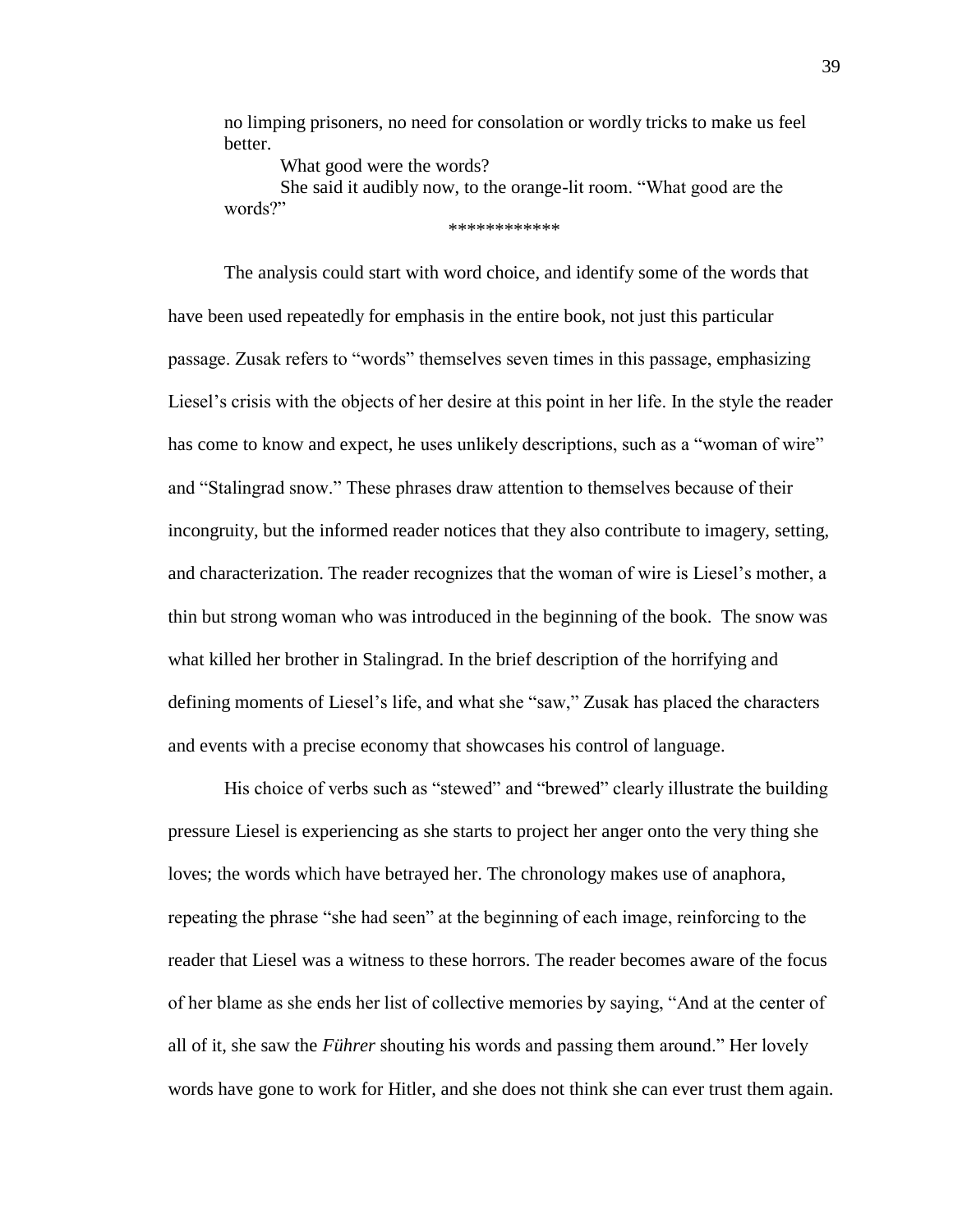Zusak connects the sequence of memories to the sequence of Liesel's gradual understanding of the horror that is Nazi Germany by creating the metaphor "those images were the world." Cumulatively, the scenes that have just replayed in her head have become for Liesel the sum of humanity, and she has lost her faith in words as well as her faith in humanity.

Liesel's anger is expressed in her short sentences: "You bastards...You lovely bastards." And again: "Don't make me happy. Look at my bruises. Look at this graze." She is articulating her fury in the same way that an angry lover would admonish a cheating spouse, almost reduced to animal emotion, barking her words. This is clearly a breaking point for Liesel. This image of a betrayed girl striking out continues with her questions to the words, personifying them as she asks "Do you see…do you see?" And finally she shows her vulnerability as she tells the words "I don't want to hope…I don't want to pray…" This is the very thing that Hitler, with his words, was taking from the world – hope. Zusak's recognizable structuring of the words that illustrate Liesel's collapse helps the reader to identify with her very human response. Because of our own experience, we can empathize with Liesel's despair.

At the end of the passage, Liesel's ire is spent. She is now going to punish the words. Zusak uses the verbs "tore" and "ripped" to show the violence Liesel projects onto the words, by destroying first the pages, then the chapters, and ultimately the entire book, in much the same way that Hitler systematically destroyed Germany, one piece at a time. Liesel's final observation in this scene is that "Without words, the *Führer* was nothing."

At the end of the close reading analysis, students would be expected to make some kind of reference to the ending of the book, even though this passage is not the end.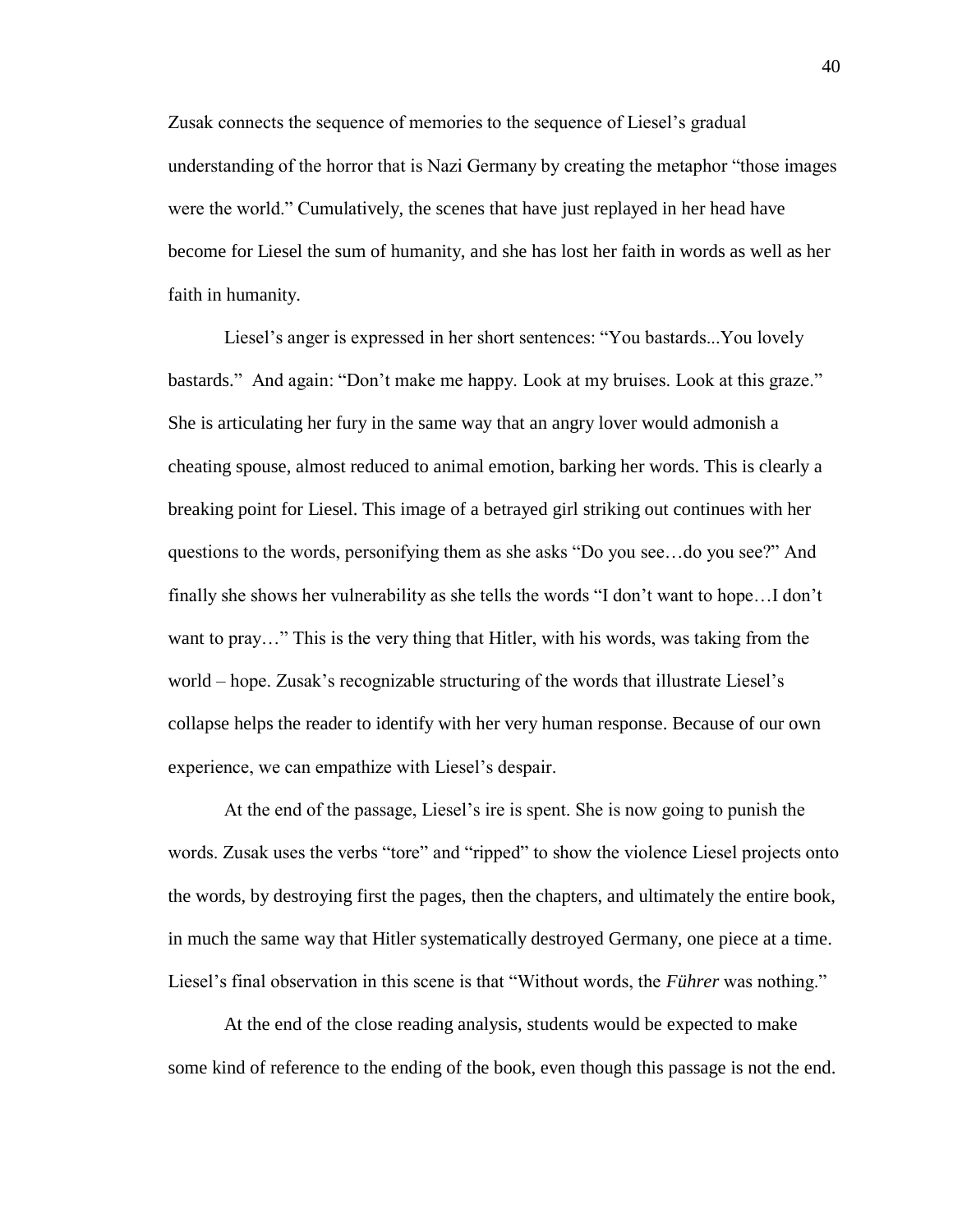After she poses the question to herself: "What good were the words?," Liesel experiences even more loss. The war ends, but Liesel, along with Germany and the rest of the world, begins to put her life back together. And Liesel is able to heal and move on because of words as she writes her own story.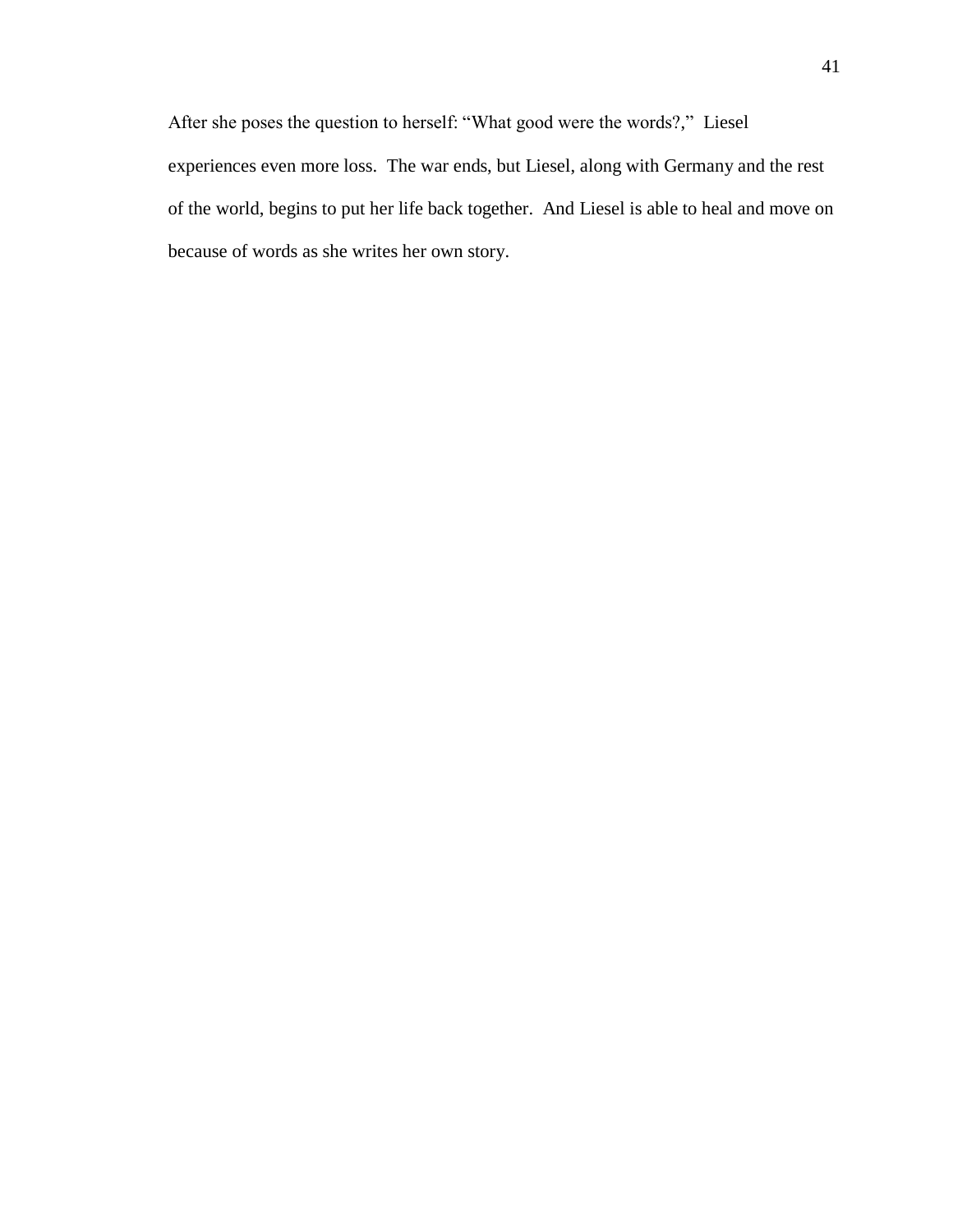### **Conclusion**

As educators of the  $21<sup>st</sup>$  century, we need to be mindful of the focus which has shifted from monologic to dialogic, from authoritative to intertextual. Through a basic Bakhtinian dialogic approach to reading, high school students can be empowered in their own use of language and rhetoric in order to meet the expected standards that will provide personal success in the college setting. As Kay Halasek states, the classroom should be a "dynamic site of education and intellectual challenge that recognizes both the constraints and possibilities of language in students' struggles to locate themselves in the university"  $(115)$ .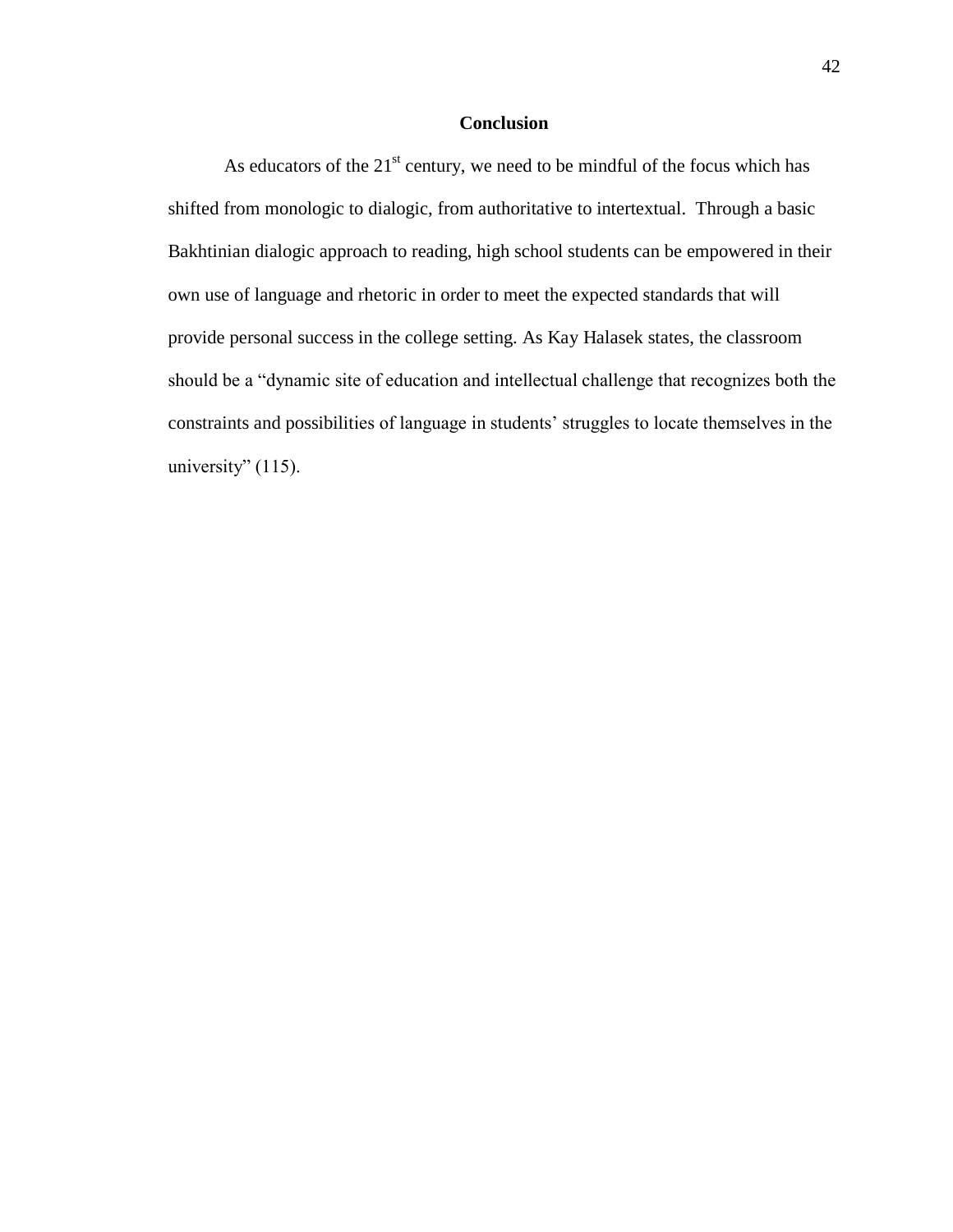#### **Part II – Methodology**

Many school districts nationwide have adopted a comprehensive curriculum writing plan that is markedly different from the traditional models. In the past, an outline of skills and the texts that would be used in order to teach those skills was considered sufficient. In 1998, Grant Wiggins and Jay McTighe published a ground-breaking new approach to teaching, lesson planning, curriculum writing, and ultimately student learning. It was adopted by the Association for Supervision and Curriculum Development, and is called *Understanding by Design (UbD)*.

The main idea of the plan is based on the premise that "Educators need a model that acknowledges the centrality of standards but that also demonstrates how meaning and understanding can both emanate from and frame content standards so that young people develop powers of mind as well as accumulate an information base" (Tomlinson 1).

UbD proposes a very Bakhtinian notion; it posits that "Teachers are coaches of understanding, not mere purveyors of content knowledge, skill, or activity. They focus on ensuring that learning happens, not just teaching (and assuming that what was taught was learned); they always aim and check for successful meaning making and transfer by the learner" (McTighe). Mikhail Bakhtin promoted a dialogic classroom atmosphere rather than a monologic one. He also promoted reading intertextually rather than viewing a text as being authoritative. Bakhtin's goal was to promote classroom learning that was interactive and dynamic, resulting in students who were engaged and invested in their own learning process. This is also the ultimate goal of the UbD framework, and in order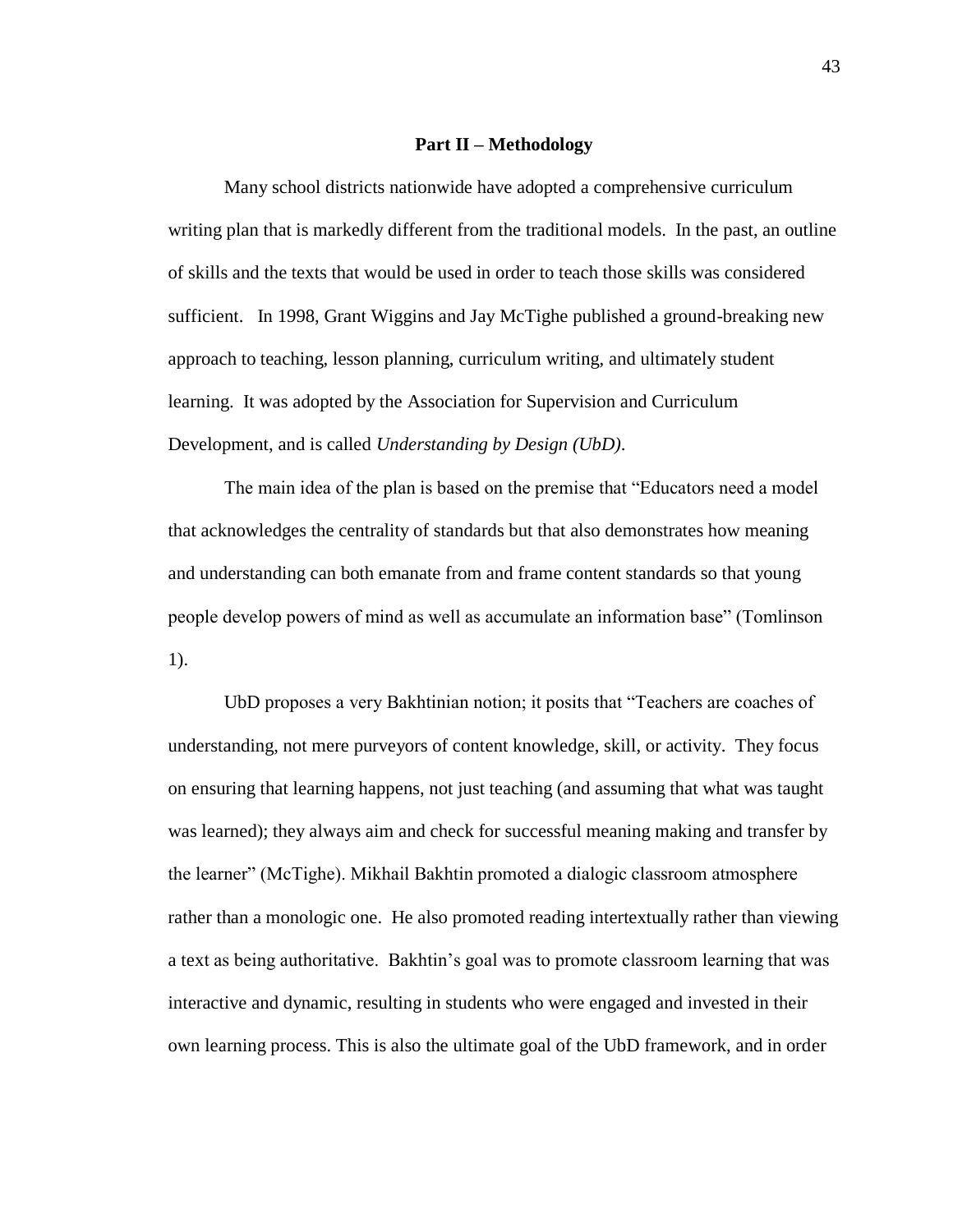to achieve that end, Wiggins and McTighe propose what they call "backward design" (McTighe).

Rather than organizing curriculum starting with skills and then building to the larger ideas and goals, UbD suggests a three stage backward design process. Stage One requires the curriculum writer to identify the desired results, in terms of what students should know, understand, and be able to do with what they have learned at the end of the unit. It focuses on "transfer of learning," helping them to "develop and deepen their understanding of important ideas and processes that support such transfer." Stage Two involves determining how we will know if students have achieved the desired results. This includes evaluation and assessment of the skills and objectives and measuring the students' understanding and ability to transfer their learning. Stage Three involves the planning of lessons and learning activities that address the desired results (and common core standards) that were identified in Stage One.

In part one of this paper I described the scaffolding of skills that could be taught by using *The Book Thief* as a mentor text, building from the smallest building blocks of language up to studying the work as a whole. In planning the curriculum according to UbD, I worked backwards, first identifying the essential questions and learning targets, aligning them to the common core standards. The next step was to create the formative and summative assessments that would provide evidence of the skills and application or transfer of knowledge, including all of the levels of Bloom's Taxonomy. The last part of the process was to plan and create appropriate lessons and activities to address the goals. This stage of the planning illustrates Bakhtin's Dialogic Principles, ensuring that the students do not simply rely on the instructor to impart knowledge, but that instead they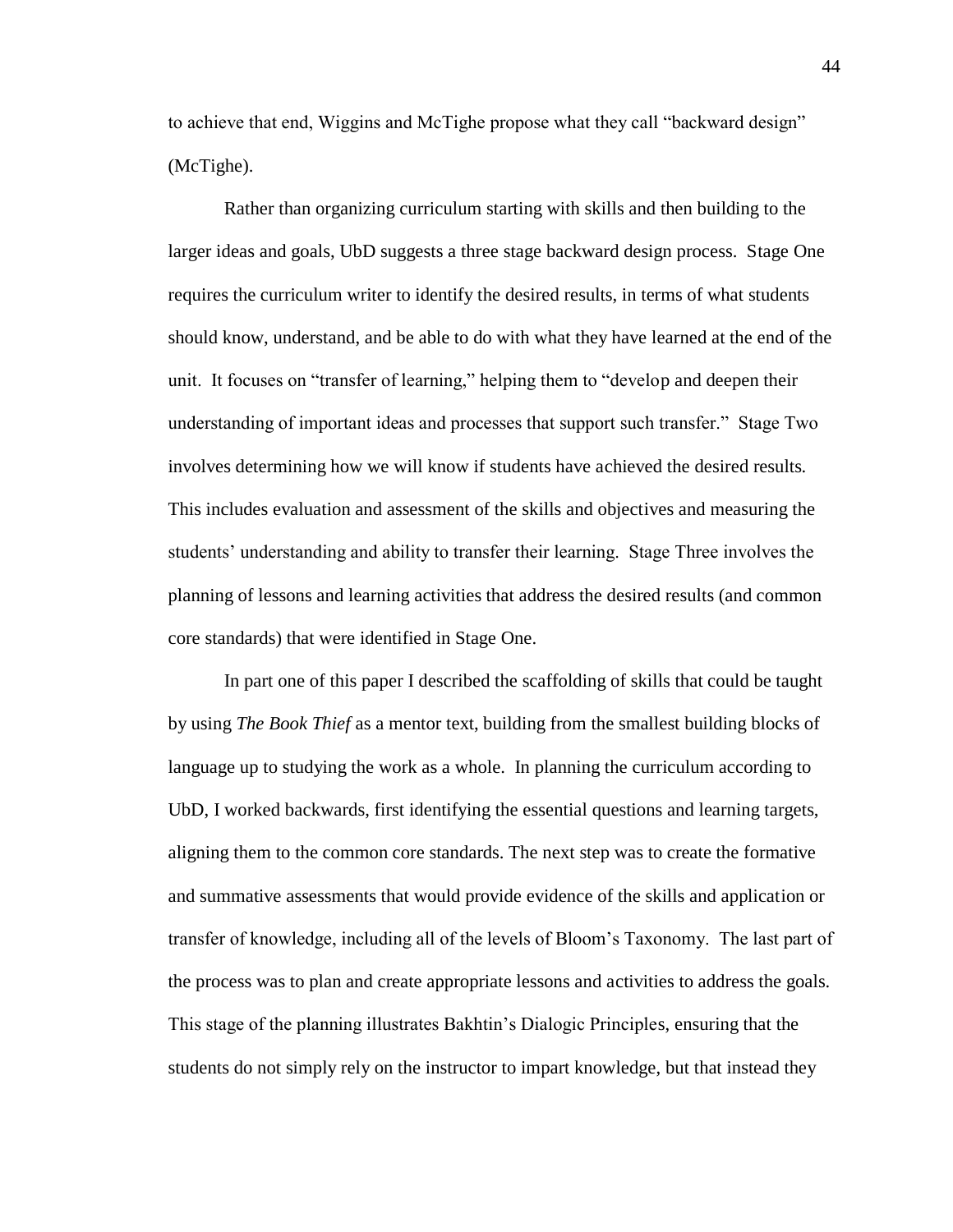"actively construct meaning for themselves." The lessons must facilitate opportunities for students to "apply their learning to new situations and receive timely feedback on their performance to help them improve" (McTighe). The next section is a comprehensive curriculum unit, organized in the "Understanding by Design" recommended format, providing detailed descriptions of the larger framework of the lesson, narrowing down to the targeted skills, aligning with the core content standards, and finally, providing texts and activities to reinforce the learning objectives. The following curriculum unit plan and the lesson plans that follow are in the required format of my place of employment, The Black Horse Pike Regional School District in Camden County, New Jersey.

In order to achieve the interactive aspect of Bakhtinian pedagogy, each of the following lessons is set up as follows:

- 1. Whole class instruction, where the teacher explains and models the subject of the lesson
- 2. Individual application.
- 3. Pairing and sharing/exchanging results.
- 4. Whole class discussion.
- 5. Individual practice exercises for reinforcement (class work or homework).

In order to facilitate the transition from close reading to close writing, each student has a writer's notebook in which the activities are applied from concept to product. The entries provide a personal space for the students to practice their craft, experimenting with their own word choices and arrangement. At the end of the unit, the students have a wealth of ideas to draw from for the culminating creative writing assessment.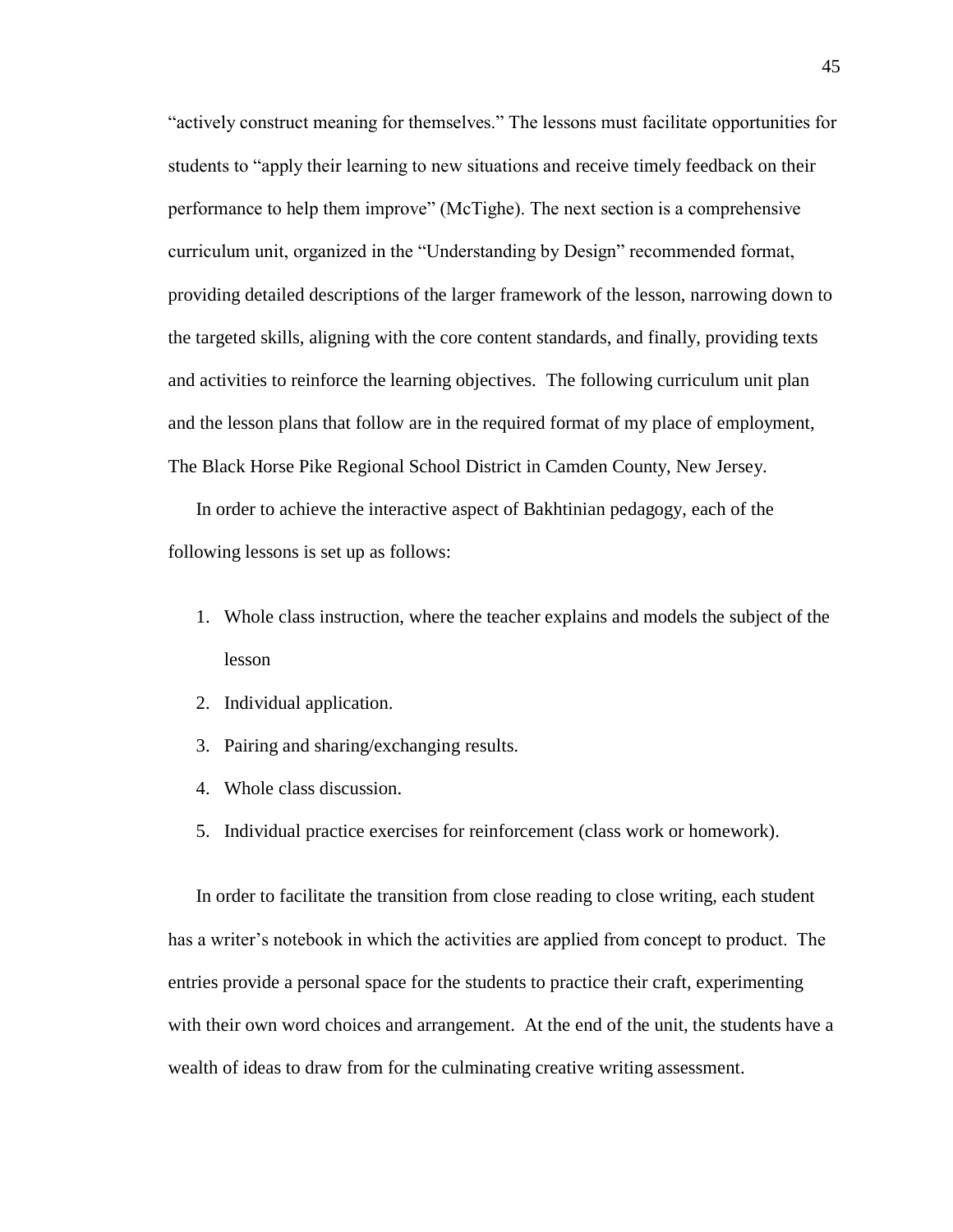### **Part I: Rationale Why are students learning this content and these skills?**

#### **Unit Summary:**

 Recognizing, developing, and harnessing the power of language is an important skill for a high school student who hopes to succeed at the next level of academics. Learning to recognize all of the choices available in order to articulate and communicate thoughts and ideas in the most accurate and concise way, in addition to learning to create personal and unique style and voice, is the ultimate goal for all students. In order to achieve this monumental task, the practice of close reading and textual analysis through novel study combines the study of literary analysis with the study of grammar, rhetoric, and composition. Using the novel *The Book Thief* by Markus Zusak, students will: be introduced to the concept of close reading; learn to recognize and use specific diction to create meaning and beauty; identify and create varying syntactical structures; identify and create rhetorical tropes and schemes in order to develop voice and style in their composition; and recognize an author's utilization of the manipulation of language to impart the universal theme of the power of language, for good or for evil.

## **Essential Question(s):**

Why and how does point of view affect the overall tone of a story?

How can the plot of a story imply the power of language?

What are the elements of analysis in a work that has a nontraditional approach, in which characters and description do not follow expected rules?

How do writers create unique and beautiful works?

What are the elements of voice and style, and how can writers improve in creating these elements? How can discussion of themes and author's purpose clarify personal interpretations?

What are the categories of an author's choices in diction?

#### **Enduring Understanding(s): Reading Literature:**

- Understanding that establishing point of view scaffolds the perspective of all characters
- Recognition of themes and motifs that apply directly to both the plot as well as the delivery creates understanding of the relationship of the use and abuse of words and their usage
- Understanding of the relationship between point of view and theme and reader's response to the plot; recognition of alternate means to tell a story

#### **Writing:**

- Analysis of diction, grammar, and rhetoric can lead to further understanding of the creation of voice and style
- Modeling an author's style can result in improvement of a writer's personal voice and style

#### **Speaking and Listening:**

 Group discussions, specifically using Socratic questioning methods, give students opportunities to practice articulating their ideas and listening to others' opinions, thereby allowing them to expand their points of view and clarify their own analysis of textual meaning.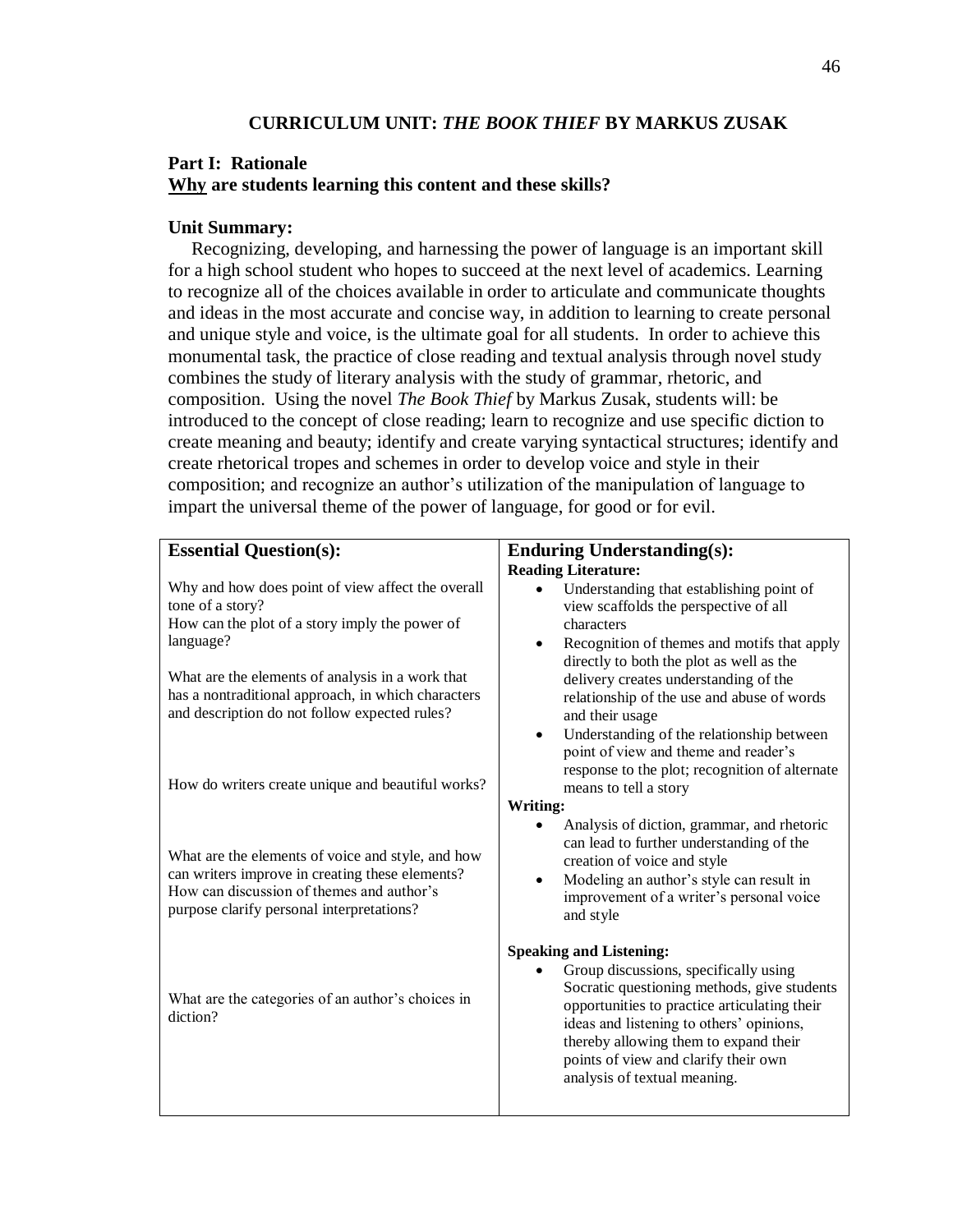|                                                                                                                                                                                                                                             | Language: (grammar and vocabulary)<br>Study of the following categories can create a more<br>discerning awareness of word choice in writing as<br>well as in analyzing text:<br>lexical categories in vocabulary such as<br>٠<br>emotive vs. referential, simple or complex,<br>descriptive or evaluative, and general or<br>specific<br>Determination of types of nouns such as<br>$\bullet$<br>abstract or concrete, proper names, or<br>collective<br>Adjective type such as psychological,<br>$\bullet$<br>physical, visual, auditory, color, referential,<br>emotive, evaluative<br>Verb type such as stative or dynamic;<br>$\bullet$<br>transitive or intransitive; linking<br>Pronoun use |
|---------------------------------------------------------------------------------------------------------------------------------------------------------------------------------------------------------------------------------------------|---------------------------------------------------------------------------------------------------------------------------------------------------------------------------------------------------------------------------------------------------------------------------------------------------------------------------------------------------------------------------------------------------------------------------------------------------------------------------------------------------------------------------------------------------------------------------------------------------------------------------------------------------------------------------------------------------|
| What are the different syntactical choices an author<br>makes, and what effect do these choices have on<br>the reader's investment in the characters as well as<br>the plot outcome? How can knowledge of these<br>choices improve writing? | Learning the following parts of a sentence as well as<br>the ways to vary sentence structure allows the reader<br>to decode and infer meaning, become engaged in the<br>text, and provides a model for practice in utilizing<br>these choices in composition.<br>Phrases<br>$\bullet$<br>Clauses<br>Complexity                                                                                                                                                                                                                                                                                                                                                                                    |
| What are the figures of speech that an author uses<br>in order to create unique style?                                                                                                                                                      | Knowledge of the following ways to arrange words<br>which appeal to the audience creates deeper<br>appreciation for the craft of the author as well as<br>providing models for practical application:<br>Grammatical & Lexical: anaphora,<br>repetition, parallelism<br>Tropes: semantic, syntactic, metaphor,<br>simile, paradox, irony<br>(Leech & Short 61-64)                                                                                                                                                                                                                                                                                                                                 |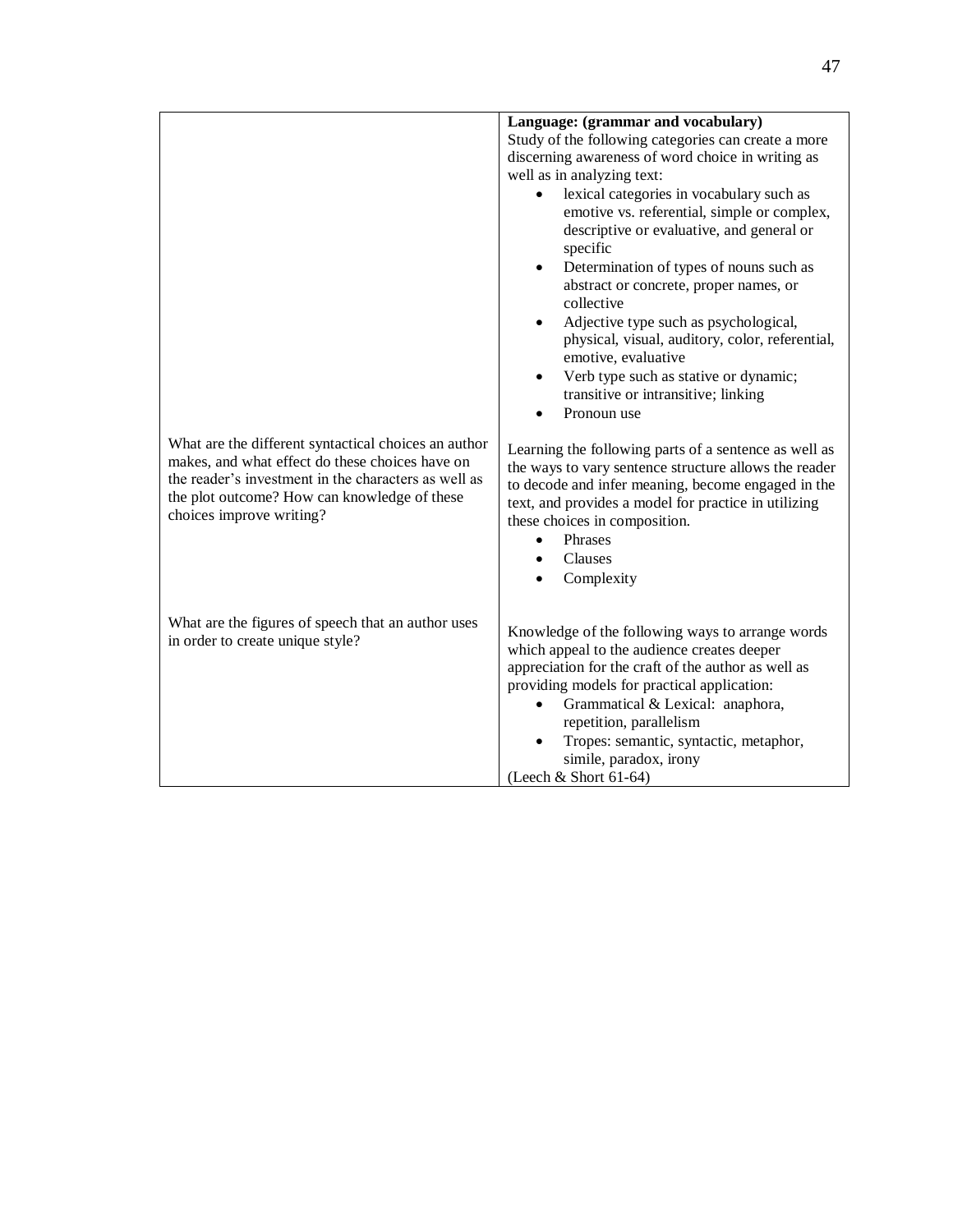## **Part II: Instructional Strategies and Resources Describe the Learning Targets. After each target, identify the Common Core Standards that are applicable**

| <b>Learning Target</b> |                                                                                                                                             | $ccs$          |                      |
|------------------------|---------------------------------------------------------------------------------------------------------------------------------------------|----------------|----------------------|
|                        | <b>Reading Literature</b>                                                                                                                   |                |                      |
|                        | 1. Identify close reading and literary analysis tools such as point of view,                                                                |                | 1. RL11-             |
|                        | diction, tone, and figurative language in order to understand author's                                                                      |                | $12.1 - 7, 9$        |
|                        | purpose, style, and themes in The Book Thief.                                                                                               |                | 2. RL11-             |
| 2.                     | Assess and apply a variety of reading strategies that are effective for                                                                     |                | 12.1-7,9             |
|                        | analyzing literary works.                                                                                                                   |                | 3. RL11-12.          |
| 3.                     | Analyze author's use of plot structure, characterization, and figurative<br>language to create meaning.                                     |                |                      |
| Writing                |                                                                                                                                             |                |                      |
|                        | 1. Examine author's choices that create meaning and effectively convey                                                                      | 1.             | W <sub>11</sub> -12. |
|                        | universal themes                                                                                                                            | 2 <sub>1</sub> | W11-12.              |
| 2.                     | Create original sentences and compositions, utilizing the language choices<br>examined in the text                                          |                |                      |
|                        |                                                                                                                                             | 1.             | SL11-12.5            |
|                        | <b>Speaking and Listening</b>                                                                                                               | 2.             | <b>SL11-</b>         |
|                        | 1. Evaluate, compose, and create questions for discussion based on language                                                                 |                | $12.1 - 3.5$         |
|                        | choices found in the text.                                                                                                                  |                |                      |
| 2.                     | Express ideas regarding author's use of language choices; express and                                                                       |                |                      |
|                        | explain the effects produced as a result of these choices through discourse<br>with classmates in small groups as well as seminar settings. | 1.             | $L11-121-$<br>3,5    |
| <b>Language</b>        |                                                                                                                                             |                | 2. L11-12.4,6        |
|                        |                                                                                                                                             |                | $3. L11-12.1-$       |
| 1.                     | Analyze the effect of diction, syntax, and stylistic devices in conveying<br>author's purpose and themes in writing.                        |                | 6                    |
| 2.                     | Identify meaning of new words in the context of reading.                                                                                    |                |                      |
| 3.                     | Analyze how works of a period reflect prevailing historical, social and                                                                     |                |                      |
|                        | political conditions.                                                                                                                       |                |                      |

#### **Inter-disciplinary Connections:**

History (World War II); Sociology (Human behavior); Art (color and composition)

#### **Students will engage with the following text:**

*The Book Thief* by Markus Zusak

#### **Students will write:**

Informal Writing: writer's notebook reflections on author's style; emotional responses to characters, plot and theme; practice mimetic sentences and paragraphs emphasizing a stylistic, grammar, or rhetorical device

Formal Writing: timed essays and open ended responses that analyze diction, tone, mood, syntax, imagery, and figurative language in *The Book Thief*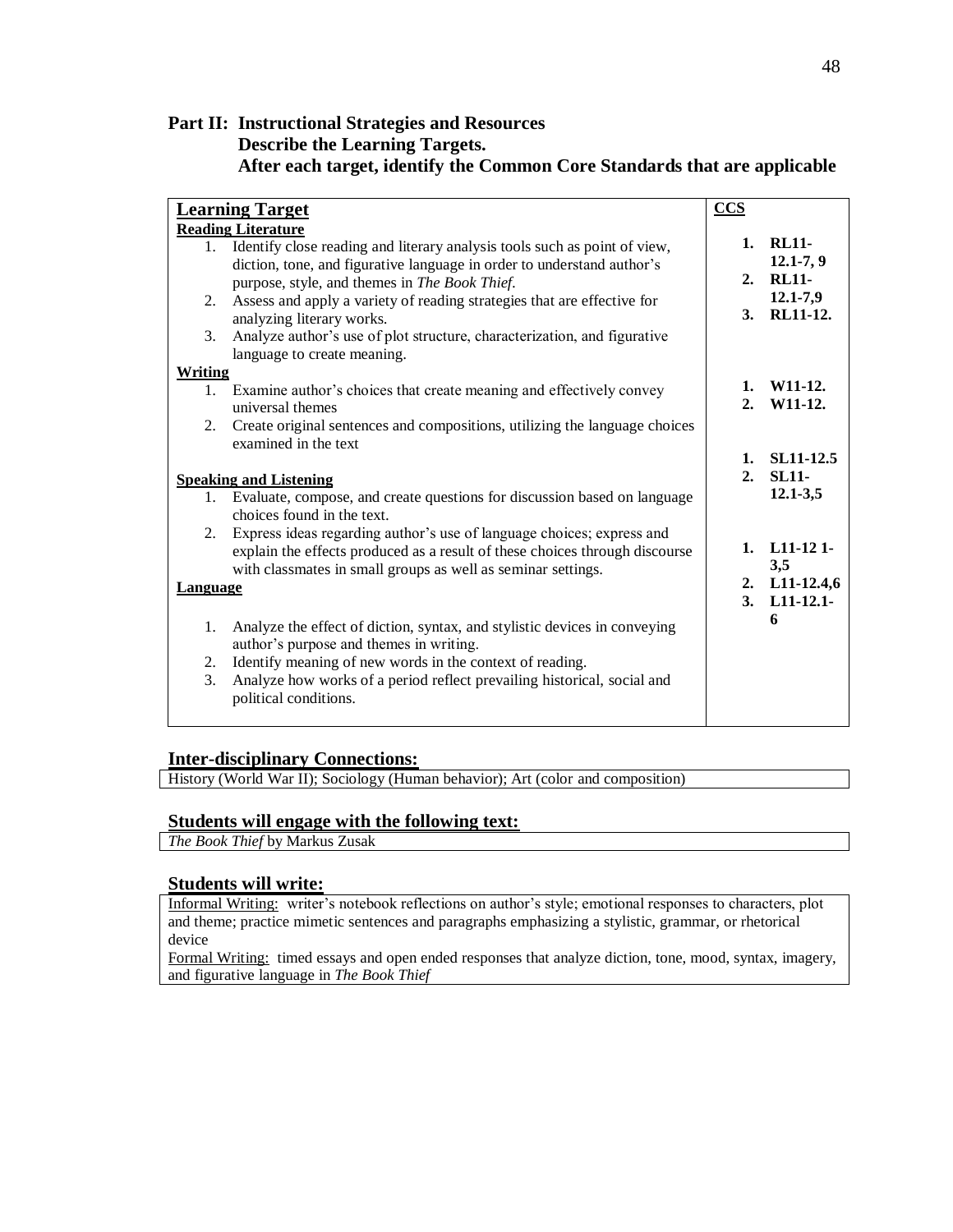### **Part III: Transfer of Knowledge and Skills Describe the Learning Experience How will students uncover content and build skills.**

#### Learning Activities:

**Whole-Class Instruction:**

- **Cornell Notes<sup>17</sup>**
- **Socratic Seminars<sup>18</sup>**

**Small Group Collaboration - Students will explore the following topics through collaborative activities:**

- Effectiveness of the author's style
- Characterization, theme, and plot development through use of stylistic devices

#### **Individual Assignments:**

- Text annotations and close reading
- Mimetic exercises concentrating on grammatical and rhetorical choices
- Reflective pieces

#### **Part IV: Evidence of Learning**

## **Identify the methods by which students will demonstrate their understanding of content and their ability to apply skills. Apply Bloom's levels.**

#### **Formative Assessments:**

The following assessments will be used to gauge students' understanding of key concepts, as well as students' abilities to use their knowledge to engage in analysis and evaluation. These assessments require students to think independently as well as collaboratively. Teachers will use these assessments throughout the unit to determine where interventions and modifications are necessary in order to prepare students for summative and performance assignments.

- 1. Close reading activities including opinion, analytical, and inferential questions on text
- 2. Formal and informal discussions through pairs, groups, and Socratic seminars
- 3. Analysis of language use through repetition and imitation of text
- 4. Written analysis of author's choices

#### **Accommodations/Modifications:**

Extra time and help or slower pacing; peer mentoring if necessary. For lower level learners, each lesson could be broken into two or possibly three lessons. Vocabulary in context could be taught as well, depending on the level of the class (see appendix).

#### **Summative Assessments:**

Objective analytical test including multiple choice and open ended responses (see appendix)

#### **Accommodations/Modifications:**

Extra time; fewer questions; modified analytical elements; modified vocabulary.

#### **Performance Assessments:**

Written mimetic description with accompanying visual to represent one aspect of the text (see assignment and rubric in appendices)

#### **Accommodations/Modifications:**

Modified rubric; extra time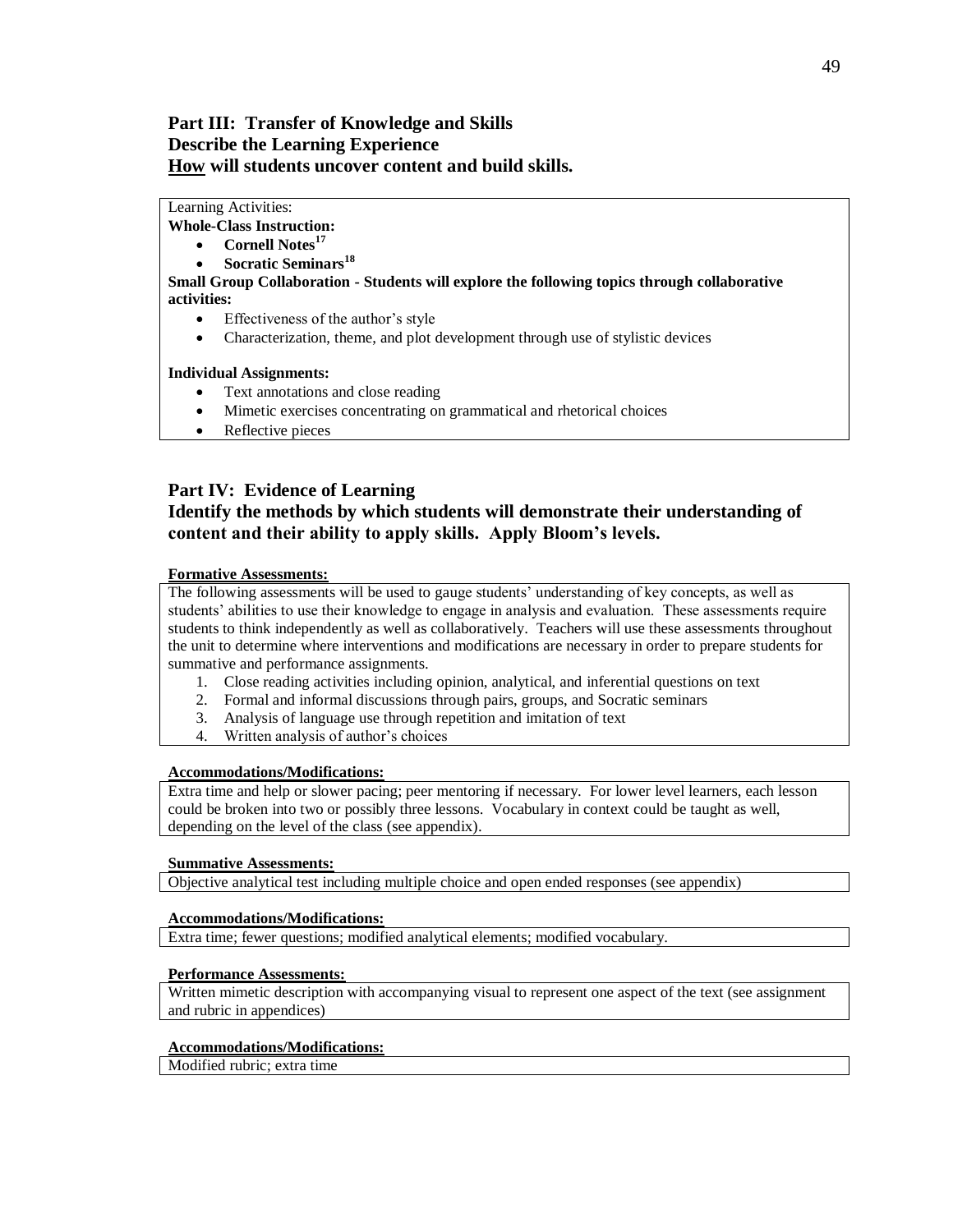**Lesson One:** An Introduction to Close Reading: Point of View, Diction, &Tone.

### WHAT?

**Essential Question**: What are the elements necessary to analyze a selected piece of text? **Behavioral Objective**: examine the author's word choices in a selected piece of text; identify the unique arrangement of sentence elements used; evaluate the effect of these choices on the audience's experience

#### HOW?

**Warm-up Activity:** Writer's Notebook Entry: "How can language be used for good, and how can it be used for evil? Can or should language be monitored and censored? Give examples to support your position."

### **Instructional Methods and Lesson Description:**

Individual: writer's notebook entry Pair/Share: discuss responses, incorporate references to language control and manipulation in Nazi Germany Whole class: Instruction on close reading, using appendix 1 "What is close reading?" Individual: Read *The Book Thief* page 3-5; complete worksheet on aspects of text using

appendix 1 Pair/Share: Discussion of answers

Whole class: share answers; generate list of responses; give instructions for homework assignment in continuation of close reading

**Vocabulary**: Close reading; diction & tone; point of view

**Assessment:** homework: Read pgs. 6 - 15; complete close reading worksheet (Appendix 1)

**Modifications/Accommodations** (if applicable): extra time and help; peer mentoring if necessary. For lower level learners, lesson could be broken into two or possibly three lessons. Vocabulary in context could be taught as well, depending on the level of the class.

# WHY?

Real life applications: increased ability to read discriminatingly and to employ and mimic authors' styles and strategies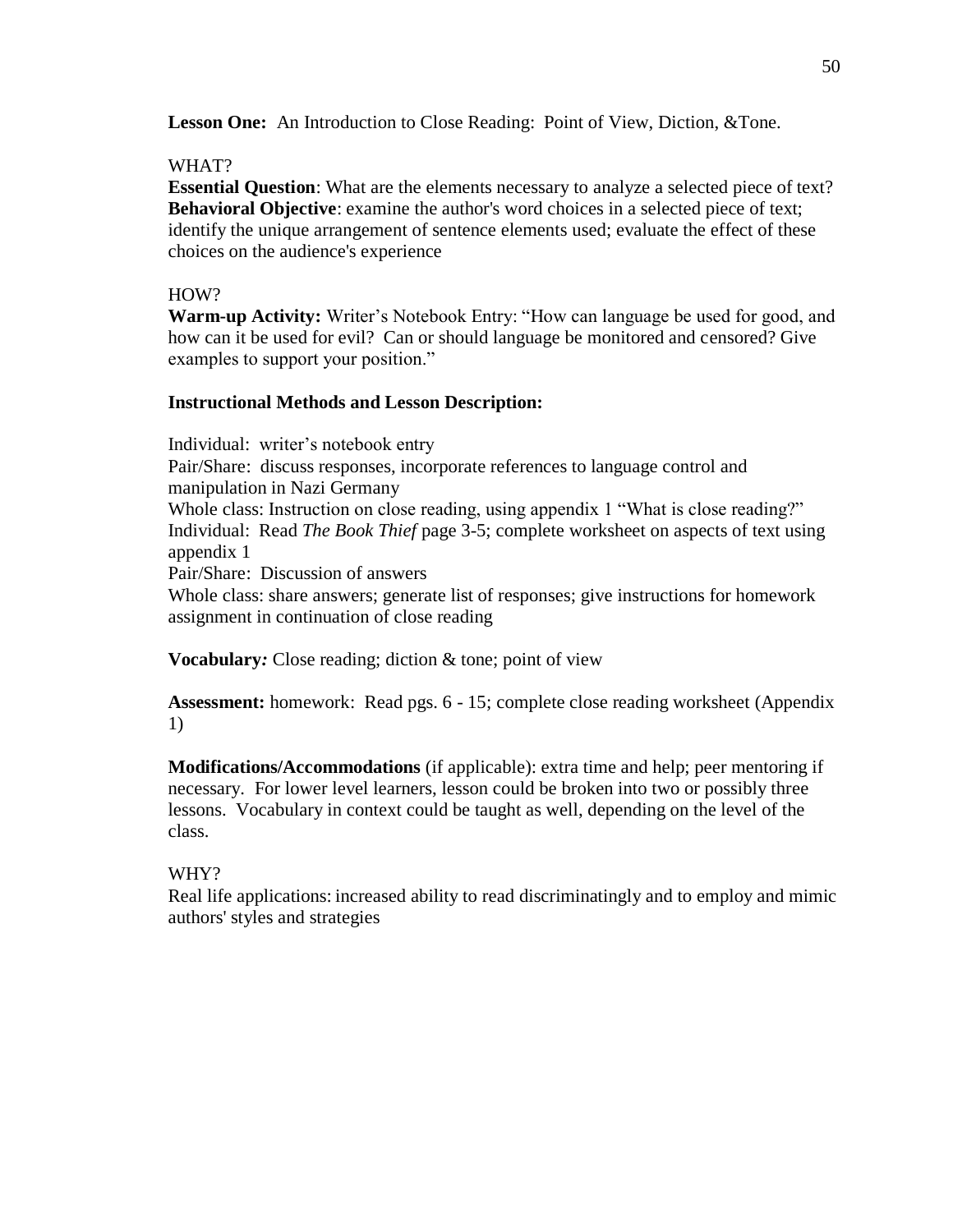**Lesson Two:** Examining Grammatical and Syntactical Structures (three to six class periods).

# WHAT?

**Essential Question**: What are the basic building blocks of language, and how can we utilize our grammatical and syntactical choices for clear and emphatic articulation?

# **Behavioral Objective**:

- 1. Name and define the basic choices for clearly creating meaning in writing: lexical categories such as emotive vs. referential, simple or complex, descriptive or evaluative, general or specific
- 2. Determine types of nouns: abstract or concrete, proper, collective
- 3. Differentiate between adjective types: psychological, physical, emotive, visual, auditory, color, evaluative
- 4. Evaluate verb types and assess the impact the choice makes on meaning: stative vs. dynamic, transitive vs. intransitive, linking
- 5. Recognize choices of pronoun use and their implications
- 6. Identify the components of phrases and clauses, distinguishing from complete sentences including dependent/subordinating and independent clauses
- 7. Recognize and evaluate uses and effects of the complexity of sentences, including simple, complex, compound

# HOW?

**Warm-up Activity***:* Sentence analysis worksheet, comparing pairs of sentences and differences in meaning based on word choices (appendices 3-6)

# **Instructional Methods and Lesson Description***:*

# *Individual*: sentence analysis

*Pair/Share*: discuss responses, identifying tone and meaning changes for each pair *Whole class*: Instruction on each lesson: lexical categories, (appendix 3); noun types, (appendix 4); adjective types, (appendix 5); verb types, (appendix 6); pronoun use, (appendix 7); phrases, (appendix 8); sentences (appendix 9) *Whole class*: review of findings; define terms, examine further examples; model mimesis exercise; practice exercise in class previewing homework assignment for independent mimesis

**Vocabulary:** lexical, syntax, emotive, referential, simple, complex, descriptive, evaluative, general, specific, abstract, concrete, proper, collective, psychological, physical, emotive, visual, auditory, color, stative, dynamic, linking, transitive, intransitive, factive, dependent, independent, subordinate, phrase, clause, simple, complex, compound

**Assessment:** homework: Mimesis exercises for each category, pace to be determined by progress in class instruction (found on corresponding appendix)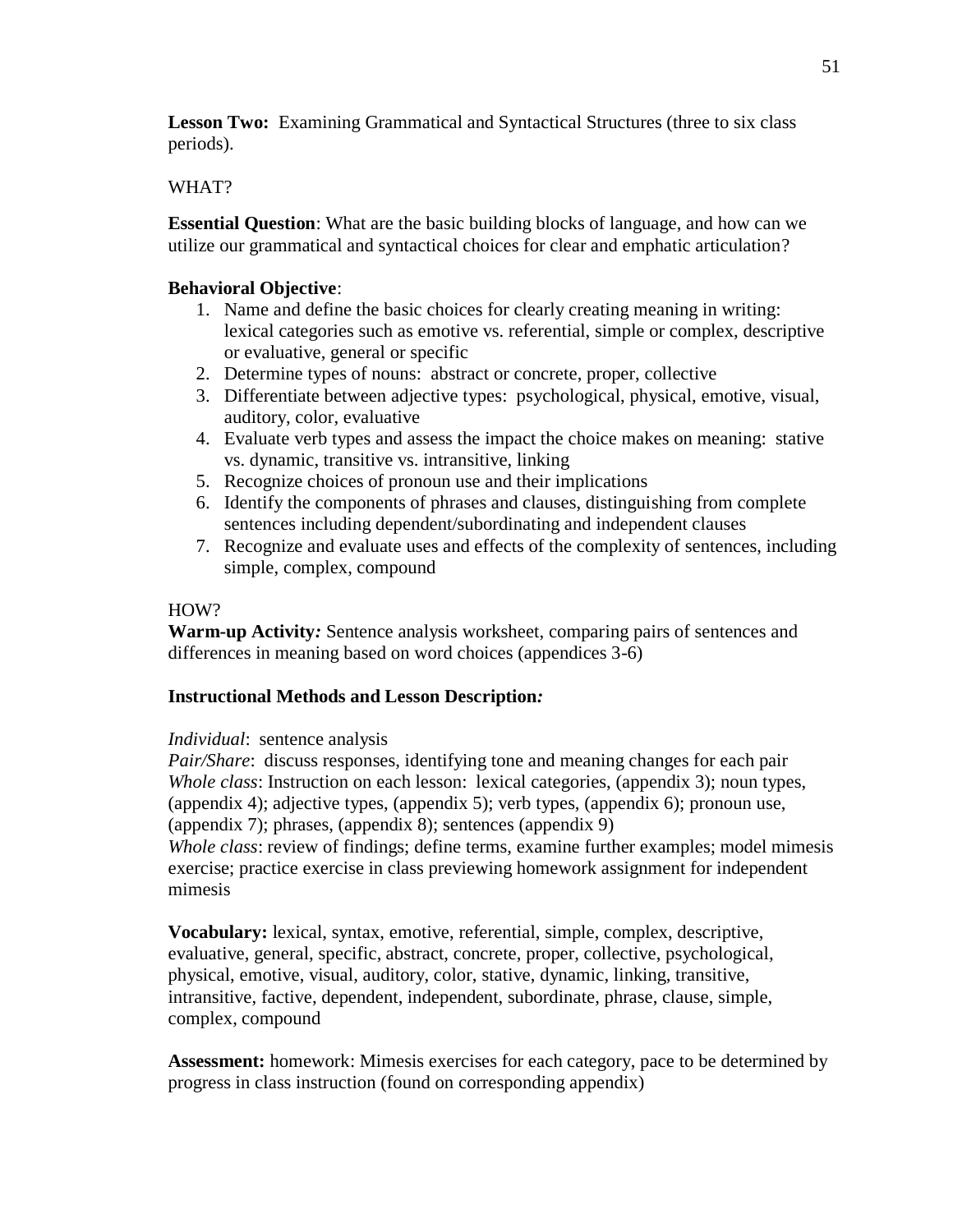**Modifications/Accommodations** (if applicable): extra time and help; peer mentoring if necessary. For lower level learners, lesson could be broken into any number of shorter lessons; terminology could be limited and/or modified as well.

## WHY?

Real life applications: understanding of the structure of language and the impact choices make on meaning allows students to create clearer and more meaningful sentences.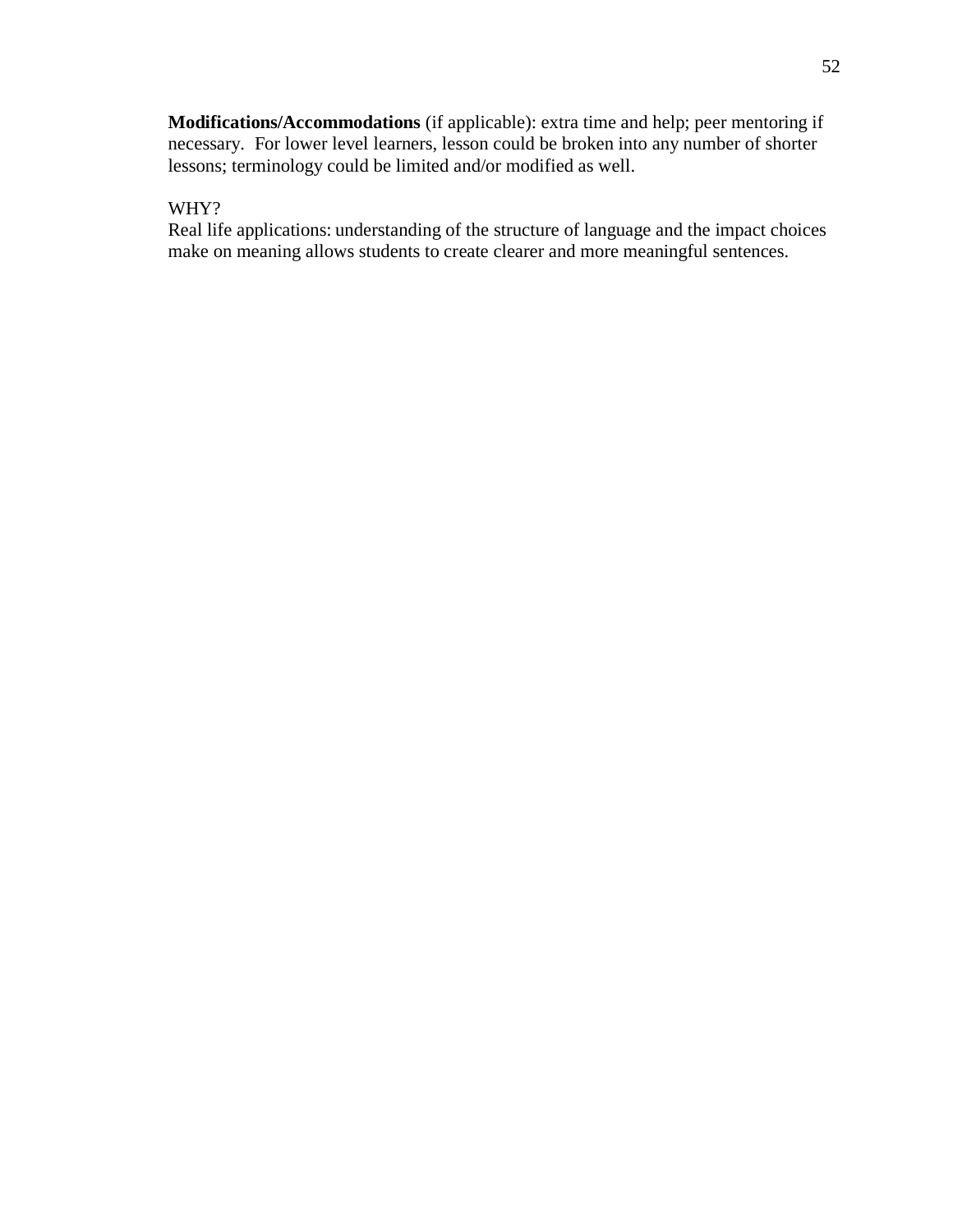**Lesson Three:** Rhetorical and Literary Devices (two to five class periods, depending on level of class and depth of examination).

## WHAT?

**Essential Question**: What are the compositional choices available for enhancing meaning and appealing to the audience?

# **Behavioral Objective**:

- 1. Define, analyze, and apply the following grammatical/lexical schemes:
	- a. Repetition
	- b. Parallelism
	- c. Anaphora
- 2. Define, analyze, and apply the following Rhetorical tropes:
	- a. Metaphor
	- b. Simile
	- c. Paradox
	- d. Irony

#### HOW?

**Warm-up Activity:** Read pages 520-521, annotate

### **Instructional Methods and Lesson Description:**

### **Day One**

*Individual*: annotate text

*Pair/Share*: discuss responses

*Whole class*: Define and give examples of repetition, parallel structure, and anaphora. Class discussion regarding the effect and author's intent

*Individual*: Writer's notebook: identify a specific visual memory; write a series of sentences that convey the memory, using repetition, parallel structure, and anaphora *Pair/Share*: peer conferencing, discussing the images created

### **Day Two**

*Whole class*: Define and give examples of metaphor and simile. Discuss the impact created by the choice of comparison.

*Individual*: Writer's notebook: create unexpected metaphors and similes for yourself, an emotion, and an everyday item.

*Pair/Share*: peer conferencing, discussing the comparisons

### **Day Three**

*Whole class*: Define and give examples of paradox. Discuss the implications in terms of characterization and theme.

*Individual*: Writer's notebook: pick one of the examples, identify the paradox, and explain, in reference to the plot, what is significant about this contradiction *Pair/Share*: peer conferencing

### **Day Four**

Individual: Read pages 115-116

*Whole class*: Define and give examples of irony.

Groups: Discuss the following questions: How is this an example of irony? What is unexpected about it? What does the reader know that Liesel does not?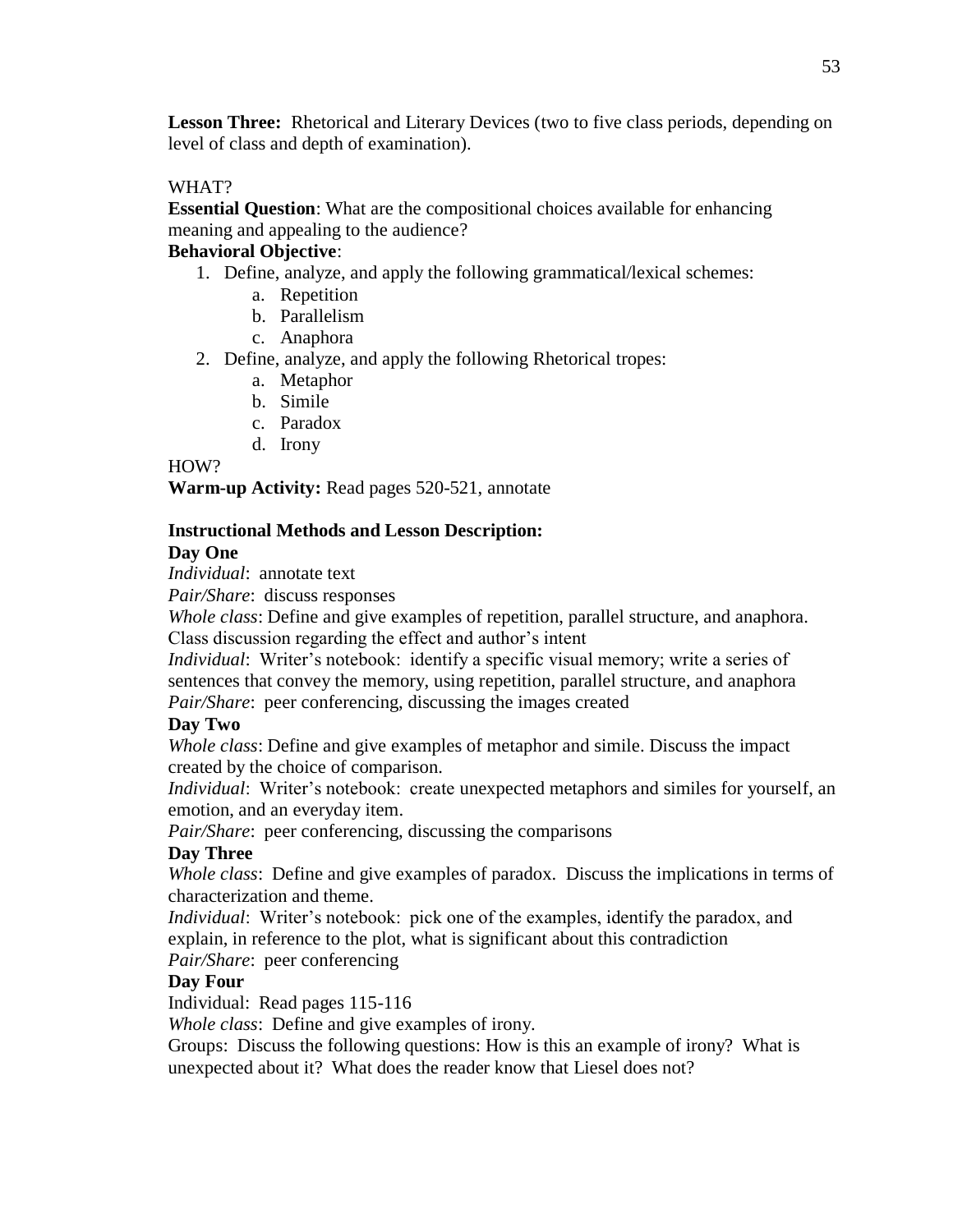Individual: Writer's notebook: Why did Hans slap Liesel? What was the effect of his punishment? List some times when you have been punished and it seemed unfair but in hindsight was effective.

**Vocabulary:** repetition, parallelism, anaphora, metaphor, simile, paradox, irony

**Assessment:** Focused Content Area grading in writing assignment **Modifications/Accommodations** (if applicable): extra time and help; peer mentoring if necessary. For lower level learners, lists of terminology could be shortened. Each aspect of the lesson could be expanded, and pacing could be altered according to student comprehension.

## WHY?

Real life applications: increased ability to read discriminatingly and to employ and mimic authors' styles and strategies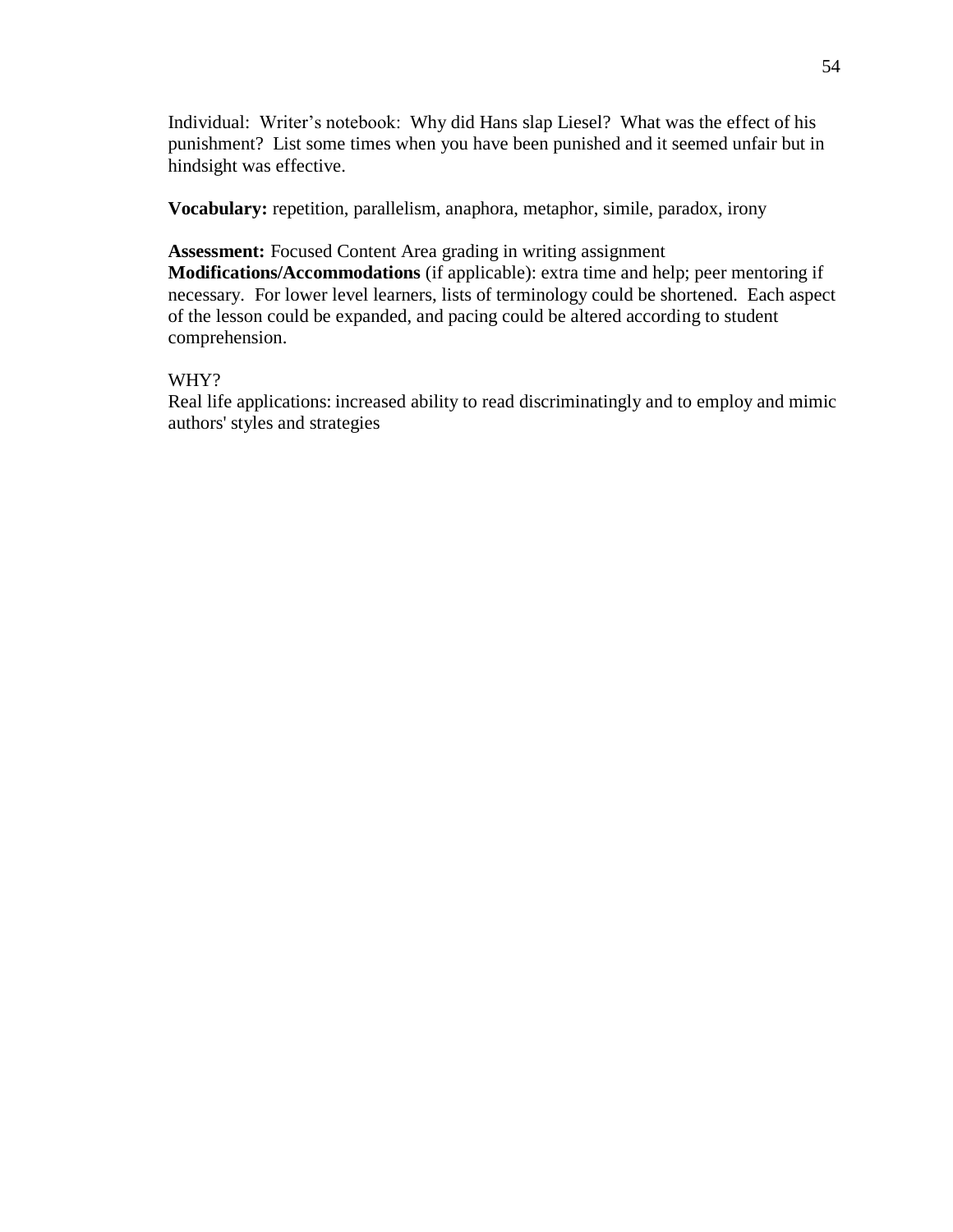### **Lesson Four - Theme**

#### WHAT?

**Essential Question**: How can discussion of themes and author's purpose clarify personal interpretations?

**Behavioral Objective**: Through close reading and literary analysis tools such as point of view, diction, tone, and figurative language, use dialogue to clarify and understand author's purpose, style, and themes in *The Book Thief.*

### HOW?

**Warm-up Activity:** set up for Socratic Seminar. Class should have read the chosen selection (pg. 520-521), desks should be arranged into two circles, class should be split in half.

## **Instructional Methods and Lesson Description:**

Whole class: Review of Socratic Seminar procedure and protocol.

Individual: Inner circle: listen and contribute to a dialogue centering around the theme of

*The Book Thief*. Outer circle: listen and monitor the conversation of the inner

circle;

annotate in preparation for follow-up.

Whole class: engage in Socratic Seminar

Individual: self-assessment in reflection exercise

# *Vocabulary:*

*Assessment:* written: completion of reflection and annotation. Oral: quality of participation

**Modifications/Accommodations** *(if applicable):* extra time for responses, assistance in articulation and evaluation

WHY?

Real life applications: Developing analytical tools and ability to engage in a civil, mature discourse, articulating ideas and using textual evidence for support.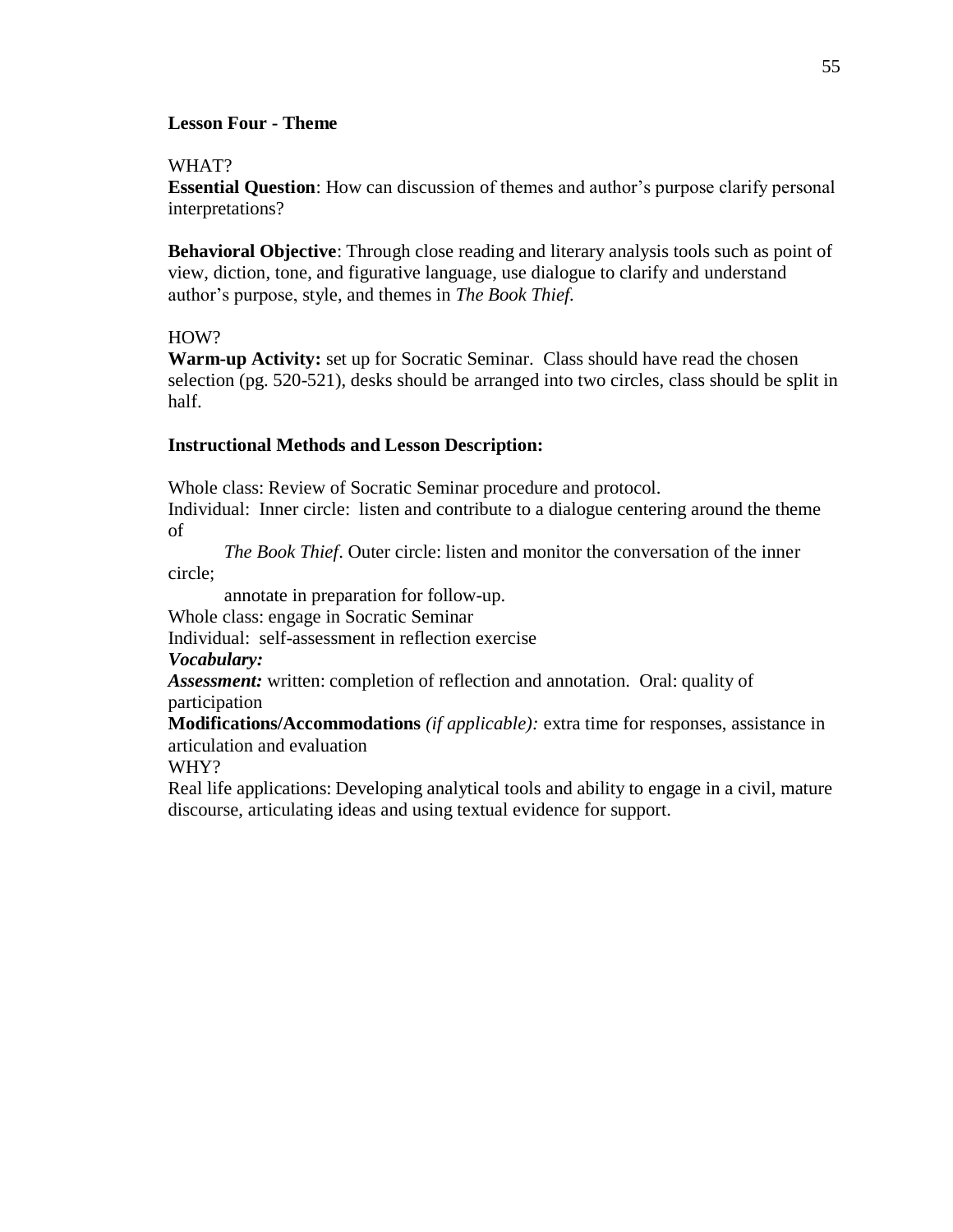# **Appendix 1 – Supplemental Materials for Lesson One**

An Introduction to Close Reading: Point of View, Diction and Tone

### Classroom Activity

Read page 3-5 *only* of *The Book Thief*, and answer the following questions.

- 1. What is out of the ordinary about the first subtitle, DEATH AND CHOCOLATE?
- 2. How did you feel after you read the first six lines of the book?
- 3. What do you know about the book based on the first page?
- 4. Who is telling the story? How do you know?
- 5. How do you feel about this narrator? How would you describe the narrator's personality? Does the narrator act in a way that you would expect? Explain your answer.
- 6. *Diction* is defined as an author's choice of words. What words contribute to the relationship the author is trying to create between the narrator and the reader?
- 7. *Tone* is defined as the attitude an author takes toward his subject. An author's diction contributes to the reader's identification of tone. What is the tone you think the author is creating? What words contribute to this tone?
- 8. What is the narrator's relationship with color? List some examples of the use of color. Are they what you would expect? Why or why not? What effect does the author's unexpected use of color have on your reaction to the novel?
- 9. Consider the following sentence: "…a scream will dribble down the air." What is unexpected about this sentence? Why is it unexpected? How does it make you feel?

# Writer's notebook activity

Read pages 6 – 15 of *The Book Thief* by Markus Zusak. Answer the following questions; be prepared to share your responses with the class.

1. List words or phrases you find that are different and unexpected; identify the page number.

**Example**: juicy red face (7); with cluttered breath (10); the graying light armwrestled the sky (11).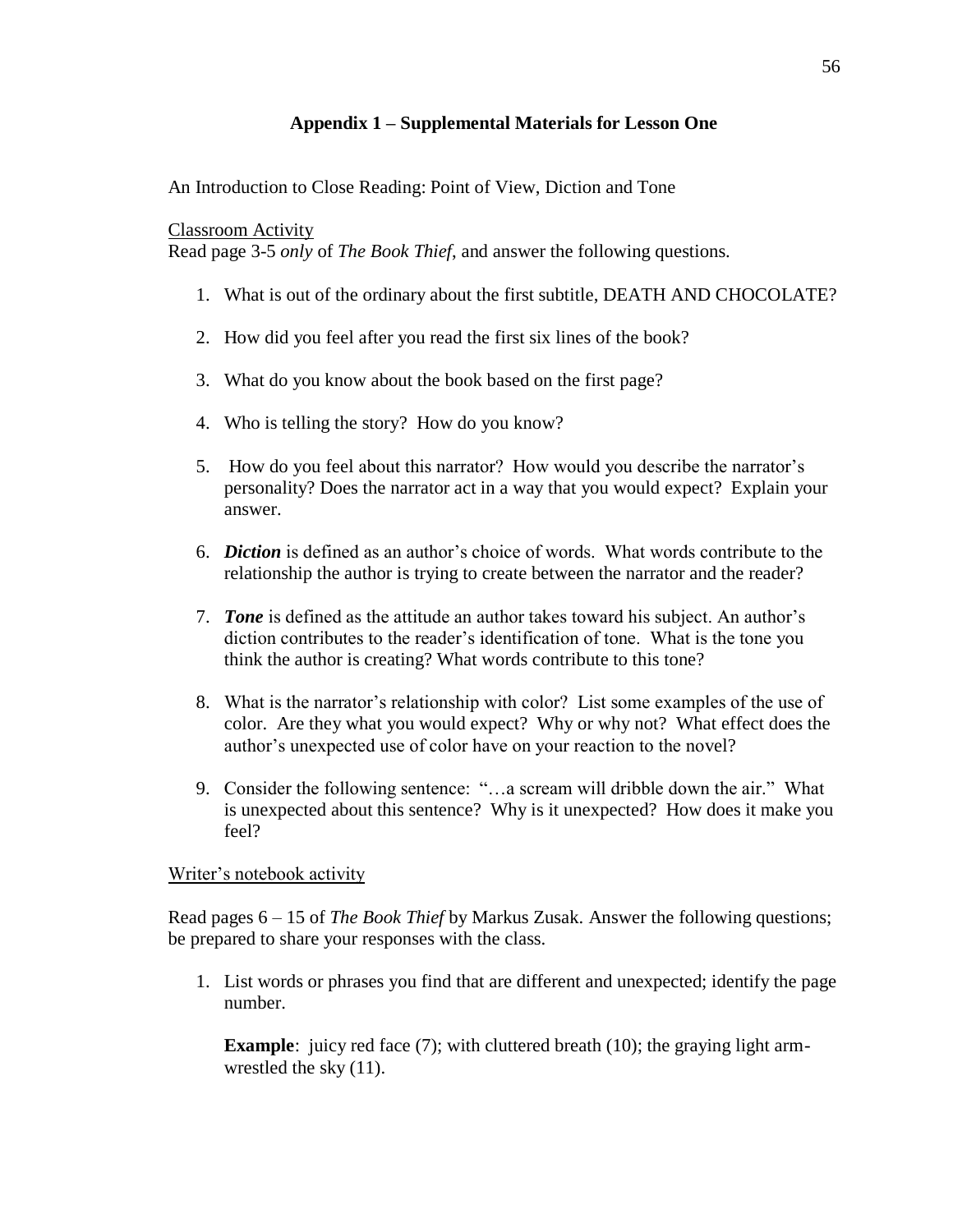2. From your list, choose five that you like best. Explain, in sentence form, what the effect is that the author accomplished by using that particular word.

**Example:** juicy red face (7). The word juicy makes me think of some kind of fruit or vegetable, especially when it is paired with the color red. Juicy is not a word that anyone would normally use to describe someone's face, but it makes me see someone who is possibly angry and ready to explode, causing his face to be red and maybe sweaty. I get a clear picture of the personality and mood of this person who is being described.

- 3. How many of the words you listed include a color? Would they have been as noticeable if there were no references to color? What is the narrator's relationship with color?
- 4. What information about the girl do we learn in these pages? And what is the relationship between the narrator and the girl?
- 5. What do you notice about the way the book is laid out, physically? What do the subtitles mean, and what do they do for the reader? Do they make it easier or more difficult to understand what is going on?
- 6. Choose an image of one to three sentences that you especially like. Create an image in the same style, and explain what makes it unique.

Example from the text:

The smiling bear sat huddled among the crowded wreckage of the man and the blood (10).

My image:

A bouncing bobble-head lay shivering on the destroyed dashboard of the wrecked car.

Explanation:

The contrast of an innocent child's toy, oblivious to death, is described in the middle of a bloody plane-crash scene. The verb huddled is used, subtly indicating fear. The opposition amplifies the horror of the accident. In my example, I picked another innocent and oblivious symbol of the time before the crash. It had probably been on the dashboard, happily bobbing away before the crash. After the devastation, it is still bobbling, but I used the verb shivering to imply the difference between the carefree feeling before and the horrified feeling of after.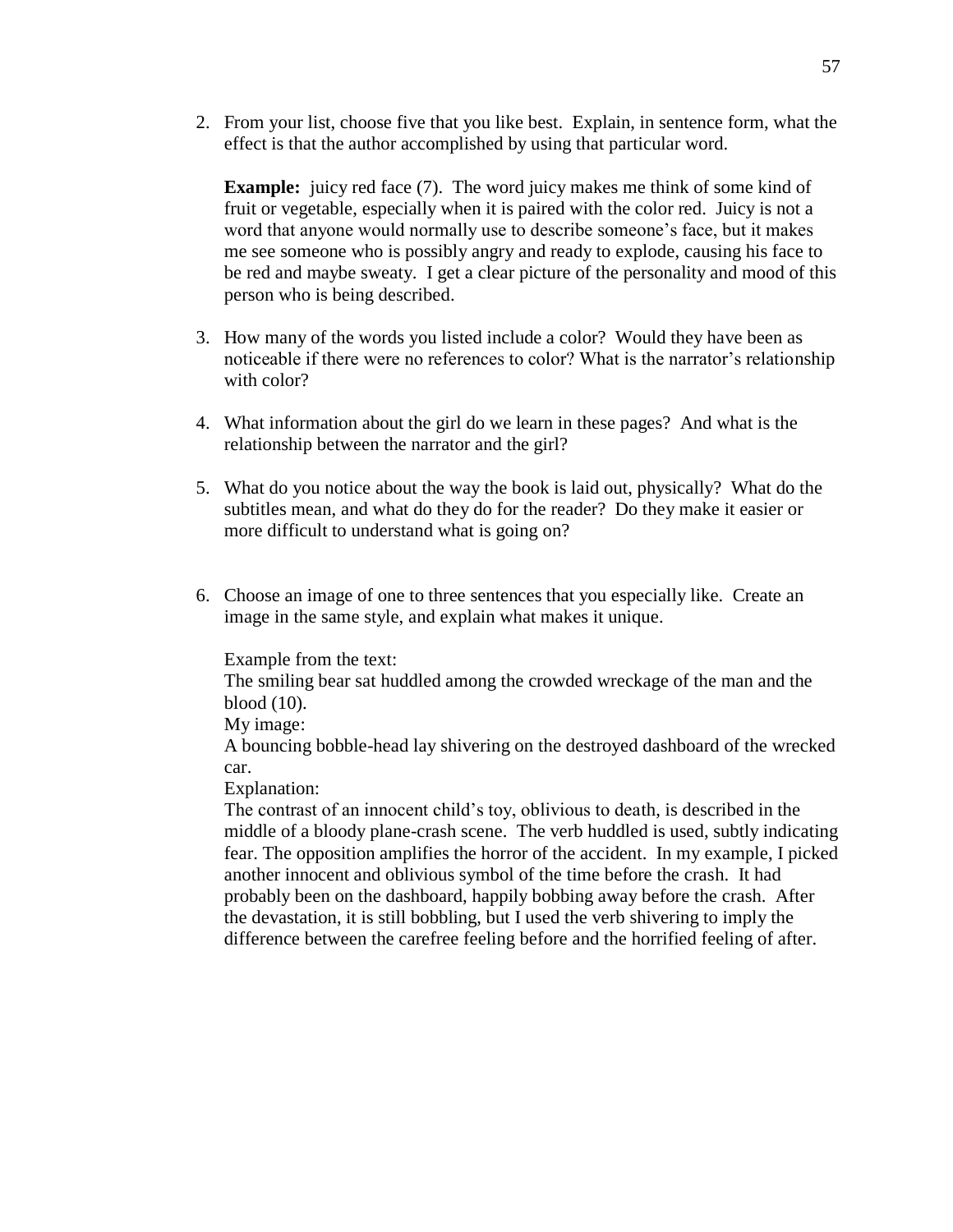## **Appendix 2 - Supplemental Materials for Lesson 2**

Examining Grammatical and Syntactical Structures

These exercises can be separated into as many or as few lessons as desired, depending upon the level of the students.

Classroom Activity

# A. Lexical Categories

Read the following, and compare the italicized words in each pair. How does the word choice change the feeling you get?

- 1. Man Papa
- 2. People Nazis
- 3. People Jews

Words that create specific feelings or emotions are called emotive. Words that provide factual information are called referential.

Writer's notebook activity: write one (or more) corresponding emotive word for each of the following referential words.

- 1. House
- 2. Woman
- 3. Girl
- 4. Boy
- 5. City
- 6. Party
- 7. War
	- B. Types of Nouns

This activity can be made more challenging, depending on the level of student. For a modification, the categories could be assigned before the students sort the words.

Sort the following nouns from page 391into two categories. You must decide what the categories are.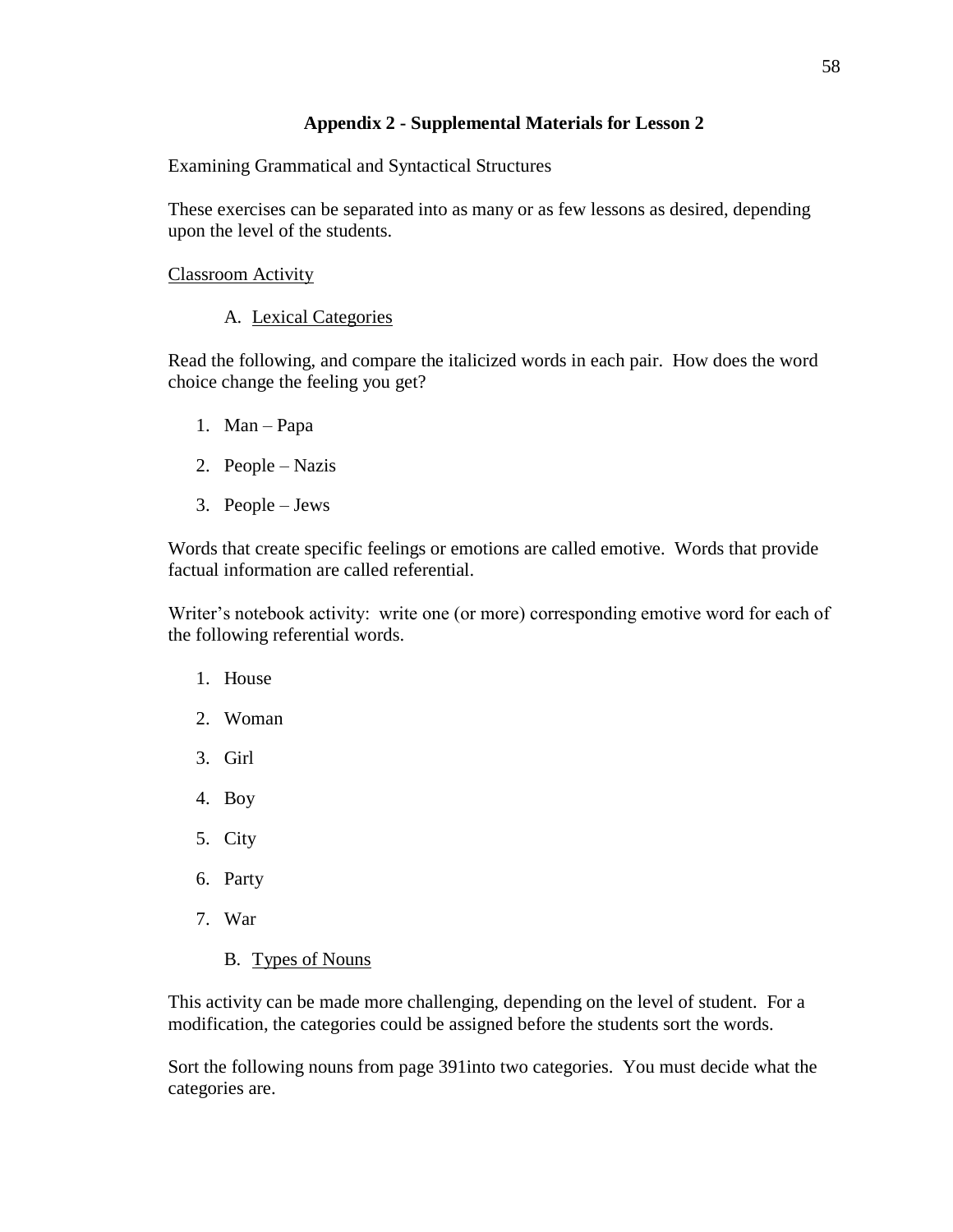Jew German country anguish despair wheelbarrow bone skull torment book

## C. Types of Adjectives

This exercise can be done literally with any page of the book. Give examples, and ask students to identify what category the adjective emphasizes: psychological, physical, visual, auditory, color, emotive.

Examples:

- 1) *Cardboard* face (211) psychological, physical
- 2) watched with *metallic* eyes (203) emotive, color
- 3) *iridescent* fear (199) color, visual, emotive
- 4) *Dripping* sun (384) visual
- 5) *Noisy* breath (370) auditory

Writer's notebook activity: choose one page of The Book Thief, and list as many adjectives as you can find. Categorize each. Then choose five that you like, and explain why they are interesting to you. Then pick five random objects, and create your own interesting adjectives for them.

### D. Verbs

Have students read the following passage on pages 102-3, where the local Nazis prepare for the *Führer's* birthday celebration by parading through the town of Molching, and the Hubermanns scrabble desperately to find their flag. Instruct them to highlight or underline the verbs.

"The flag cloaked his back from the top of the window… In some places, like Frau Diller's, the glass was vigorously washed, and the swastika looked like a jewel on a redand-white blanket. In others, the flag trundled from the ledge like washing hung out to dry. But it was there."

Which verbs are vivid? Why?

\*Depending on the level of the class, either have the students change the verbs, and generate a discussion from there, or ask directly how the meaning of the passage changes if the verb cloaked is replaced with covered, and if the verb trundled is replaced with hung.

After a discussion of the effect of verbs, a lesson on types of verbs, can be taught.

Example: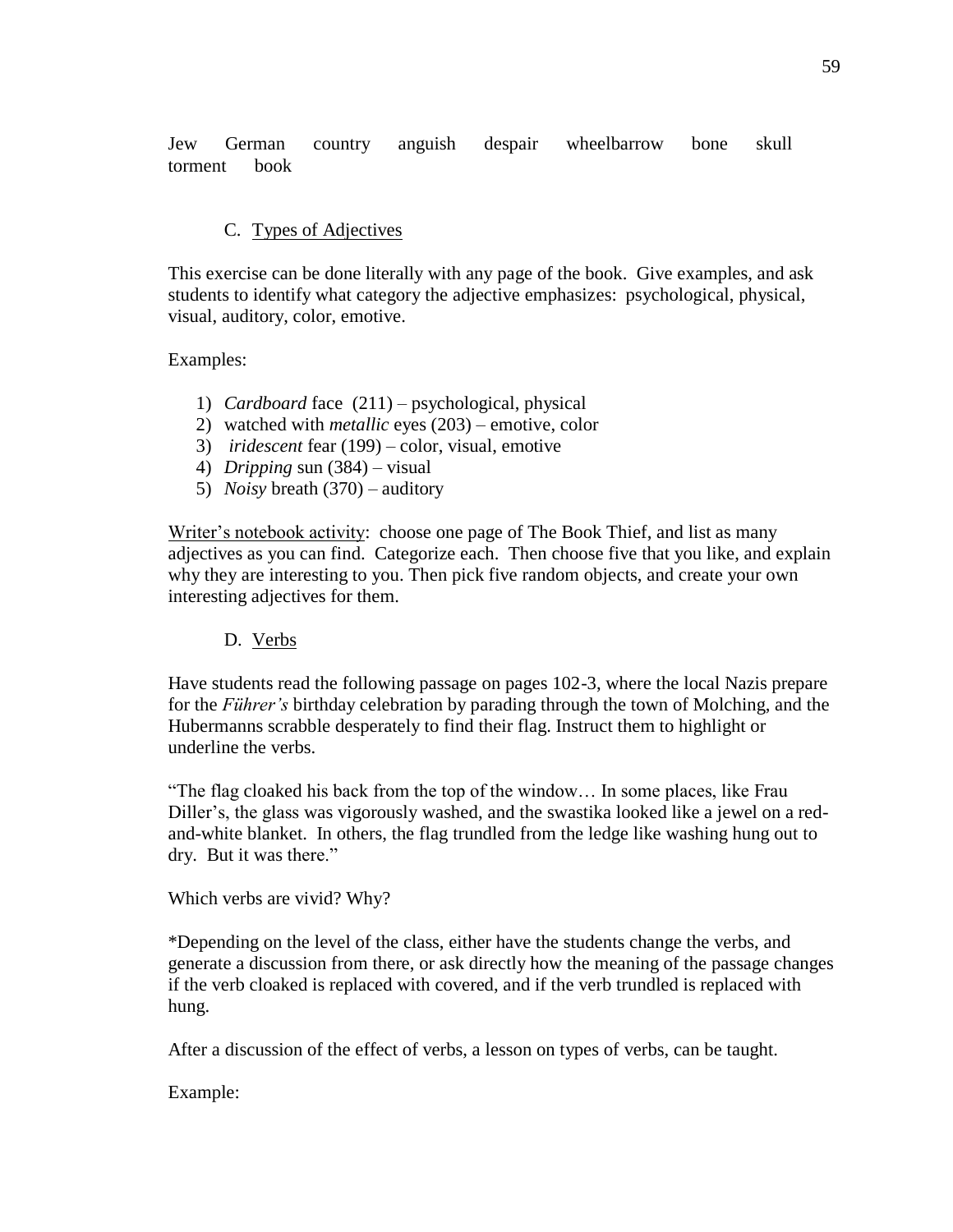Active vs. Stative

- 1. Which verbs are performing actions? (cloaked, trundled)
- 2. Why isn't *washed* an action?
- 3. Why isn't *looked* an action?
- 4. What is the verb *was* telling us?
- 5. Does a flag have the ability to act? What does Zusak accomplish by giving the flag this ability? (this discussion could lead to the implication that the flag represents the larger

entity of the Nazi regime)

Writer's notebook activity: Rewrite the following sentence, replacing common verbs with out of the ordinary verbs that retain the same meaning, yet give more emotion and meaning to the sentence.

After the last of his family members left the house, Spot looked out the window one last time, got down off of the sofa, and lay down on his blanket, ready to spend the afternoon by himself.

# E. Pronouns

In the same passage from page 102-3 describing the Hubermanns' panic at not being able to find their flag, Zusak clearly demonstrates their lack of complicity with the Nazis: "They'll come for us,' Mama warned her husband. 'They'll come and take us away.' **They**. '**They'll** have to find it!'" (Zusak 103 – my emphasis).

When Mama uses the pronoun "they," who does she mean? Who does she mean when she says "we"?

Why doesn't she say the name of "they"? Why does Zusak repeat the word "they" in between Mama's sentences? What is the implication Zusak makes?

Writer's notebook activity: Write about something that has happened to you that you felt was unfair, or about something you are afraid someone will do to you. Write as if you are telling someone about the episode. Do not use nouns, only pronouns.

- F. Phrase a group of related words which usually forms part of a sentence. It does not contain a subject and a verb, and so does not convey a complete thought.
- G. Clause a group of words that includes a subject and a verb

1) Dependent clause (or subordinate clause): one that cannot stand alone as a complete sentence, because it does not express a complete thought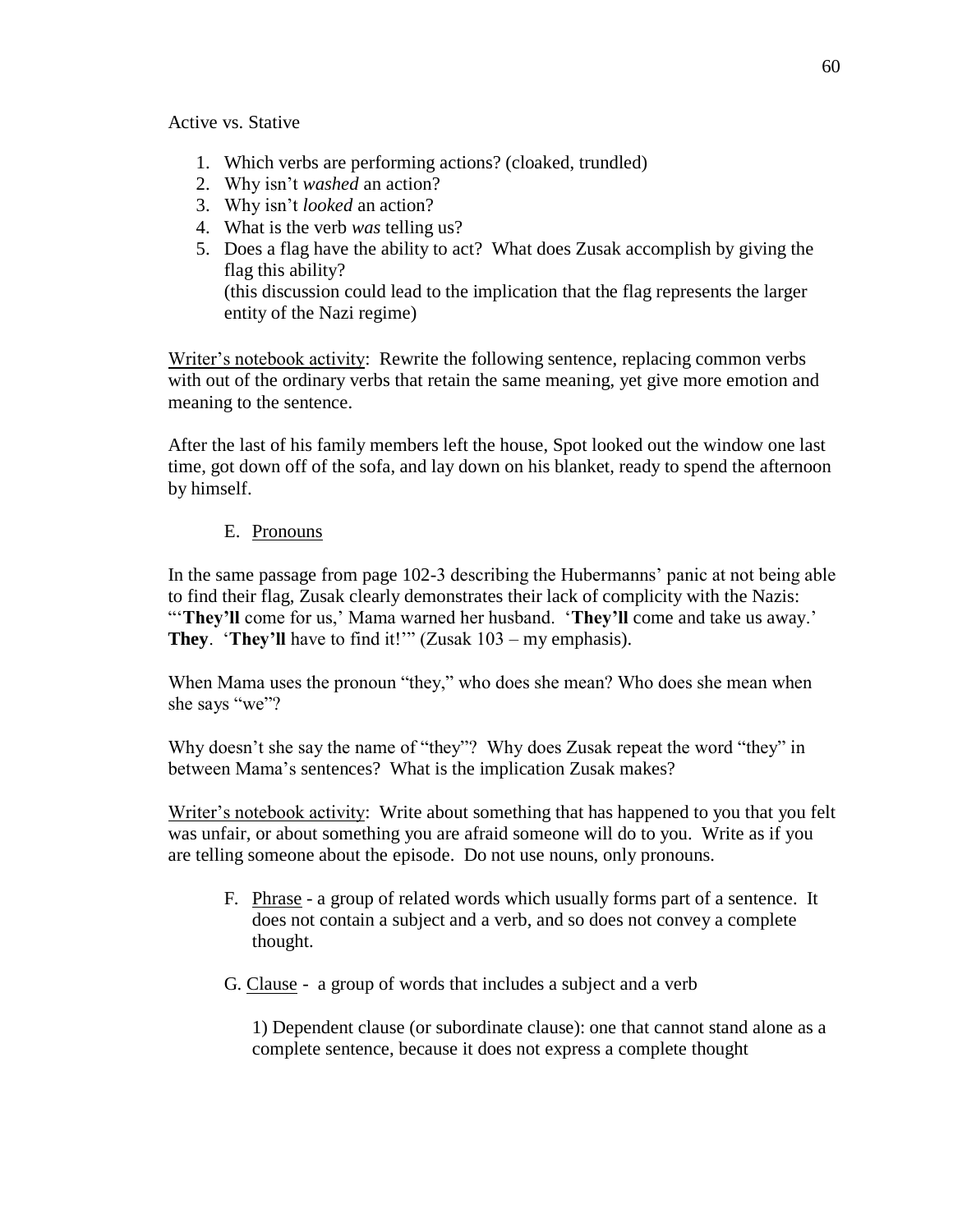2) Independent clause: one that can stand alone as a complete sentence

## H. Sentences

- 1) Simple **–** a simple sentence is one that comprises only one clause (although it could be a long clause).
- 2) Complex **–** a complex sentence comprises one independent clause and one dependent (subordinate) clause.
- 3) Compound **-** A compound sentence comprises at least two independent clauses. The two clauses are joined together using a conjunction with a comma.

The following examples could be given to groups, pairs, or individuals. The instructions would be to find the subjects, verbs, phrases, and clauses, identify what kind of sentences are used and explain the effect of the author's choice of sentence structure. For a more in depth lesson, students could be required to diagram the sentences.

1. I climbed through the windshield of the truck, found the diseased man, and jumped out the back. My feet landed loudly in the gravel, though not a sound was heard by a soldier or prisoner. But they could all smell me (389).

2.Slowly at first, the street of children walked toward the magnetic sound, up toward Frau Diller's. Once in a while there was added emphasis in the shouting (390).

3.More people appeared on the street, where a collection of Jews and other criminals had already been shoved past. Perhaps the death camps were kept secret, but at times, people were shown the glory of a labor camp like Dachau (391).

4.He realized, however, that the girl was determined to stay, and perhaps it was something she should see. In the breezy autumn air, he stood with her. He did not speak (391).

### Writer's notebook activity:

- a. Rewrite one of the examples, changing the sentence structure without altering the meaning.
- b. Choose one memorable moment from your life. Briefly recount that moment in a paragraph, using at least one simple sentence, one complex sentence, and one compound sentence. Label the sentence types.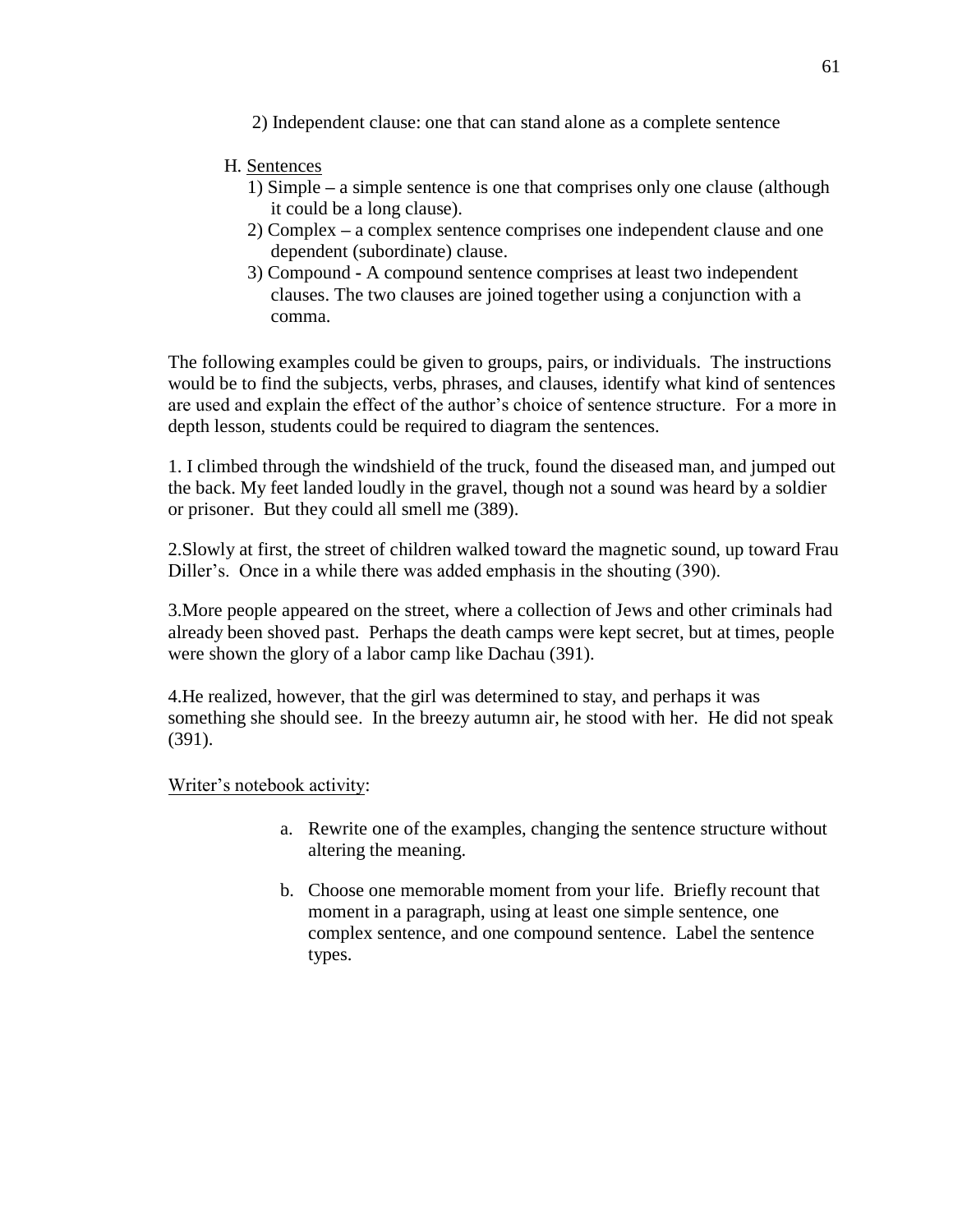# **Appendix 3 - Supplemental Materials for Lesson Three**

Examining Rhetorical and Literary Devices

## A. Grammatical and lexical schemes

Define the following:

- e. Repetition
- f. Parallelism
- g. Anaphora

What do you notice about the following sentences from page 520?

She had seen her brother die with one eye open, one still in a dream…

She had said goodbye to her mother and imagined her lonely wait for a train back home to oblivion.

She had watched a bomber pilot die in a metal case.

She had seen a Jewish man who had twice given her the most beautiful pages of her life marched to a concentration camp.

Why did the author repeat the beginning of each sentence? What does this emphasize?

Writer's notebook activity: Using repetition, parallelism, and or anaphora, write a series of sentences that recount a clear memory you have of a time when you experienced something memorable, either positive or negative.

# B. Rhetorical tropes

Define the following:

- 1) Metaphor: Examples: accordion face; cardboard face; Those images were the world (520)
- 2) Simile:

Examples: bones like smoke (391), A woman of wire had laid herself down, her scream traveling the street, till it fell sideways like a rolling coin starved of momentum (520)

Writer's notebook activity: write an unexpected comparison for yourself, an everyday object, and an emotion.

3) Paradox:

Examples:

pg. 168: If they killed him tonight, at least he would die alive.

 215: Christmas came and went with the smell of extra danger. As expected, Hans Junior did not come home (both a blessing and an ominous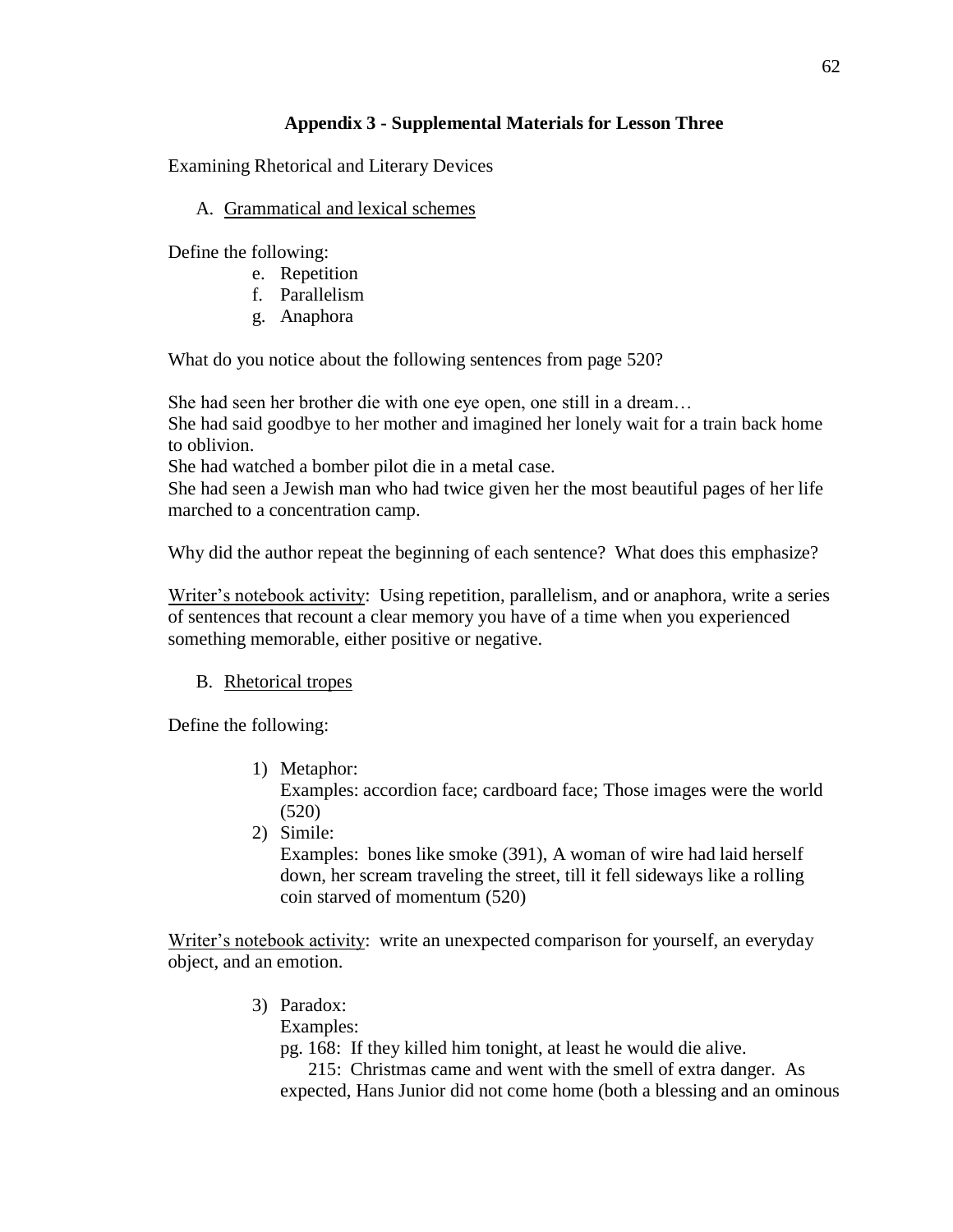disappointment), but Trudy arrived as usual, and fortunately, things went smoothly.

 205: The idea of being caught out plagued and enthused her at the same time. She dreaded it. She invited it. Only when Mama called out to her could she drag herself away,

simultaneously soothed and disappointed that she might not be there when he woke.

Writer's notebook activity: pick one of the examples, identify the paradox, and explain, in reference to the plot, what is significant about this contradiction.

> 4) Irony: Read pages 115 – 116, which recounts the only time Hans Hubermann slapped Liesel. How is this an example of irony? What is unexpected about it? What does the reader know that Liesel does not?

Writer's notebook activity: Why did Hans slap Liesel? What was the effect of his punishment? List some times when you have been punished and it seemed unfair but in hindsight was effective.

The study of paradox and irony transitions well to the study of theme – the paradoxes and ironies that are littered throughout the book can be tied to the paradoxes and ironies of the war itself.

The following are examples of passages that can be assigned for close reading that include paradox and irony and are clearly tied to the theme of the power of words:

- 1) Page 84 this passage is a lead in to the scene of Nazi book burning on Hitler's birthday, where Liesel discovers her hatred for the *Führer* and steals her second book.
- 2) Pages 175 6 Hans Hubermann's experiences in WWI
- 3) Pages 208-9 Max Vandenburg comes to live in the Hubermann's basement. He is portrayed as a human paradox, emphasizing the will to live with its price of guilt and shame.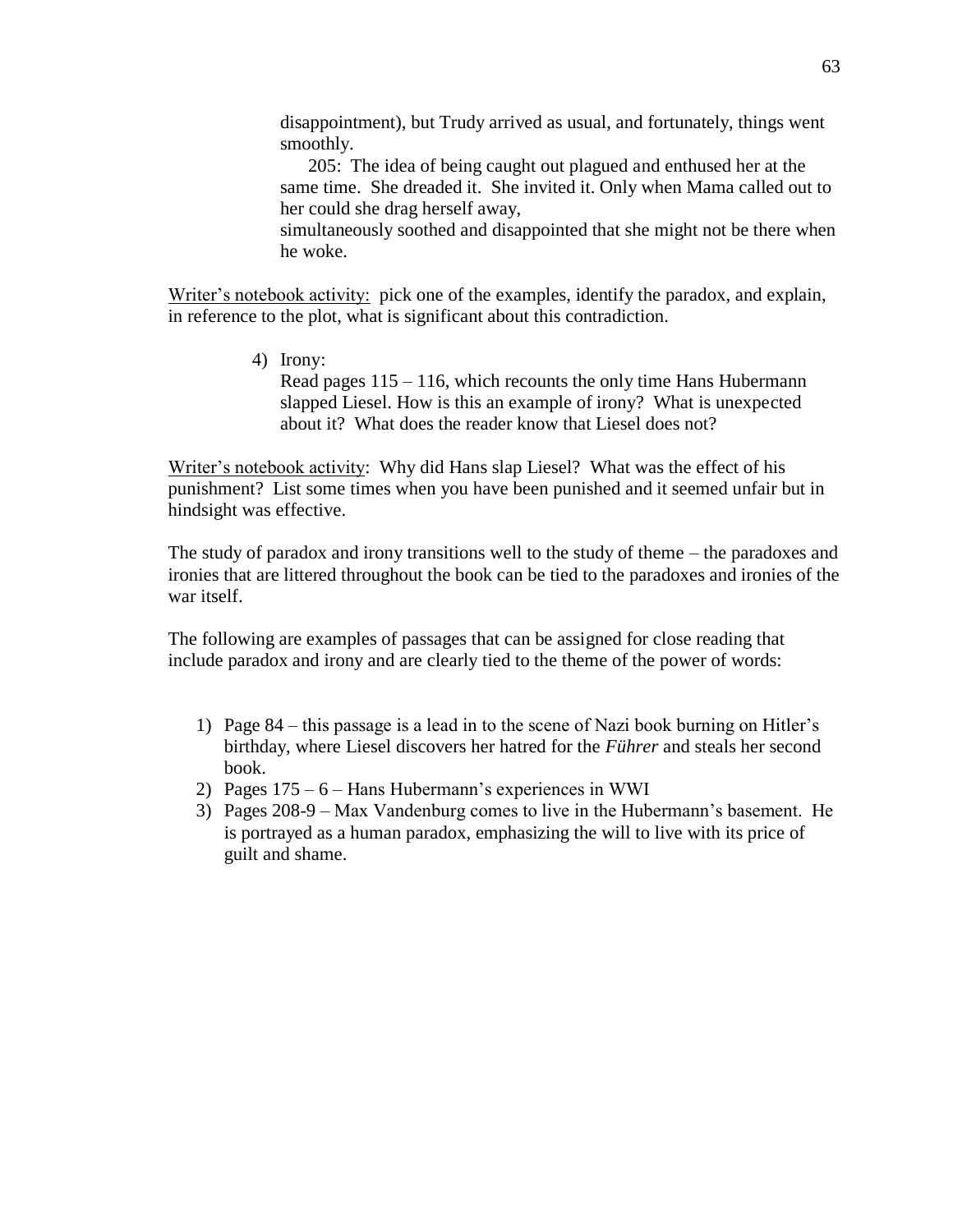### **Appendix 4 - Supplemental Materials for Lesson Four**

#### Theme

Once again, depending on the level of the class, the study of theme can be basic, beginning with identifying the difference between a subject and a statement of theme and utilizing practice exercises before attempting to discuss or write about the themes found in The Book Thief. This lesson is prepared for an upper level  $(11<sup>th</sup>$  or  $12<sup>th</sup>$  grade) class with a fundamental knowledge of theme.

### Classroom Activity – Socratic Seminar

For preparation, have the students re-read the passage found on page 520-521. It may be reproduced so that they can freely annotate.

Allow for five minutes in the beginning of class to arrange the groups and explain expectations, and five minutes at the end of class for reflection.

Divide the students into two groups. (This should be done in advance to save time). Arrange the seats in the classroom into two circles – one outer, one inner. The students on the outside are observers, and are not permitted to participate in the conversation. They are responsible for monitoring how many times each person on the inner circle speaks, and they can write down questions that they think of as the discussion ensues.

The students in the inner circle respond to questions that the facilitator (instructor) poses, based on the passage that has been read and annotated. The students respond to each other by listening, restating, and positing their ideas and opinions, using the assigned text as reference. The goal is for mutual respect and discourse. The goal of the instructor is to intercede as minimally as possible.

Halfway through the period, the outer circle changes places with the inner circle. The process is repeated.

Questions:

- 1) Why is Liesel angry at the words?
- 2) Why does she say that the world does not deserve Max or Alex?
- 3) What do the images represent?
- 4) What exactly is stewing and brewing inside of her?
- 5) What does Liesel blame for the war? How do you know?
- 6) How does Hitler "shout his words" and "pass them around"?
- 7) What is the irony of the object of Liesel's anger?
- 8) What is the theme of the book? What evidence can you find in this passage?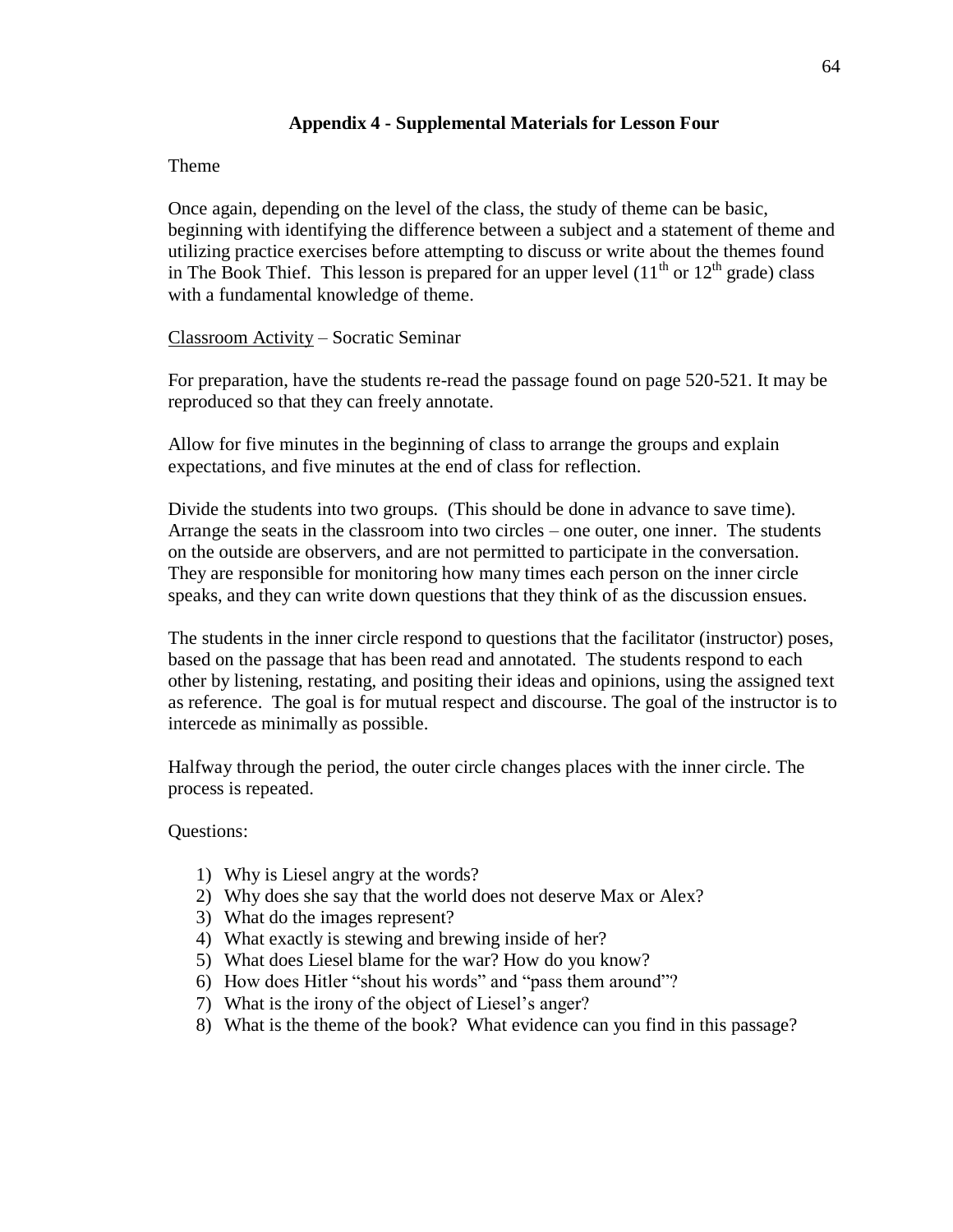The students can complete the reflection as homework, or at the beginning of the next class. Depending upon class size and quality of discussion, the seminar can be divided into two days.

Reflection:

- 1) How did you contribute to the discussion?
- 2) Were there any questions you would have liked to answer that you did not?
- 3) If the answer to two was yes, why were you unable to answer?
- 4) What goal do you have for the next seminar?
- 5) What ideas did you have or which ones were clarified for you through this seminar?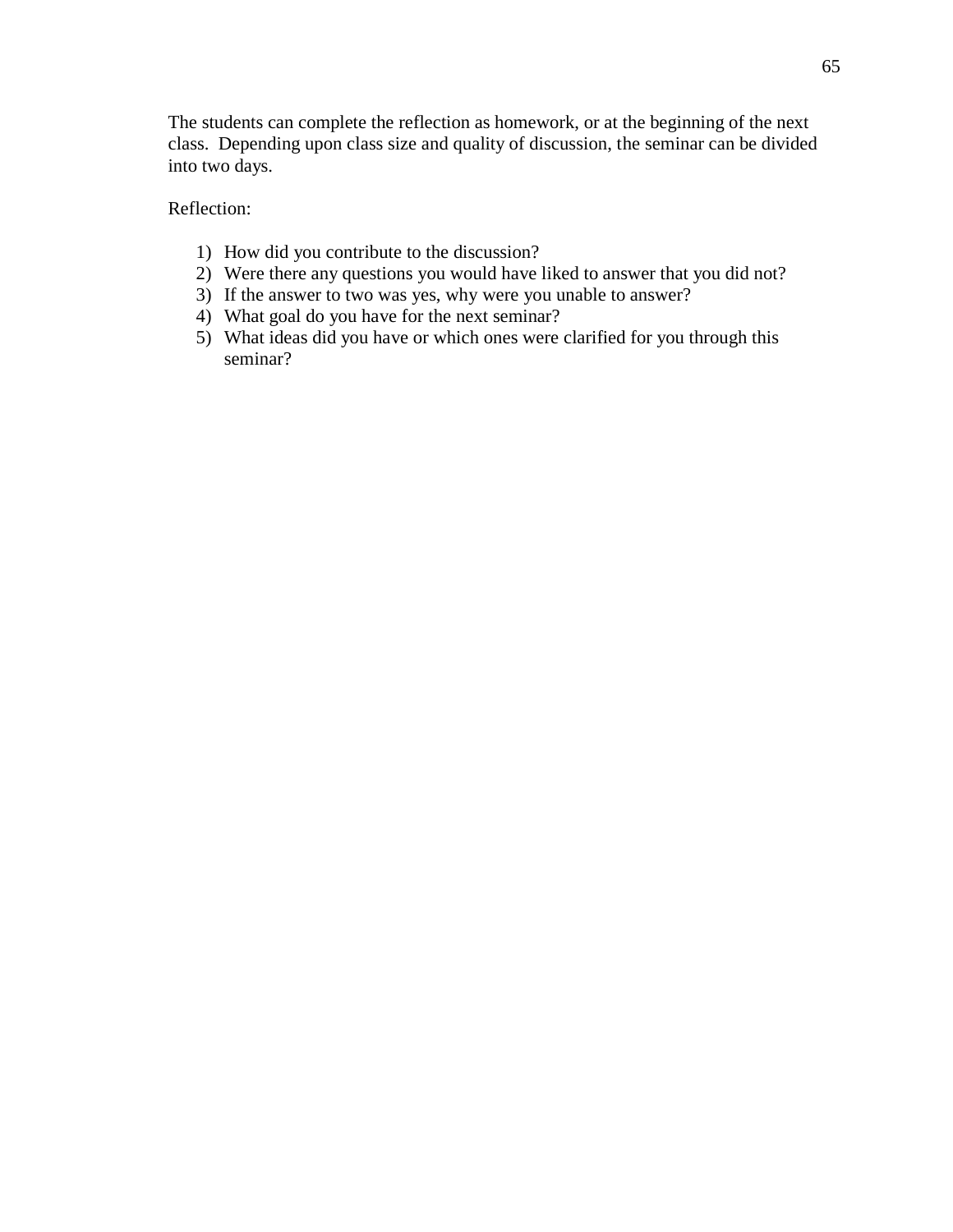## **Appendix 5 - Assessments**

The following assessments can be altered based on class levels or needs. Any selection can be used for a close reading, and the instructor can specify the component that will be the focus.

# A. *The Book Thief* Assessment – Short Answers

Write a concise yet thorough answer for the following six questions. Please be sure to answer in complete sentences, do not simply retell the plot, but remember that you are trying to "prove" to me that you read the book in its entirety. Each question is worth 10 points. You will only have ONE class period to complete this portion of the assessment, so budget your time.

1. From whose point of view is the story being told, and what is the advantage of Zusak using such an unusual perspective?

For numbers  $2 - 6$ , discuss/explain Liesel's relationship with each of the following characters:

- 2. Hans Hubermann
- 3. Rosa Hubermann
- 4. Rudy Steiner
- 5. Max Vandenburg
- 6. Ilsa Hermann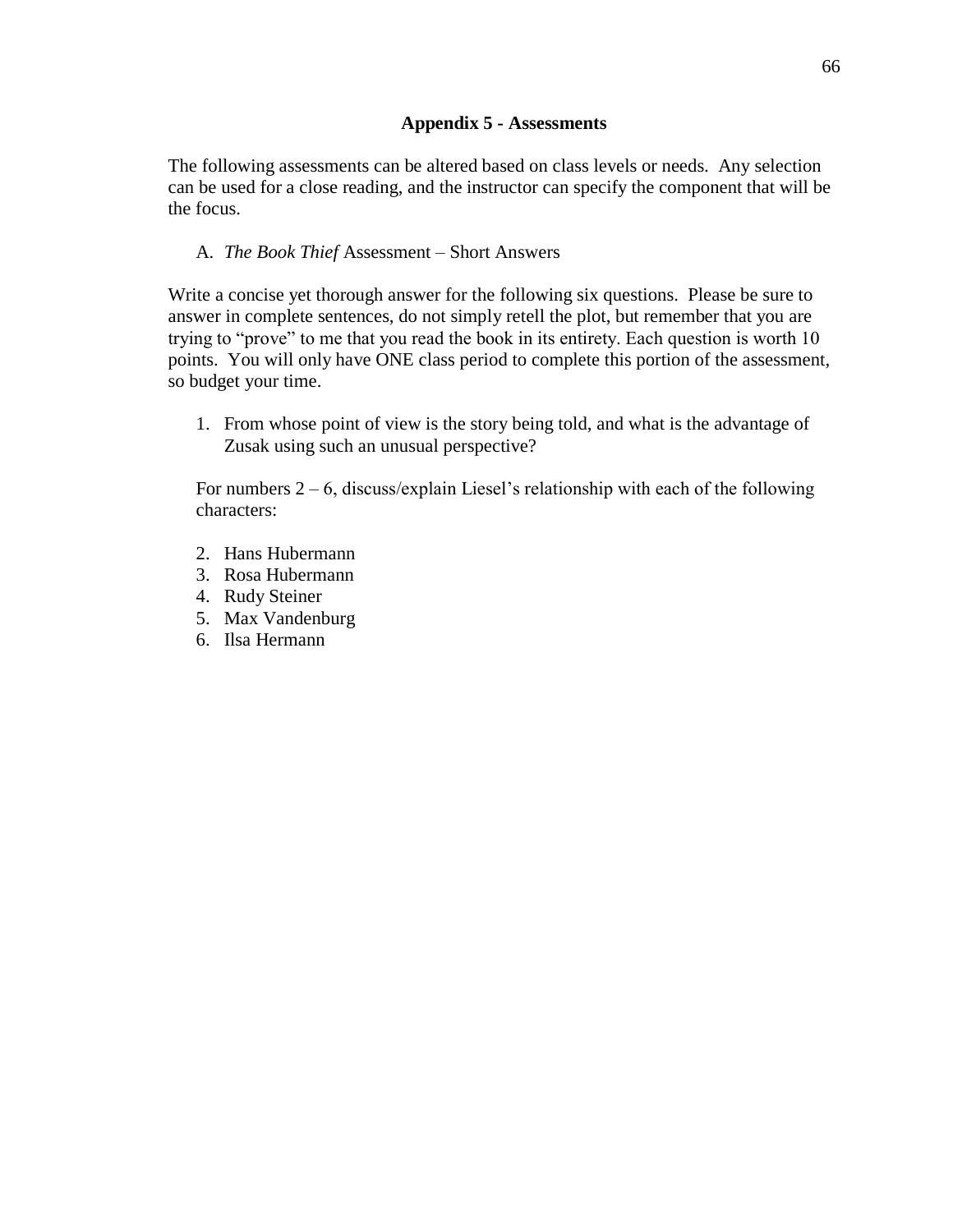# B. *The Book Thief* Assessment – Multiple Choice

Read and annotate the following passage from pages 390-1. Then answer the questions based on your knowledge of the *ENTIRE* book.

| $\mathbf{1}$ | On Himmel Street, Liesel was playing soccer when the noise arrived. Two boys were fighting for<br>the ball in the midfield when everything stopped. Even Tommy Müller could hear it. "What is<br>that?" he asked from his position in goal.<br>Everyone turned toward the sound of shuffling feet and regimented voices as they made |
|--------------|--------------------------------------------------------------------------------------------------------------------------------------------------------------------------------------------------------------------------------------------------------------------------------------------------------------------------------------|
| 5            | their way closer.                                                                                                                                                                                                                                                                                                                    |
|              | "Is that a herd of cows?" Rudy asked. "It can't be. It never sounds quite like that, does<br>it?"                                                                                                                                                                                                                                    |
|              | Slowly at first, the street of children walked toward the magnetic sound, up toward Frau<br>Diller's. Once in a while there was added emphasis in the shouting.                                                                                                                                                                      |
|              | In a tall apartment just around the corner on Munich Street, an old lady with a foreboding                                                                                                                                                                                                                                           |
| 10           | voice deciphered for everyone the exact source of the commotion. Up high, in the window, her<br>face appeared like a white flag with moist eyes and an open mouth. Her voice was like suicide,                                                                                                                                       |
|              | landing with a clunk at Liesel's feet.<br>She had gray hair.                                                                                                                                                                                                                                                                         |
|              | The eyes were dark, dark blue.                                                                                                                                                                                                                                                                                                       |
| 15           | "Die Juden," she said. "The Jews."                                                                                                                                                                                                                                                                                                   |
|              | ***DUDEN DICTIONARY MEANING #6 ***                                                                                                                                                                                                                                                                                                   |
|              | Elend - Misery<br><b>Great Suffering,</b>                                                                                                                                                                                                                                                                                            |
| 20           | <b>Unhappiness, and distress</b><br><b>Related words:</b>                                                                                                                                                                                                                                                                            |
|              | Anguish, torment, despair,                                                                                                                                                                                                                                                                                                           |
|              | Wretchedness, desolation.                                                                                                                                                                                                                                                                                                            |
|              | More people appeared on the street, where a collection of Jews and other criminals had already                                                                                                                                                                                                                                       |
| 25           | been shoved past. Perhaps the death camps were kept secret, but at times, people were shown the<br>glory of a labor camp like Dachau.                                                                                                                                                                                                |
|              | Far up, on the other side, Liesel spotted the man with his paint cart. He was running his<br>hand uncomfortably through his hair.                                                                                                                                                                                                    |
|              | "Up there," she pointed out to Rudy. "My papa."                                                                                                                                                                                                                                                                                      |
| 30           | They both crossed and made their way up, and Hans Hubermann attempted at first to take<br>them away. "Liesel," he said. "Maybe"                                                                                                                                                                                                      |
|              | He realized, however, that the girl was determined to stay, and perhaps it was something                                                                                                                                                                                                                                             |
|              | she should see. In the breezy autumn air, he stood with her. He did not speak.                                                                                                                                                                                                                                                       |
|              | On Munich Street, they watched.<br>Others moved in around and in front of them.                                                                                                                                                                                                                                                      |
| 35           | They watched the Jews come down the road like a catalog of colors. That wasn't how the                                                                                                                                                                                                                                               |
|              | book thief described them, but I can tell you that that's exactly what they were, for many of them<br>would die. They would each greet me like their last true friend, with bones like smoke and their                                                                                                                               |
|              | souls trailing behind.                                                                                                                                                                                                                                                                                                               |
|              | When they arrived in full, the noise of their feet throbbed on top of the road. Their eyes were                                                                                                                                                                                                                                      |
| 40           | enormous in their starving skulls. And the dirt. The dirt was molded to them. Their legs<br>staggered as they were pushed by soldiers' hands - a few wayward steps of forced running before                                                                                                                                          |
|              | the slow return to a malnourished walk.                                                                                                                                                                                                                                                                                              |
|              | Hans watched them above the heads of the crowding audience. I'm sure his eyes were<br>silver and strained. Liesel looked through the gaps or over shoulders.                                                                                                                                                                         |
| 45           | The suffering faces of depleted men and women reached across to them, pleading not so                                                                                                                                                                                                                                                |
|              |                                                                                                                                                                                                                                                                                                                                      |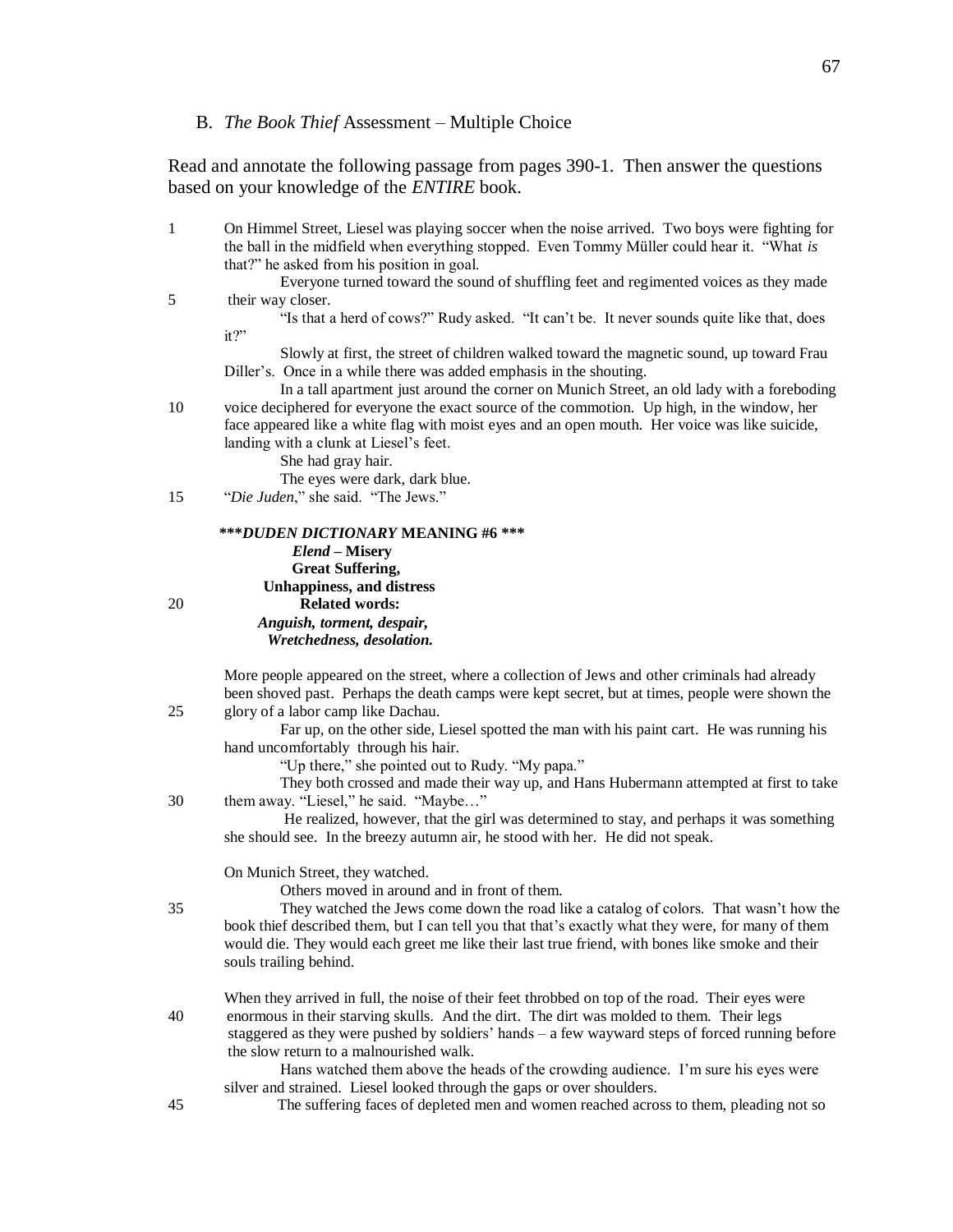much for help – they were beyond that – but for an explanation. Just something to subdue this confusion.

Their feet could barely rise above the ground.

Stars of David were plastered to their shirts, and misery was attached to them as if assigned. "Don't forget your misery…" In some cases, it grew on them like a vine."

50 At their side, the soldiers also made their way past, ordering them to hurry up and to stop moaning. Some of those soldiers were only boys. They had the *Führer* in their eyes.

As she watched all of this, Liesel was certain that these were the poorest souls alive. That's what she wrote about them. Their gaunt faces were stretched with torture. Hunger ate them as they continued forward, some of them watching the ground to avoid the people on the side

55 of the road. Some looked appealingly at those who had come to deserve their humiliation, this prelude to their deaths. Others pleaded for someone, anyone, to step forward and catch them in their arms.

Based on the selection given, choose the BEST answer for each question.

\_\_\_\_\_1. What figurative devices are found in the following: "Up high, in the window, her face appeared like a white flag with moist eyes and an open mouth. Her voice was like suicide, landing with a clunk at Liesel's feet" (lines 10-11).

- a. Simile and oxymoron
- b. Simile and personification
- c. Simile and repetition
- d. Simile and zeugma
- e. Simile and paradox
- \_\_\_\_\_2. Lines 10-11 are significant because Frau Diller
- a. Feared for the Jews
- b. Wanted to warn Liesel and Rudy
- c. Was hiding a Jew
- d. Hated the Jews
- e. Was herself a Jew

\_\_\_\_\_3. "They both crossed and made their way up, and Hans Hubermann attempted at first to take them away. 'Liesel,' he said. 'maybe…'

He realized, however, that the girl was determined to stay, and perhaps it was something she should see. In the breezy autumn air, he stood with her. He did not speak."

These lines (27-30) are representative of Hans Hubermann's typical behavior because:

- a. He always tries to shield Liesel from discomfort
- b. He always understands intuitively Liesel's thoughts and feelings, and acts accordingly
- c. He knows that he might endanger Liesel
- d. He is afraid of what Rosa will do to her if she knows he let her stay
- e. He wants Liesel to know what might have happened to her mother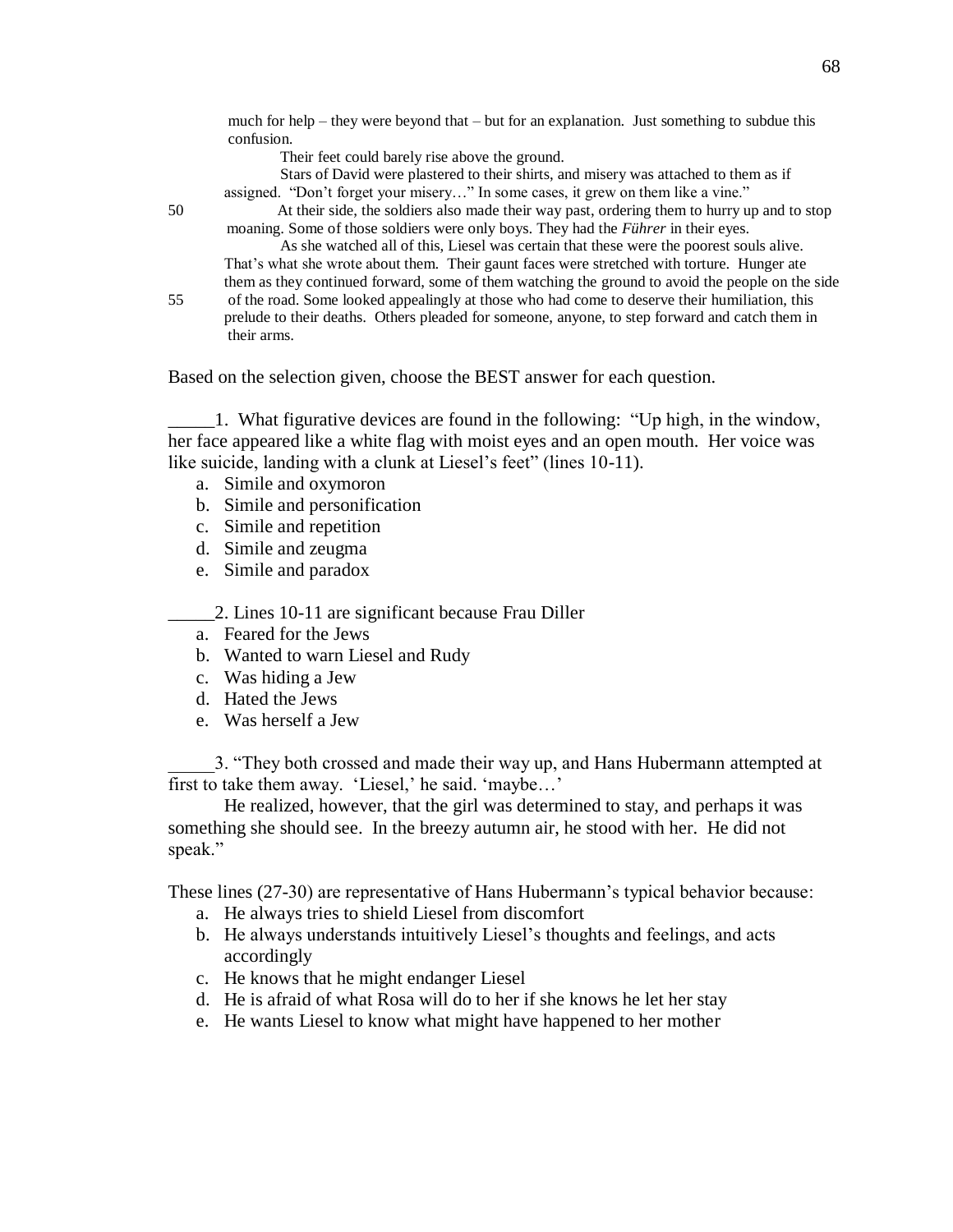\_\_\_\_\_4. The lines "Stars of David were plastered too their shirts, and misery was attached to them as if assigned. 'Don't forget your misery…' In some cases, it grew on them like a vine" (44-5) serve to emphasize:

- a. The cruelty of the Nazis' treatment of the Jews
- b. The overwhelming nature of the misery they were forced to endure
- c. The humiliation of the Jews
- d. The coldness of the citizens of Himmel Street
- e. The inevitable ending of Zusak's story

\_\_\_\_\_5. "Some of those soldiers were only boys. They had the *Füerer* in their eyes." These lines (46-7) can be considered to be foreshadowing because:

- a. Liesel will be forced to join the Hitler Youth.
- b. Rudy will be forced to join the Hitler Youth.
- c. Both Liesel and Rudy will be forced to join the Hitler Youth.
- d. Liesel and Rudy's son will be a Nazi.
- e. Liesel eventually confronts Rudy after he betrays her, and she calls him "Hitler."

\_\_\_\_\_6. In lines 54-57 "Once in a while…fleeting" includes which of the following stylistic devices that contribute to the tone of the scene:

- a. Irony and metaphor
- b. Epithet and personification
- c. Simile and alliteration
- d. Repetition and onomatopoeia
- e. Irony and simile

\_\_\_\_\_7. In lines 79-80, Zusak's placement of the words "Then, one human. Hans Hubermann" emphasizes:

- a. Liesel's father as a representation of humanity
- b. Our enjoyment of alliteration
- c. How Hans was a follower
- d. Liesel's admiration of Hans
- e. Liesel's disdain for Hans

\_\_\_\_\_8. In lines 85-90, Zusak uses the repetition of the word "watch" to draw attention to the paradoxical contrast and similarity between:

- a. The Jew and Liesel
- b. Hans and the Jew
- c. Hans and Liesel
- d. Nazis and Jews
- e. Jews together with bystanders, and Hans Hubermann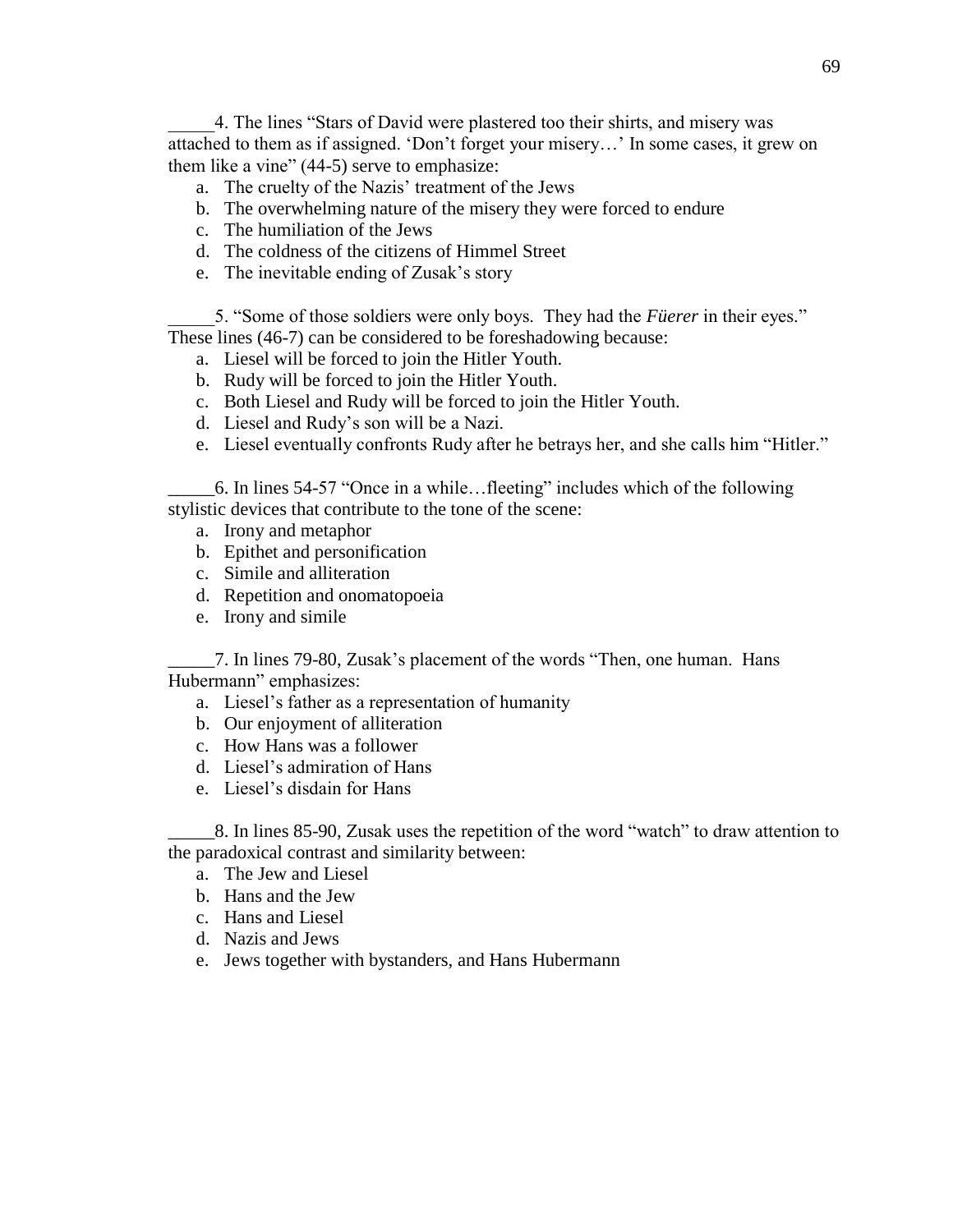\_\_\_\_\_9. Lines 101-103 "When the elderly Jew…human" uses which of the following to emphasize the humanity of the Jew:

- a. Repetition
- b. Antithesis
- c. Parallel structure
- d. A & B
- e. A, B & C

\_\_\_\_\_10. The imagery created by Zusak in lines 106-110 provides which of the following:

- a. Contrast
- b. Foreshadowing
- c. A feeling of helplessness and hopelessness
- d. A & B only
- e. A & C only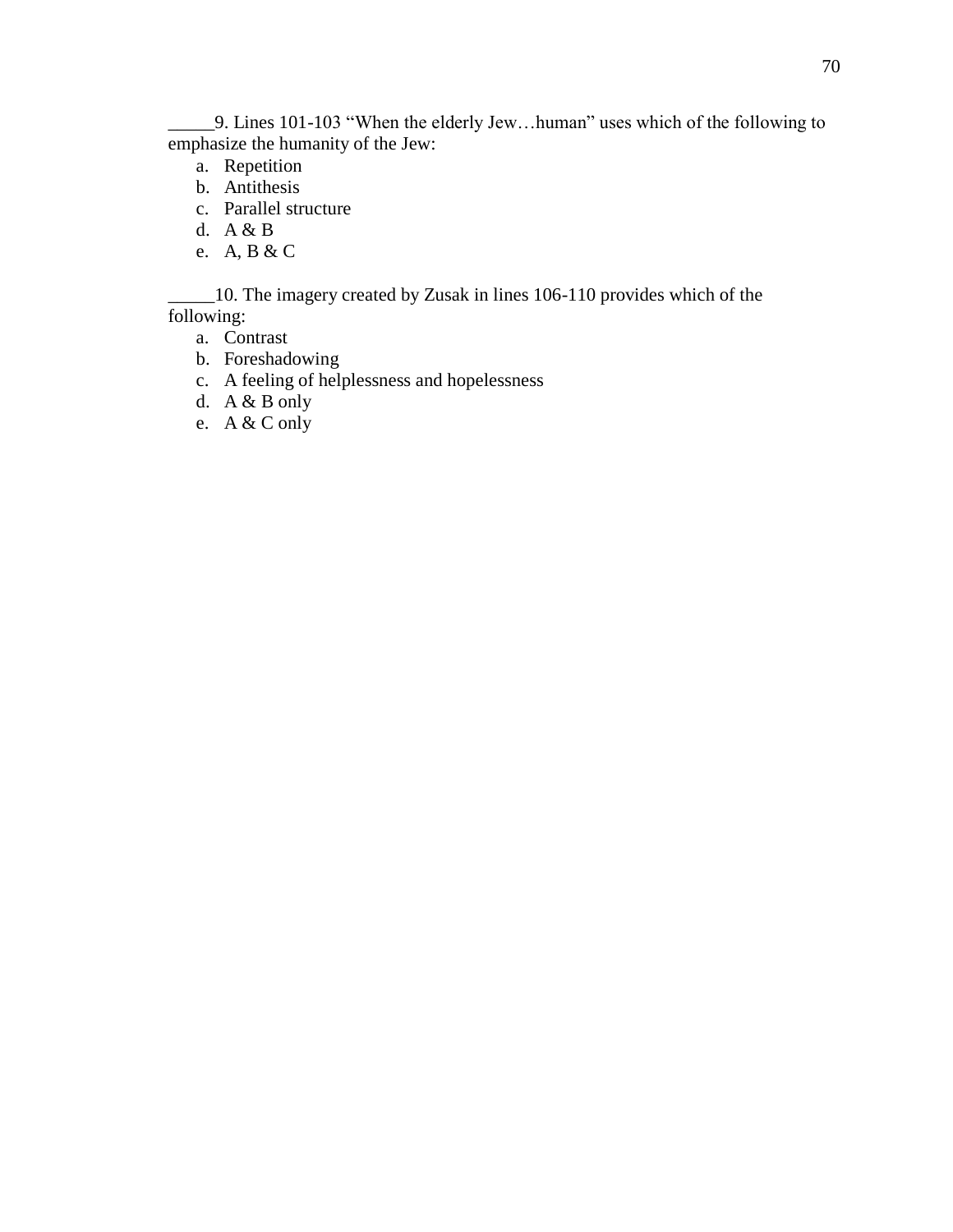C. Close Reading Analysis Essay

This can be used as either a formative or summative assessment throughout the unit, and the instructor can choose focused content areas to grade.

Text, Author, and page number(s):  $\frac{1}{2}$  and  $\frac{1}{2}$  and  $\frac{1}{2}$  and  $\frac{1}{2}$  and  $\frac{1}{2}$  and  $\frac{1}{2}$  and  $\frac{1}{2}$  and  $\frac{1}{2}$  and  $\frac{1}{2}$  and  $\frac{1}{2}$  and  $\frac{1}{2}$  and  $\frac{1}{2}$  and  $\frac{1}{2}$  and  $\frac{1$ 

Due Date:\_\_\_\_\_\_\_\_\_\_\_\_\_\_\_\_\_\_\_\_\_\_\_\_\_

Counts as:\_\_\_\_\_\_\_\_\_\_\_\_\_\_\_\_\_\_\_\_\_\_\_\_\_

- 1. Choose one of the passages indicated.
- 2. Using the definitive stylistic, rhetorical, or syntactical strategies you identified (or more!), write a one page essay in MLA style discussing the author's use of these strategies, being sure to discuss the EFFECT produced.
- D. Creative Writing Assessment

Using your Writer's Notebook Entries as a springboard for ideas, choose one genre, and write an original piece, using three or more of the figurative and rhetorical devices we have studied in this unit. Your inferred focus should be the power of language.

- 1. Poem: must be at least 14 lines, have a distinct point of view, clear focus, and imagery
- 2. Persuasive essay: must be two pages, double-spaced, and include an introduction with a clear thesis indicating your position, two to three well developed support paragraphs, and a conclusion.
- 3. Personal narrative: must be a single, focused event from your life, in which you learned something valuable about yourself. Should be at least two pages but not longer than four.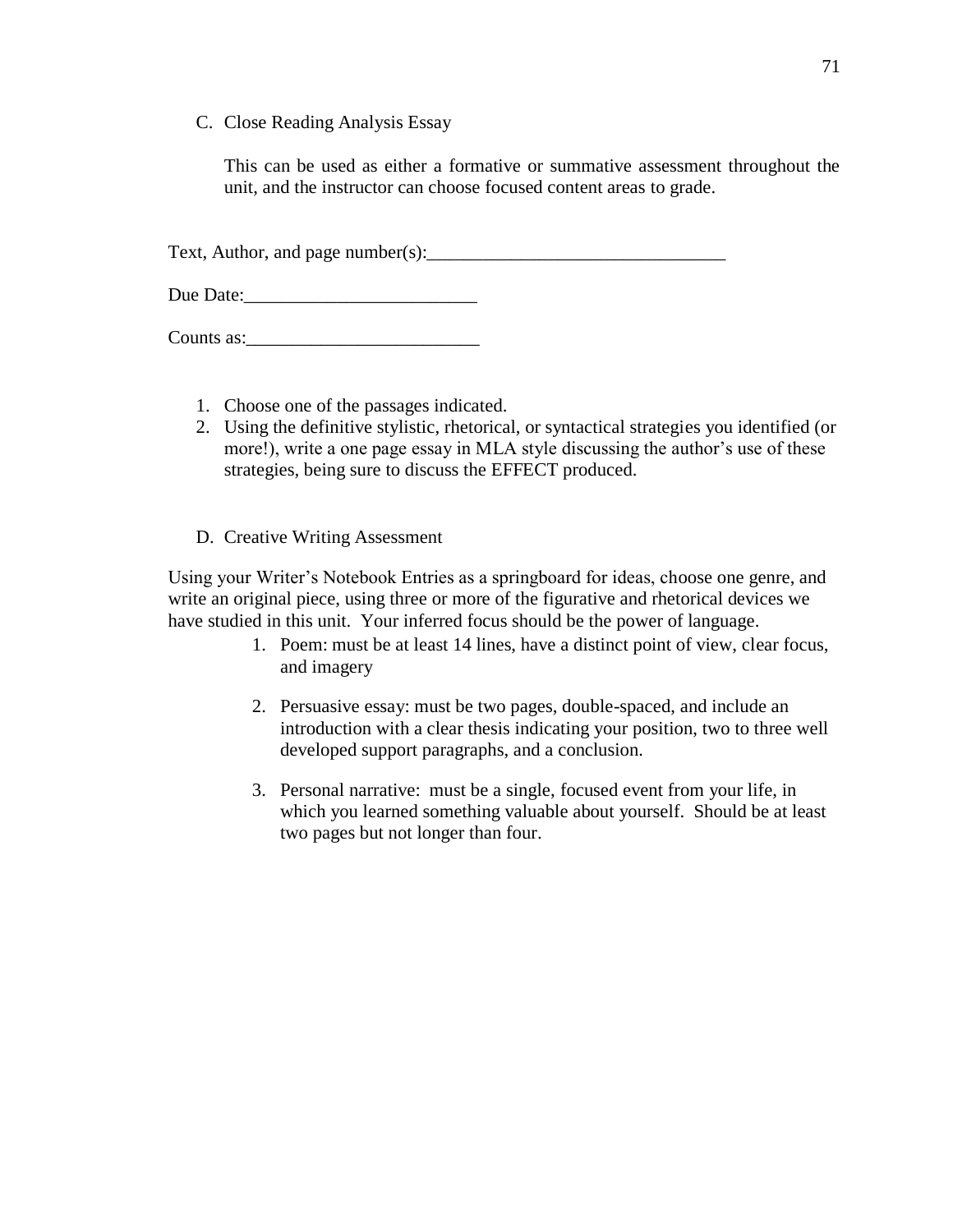<sup>1</sup> *HSPA* –High School Proficiency Assessment. A standardized test given by the New Jersey Board of Education to Juniors in order to measure skills in Math and Language Arts.

 $\overline{a}$ 

2 **"***A Nation at Risk: The Imperative for Educational Reform*." 1983 government sponsored report on the state of education in the US, which contributed to the ongoing educational reform movement. To read the report, see http://datacenter.spps.org.

<sup>3</sup> PISA/OECD Program for International Standard Assessment; coordinated by the Organization for Economic Cooperation and Development. See National Center for Education Statistics (nces.ed.gov).

*NCLB* – No Child Left Behind an act passed in 2001 with the intent to "close the achievement gap with accountability, flexibility, and choice, so that no child is left behind." For information, history, data, and policies see www2.ed.gov.

*Common Core Curriculum Standards-* a U.S. education initiative with the intent to align the curricula of all the states by adhering to the same skill standards. See www.corestandards.org for more information and history and a link to the standards.

<sup>4</sup> Differentiated Instruction - "a framework for addressing learner variance as a critical component of instructional planning" (Tomlinson 1-2). For a concise and user-friendly explanation, visit the website *teachnology* http://www.teachnology.com/tutorials/teaching/differentiate/– or refer to Tomlinson & McTighe's *Integrating Differentiated Instruction & Understanding by Design*

<sup>5</sup>*Close Reading* – reading a selected passage carefully, paying attention to the specific rather than the general. Originally developed by I.A. Richards and William Empson, commonly taught in colleges

<sup>6</sup> *Metacognitive* – adjective taken from the psychological term *metacognition* meaning "knowing about knowing," or thinking about what and how we know and learn.

<sup>7</sup> Lexile – quantitative measurement of the difficulty of a particular text. To find the lexile of a text or to read in more detail how and why a lexile is determined, see lexile.com, specifically https://d1jt5u2s0h3gkt.cloudfront.net/m/cms\_page\_media/123/Lexiles-in-the-Classroom.pdf.

8 *Dialogic*- mainly from Mikhail Bakhtin's work; based on interaction. According to Bakhtin, any study of literature is prefaced on an internal dialogue with other works that the individual has read previously. In order to understand this philosophy it is necessary to read Bakhtin; see works cited.

<sup>9</sup>*Monologic* – a one-way model of communication, shutting down any interaction between participants.

<sup>10</sup> **Student-centered learning** – an educational approach that minimizes the teacher's role in imparting knowledge and encourages students' cognitive process in acquiring knowledge. Requires increased learner responsibility and thus better outcome

<sup>11</sup> *Authoritative text* – text that is removed and distant from the reader; a reader's approach towards a text that does not invite interaction of thoughts or ideas. See Kay Halasek's work *A Pedagogy of Possibility* for an insightful application of this concept in terms of the teaching of reading.

<sup>12</sup> *Mentor/touchstone text –*a piece of writing that can be used as an example of quality writing or to illustrate a particular skill or lesson.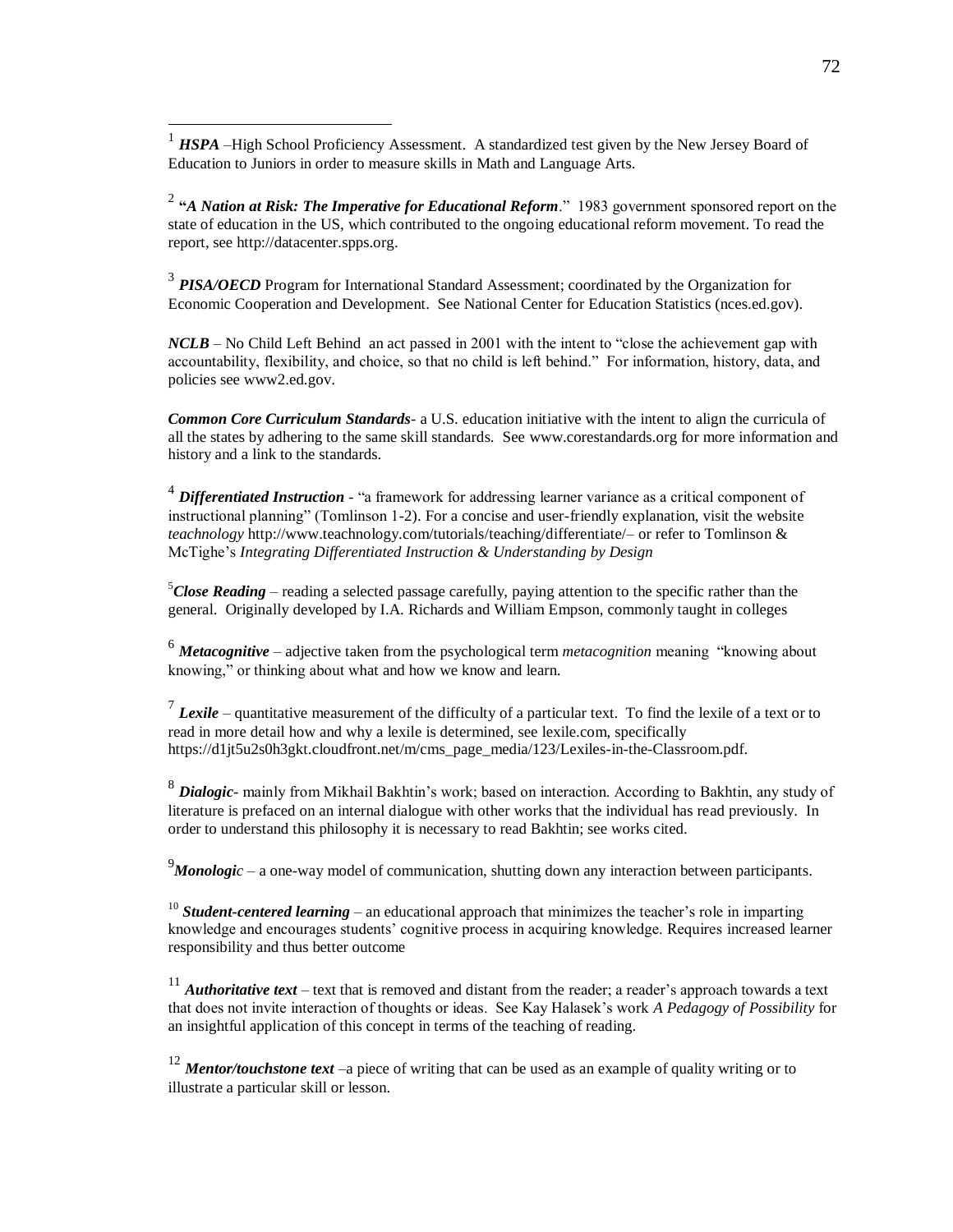<sup>13</sup> *Reviews of the novel included in the discussion of Zusak's critical acclaim include:* 1.The Compulsive Reader. Janet Maslin: "Stealing to Settle a Score With Life." 2.*Books of the Times: The Book Thief. The New York Times. 3.*A Reader's Respite: Review: *The Book Thief* blogspot 4.Book Review: *The Book Thief* by Markus Zusak. Songbird hubpages. 5. Green, John. "Fighting for Their Lives." The Book Thief by Markus Zusak. *The New York Times 6.* "The Book Thief by Markus Zusak (A Review)." Annart hubpages.

 $\overline{a}$ 

<sup>14</sup> *Bloom's pyramid of cognitive skill hierarchy***:** Level I Knowledge, Level II Comprehension, Level III Application, Level IV Analysis, Level V Synthesis, Level VI Evaluation. For more information see http://www.bloomstaxonomy.org.

<sup>15</sup> *Prosopopoeia* – a rhetorical device in which a speaker or writer presents as another person or object in order to give another perspective. See Jeanne Fahnestock in Rhetorical Style p. 317-9, 323.

<sup>16</sup> *Nazi use of language in propaganda* - For more information, see Victor Klemperer's *The Language of the Third Reich. LTI – Lingua Tertii Imperii* (London: Athlone Press, 2000), 192, 61.

<sup>17</sup> *Cornell Notes*- a note taking system developed by Cornell professor Walter Pauk, emphasizing organization, questions, and summarization to facilitate retention of material. For more information and note taking templates, see www.cornell-notes.com

<sup>18</sup> *Socratic Seminars* – student led discussions following the Socratic method of questioning, encouraging student inquiry and thinking. For a more in-depth explanation see *Readwritethink.org.*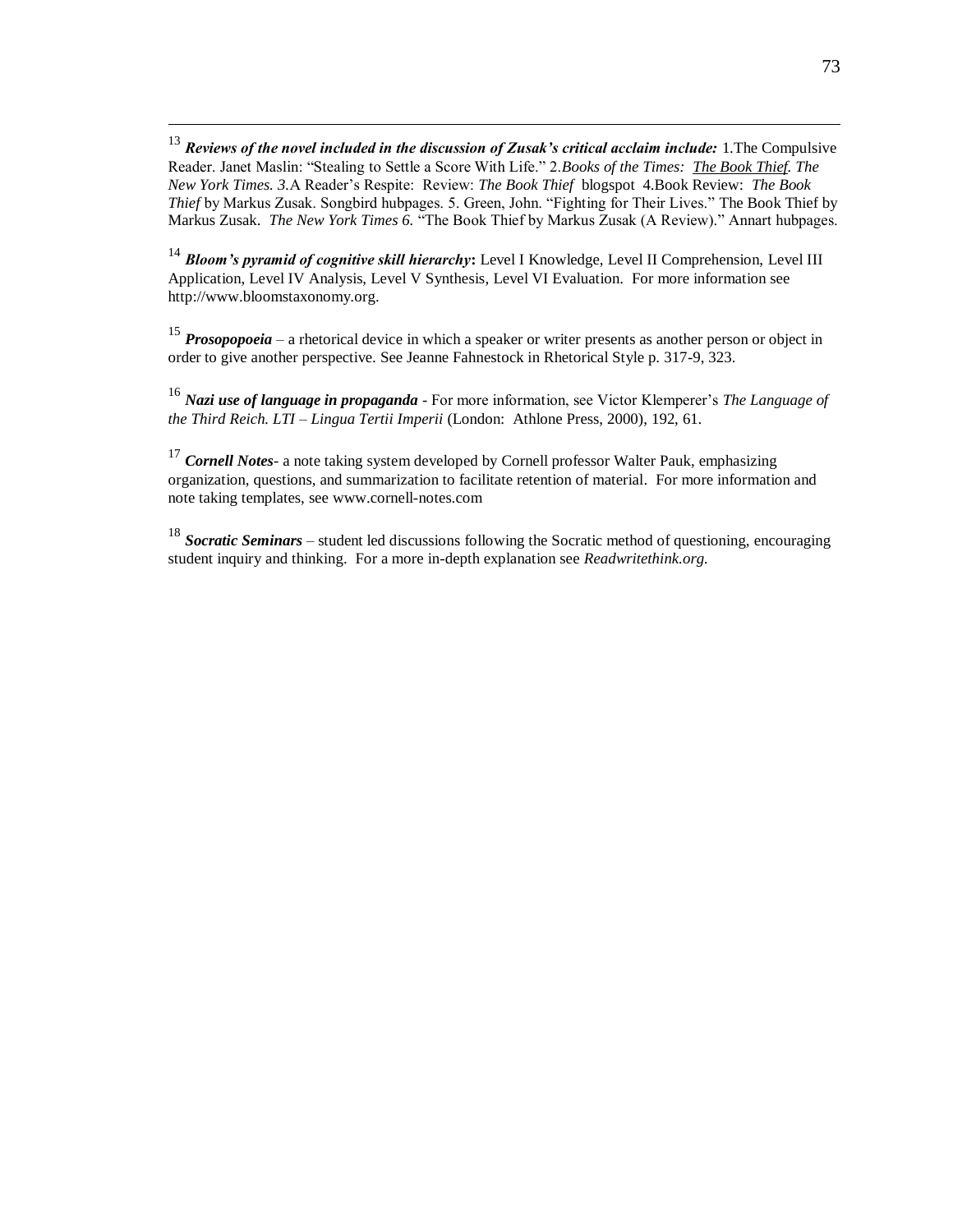## Works Cited

- "A Nation At Risk: The Imperative for Educational Reform. A Report to the Nation and the Secretary of Education United States Department of Education. " National Commission on Excellence in Education, April,1983. Web. 15 April 2013.
- A Reader's Respite: Review: *The Book Thief* blogspot January 2009. Web. 5 April 2012.
- "A Review of the 1996 National Education Summit." New York: Corporate Support Programs, 1996. Web. 15 April 2013.
- Bakhtin, Mikhail. "Dialogic Origin and Dialogic Pedagogy of Grammar. Stylistics in teaching Russian Language in Secondary School." *Journal of Russian and East European Psychology, vol. 42, no. 6,* November-December 2004, 12 – 49. M. E. Sharpe, Inc. *Academic Search Premier*. Web. 5 November 2012.
- ---. *The Dialogic Imagination: Four Essays by M.M. Bakhtin.* Ed. Michael Holquist. Trans. Caryl Emerson and Michael Holquist. Austin: University of Texas Press, 1981. 10-11,42-3, 260-1, 424-6, 428. Print.
- ---. *Problems of Dostoevsky's Poetics*. Vol. 8. Trans. C. Emerson. Minneapolis: University of Minnesota Press, 1999. 81,110. Print.
- Bloom, Dr. Benjamin, and Howard Gardner. *Bloom's Taxonomy.org*. Web. 17 April 2013.
- Book Review: *The Book Thief* by Markus Zusak. Songbird hubpages. Web. 5 April 2012.
- Carnoy, Martin, and Richard Rothstein. "What do international tests really show about US student performance?" 28 January 2013. Washington, D.C.: Economic Policy Institute, 2013. Web. 15 April 2013.
- "Common Core State Standards for English Language Arts & Literacy in History/Social Studies, Science, and Technical Subjects." *Common Core State Standards Initiative*, 2012. Web. 15 April 2013.
- "Common Core State Standard History." *Education Northwest*. Portland, 2013. Web. 14 April 2013.
- Fahnestock, Jeanne. *Rhetorical Style*. New York: Oxford University Press, 2011. 316-17. Print.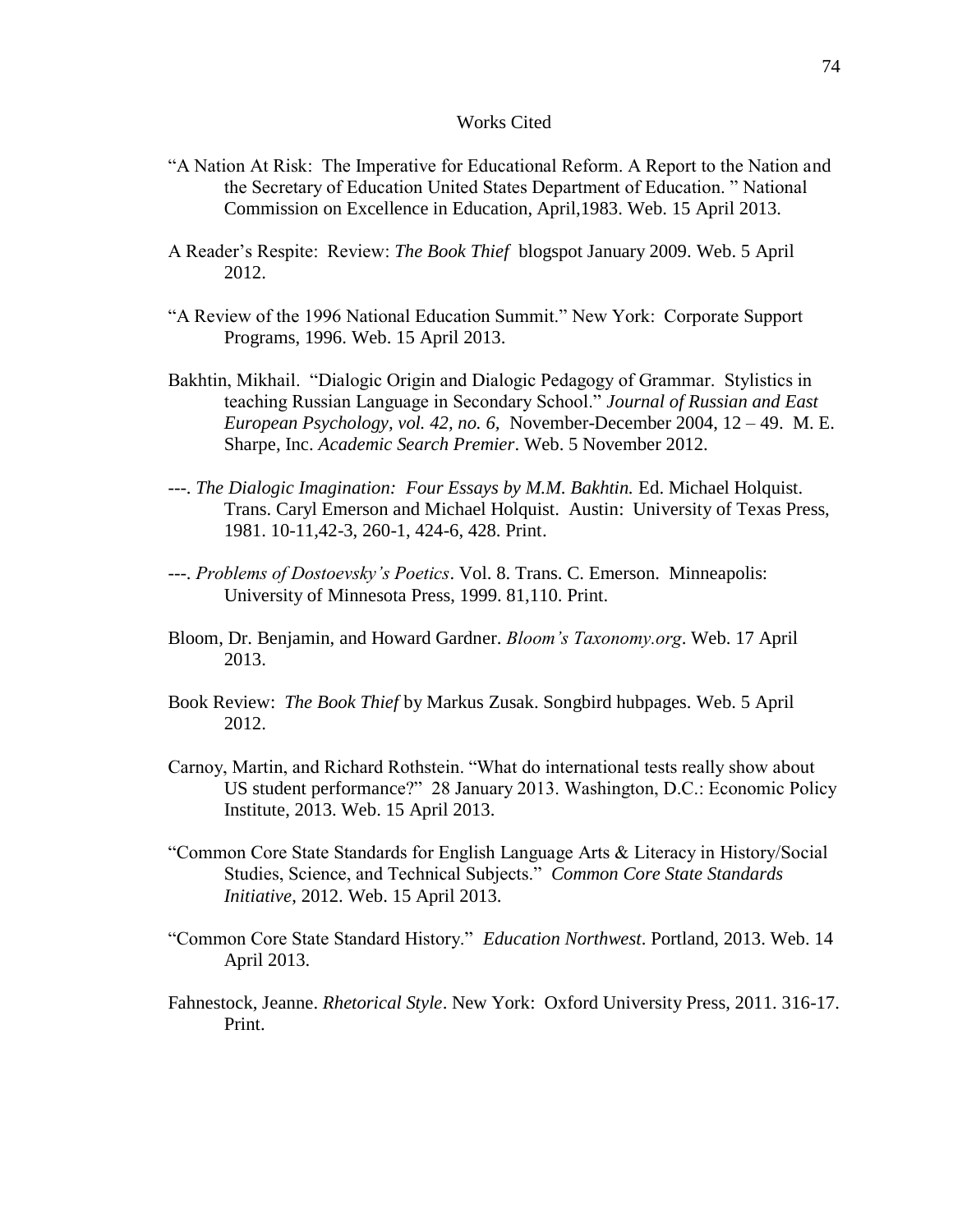- Fisher, Dr. Douglas. Interview. "Close Reading and the CCS, Part I." *Common Core Standards Toolbox.* McGraw Hill Education. n.d. Web. 15 April 2013.
- Fletcher, Ralph. *Mentor Author, Mentor Texts.* Portsmouth, NH: Heinemann, 2011. Print.
- Godley, Amanda. "Commentary: Applying 'Dialogic Origin and Dialogic Pedagogy of Grammar' to Current Research on Literacy and Grammar Instruction." *Journal of Russian and East European Psychology, vol. 42, no. 6,* November-December 2004, 53 – 58. M. E. Sharpe, Inc. *Academic Search Premier*. Web. 5 November 2012.
- Green, John. "Fighting for Their Lives." *The Book Thief* by Markus Zusak. *The New York Times.* 14 May 2006. Web. 5 April 2012.
- Halasek, Kay. *A Pedagogy of Possibility.* Carbondale, IL: Southern Illinois University Press, 1999. Print.
- Joliffe, David, and Hepzibah Roskelly. *Everyday Use: Rhetoric at Work in Reading and Writing.* New York: Pearson Education, Inc., 2005. 3. Print.
- Kaplan, Thomas Pegelow. *The Language of Nazi Genocide*. New York: Cambridge University Press, 2009. 3, 4-5. Print.
- Koprince, Susan. "Words from the basement: Markus Zusak's *The Book Thief*." *Notes on Contemporary Literature* 41.1 (2011). *Literature Resource Center.* Web. 5 April 2012.
- Leech, Geoffrey, and Mick Short. *Style in Fiction*, 2<sup>nd</sup> ed. New York: Pearson Longman, 2007. Print.
- LeRoux, Neil R. "Perceiving Rhetorical Style: Toward a Framework for Criticism." *Rhetoric Society Quarterly Review* 22 (fall 1992): 29 -44. Web. 26 April 2012.
- "Markus Zusak." Random House Inc., 2009. Web. 5 April 2012.
- Maslin, Janet. "Stealing to Settle a Score With Life." *Books of the Times: The Book Thief. The New York Times.* 27 March 2006. Web. 27 April 2012.
- Matusov, Eugene. "Guest Editor's Introduction Bakhtin's Dialogic Pedagogy." *Journal of Russian and East European Psychology, vol. 42, no. 6,* November-December 2004, 3–11. M. E. Sharpe, Inc. *Academic Search Premier*. Web. 5 November 2012.